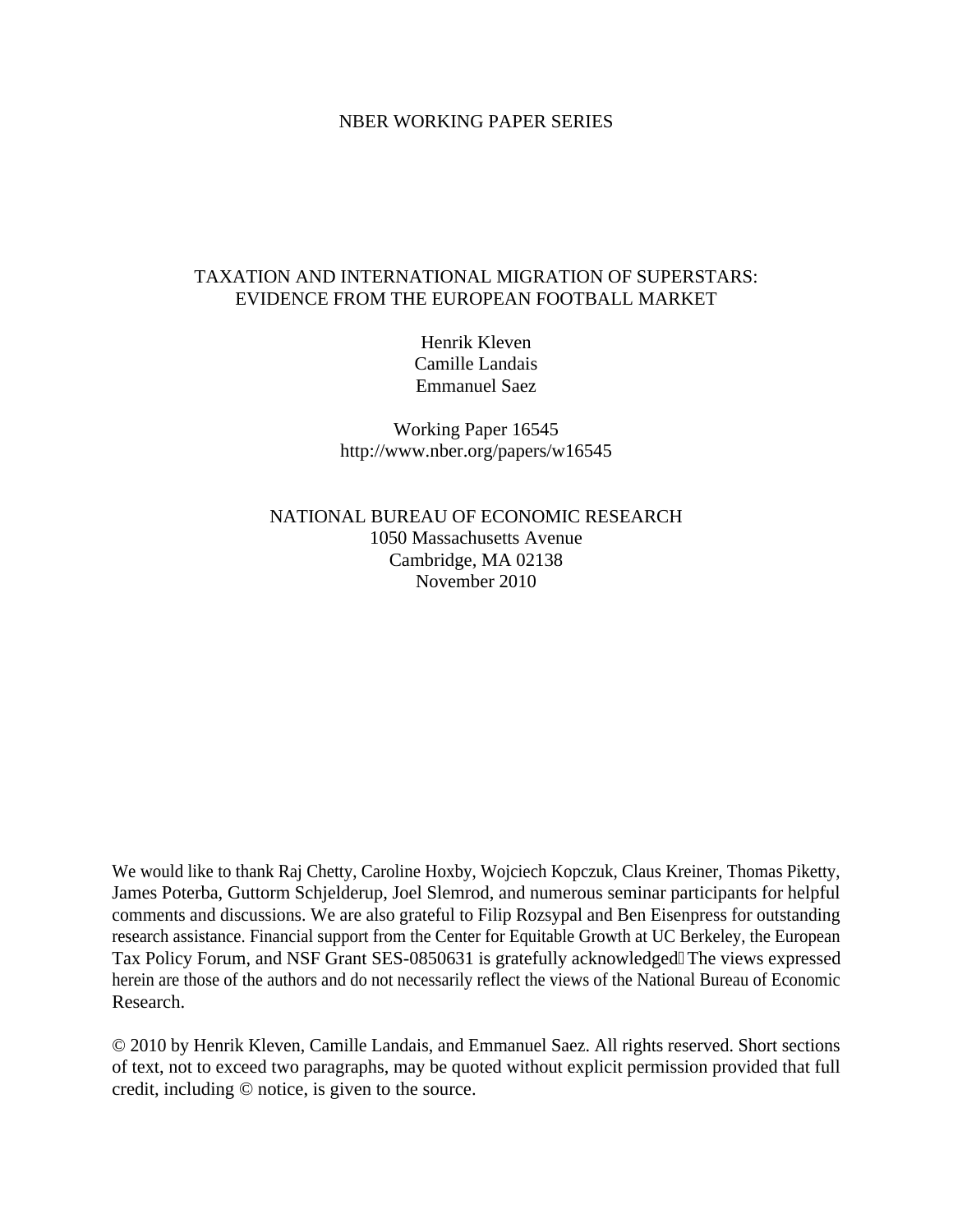Taxation and International Migration of Superstars: Evidence from the European Football Market Henrik Kleven, Camille Landais, and Emmanuel Saez NBER Working Paper No. 16545 November 2010 JEL No. H24,H73,J61

### **ABSTRACT**

This paper analyzes the effects of top earnings tax rates on the international migration of top football players in Europe. We construct a panel data set of top earnings tax rates, football player careers, and club performances in the first leagues of 14 European countries since 1980. We identify the effects of top earnings tax rates on migration using a number of tax and institutional changes: (a) the 1995 Bosman ruling which liberalized the European football market, (b) top tax rate reforms within countries, and (c) special tax schemes offering preferential tax rates to immigrant football players. We start by presenting reduced-form graphical evidence showing large and compelling migration responses to country-specific tax reforms and labor market regulation. We then set out a theoretical model of taxation and migration, which is structurally estimated using all sources of tax variation simultaneously. Our results show that (i) the overall location elasticity with respect to the net-of-tax rate is positive and large, (ii) location elasticities are extremely large at the top of the ability distribution but negative at the bottom due to ability sorting effects, and (iii) cross-tax effects of foreign players on domestic players (and vice versa) are negative and quite strong due to displacement effects. Finally, we estimate tax revenue maximizing rates and draw policy conclusions.

Henrik Kleven Department of Economics & STICERD LSE Houghton Street London WC2A 2AE United Kingdom H.J.kleven@lse.ac.uk

Camille Landais Stanford University SIEPR 366 Galvez Street Stanford, CA 94305-6015 camille\_landais@berkeley.edu Emmanuel Saez Department of Economics University of California, Berkeley 549 Evans Hall #3880 Berkeley, CA 94720 and NBER saez@econ.berkeley.edu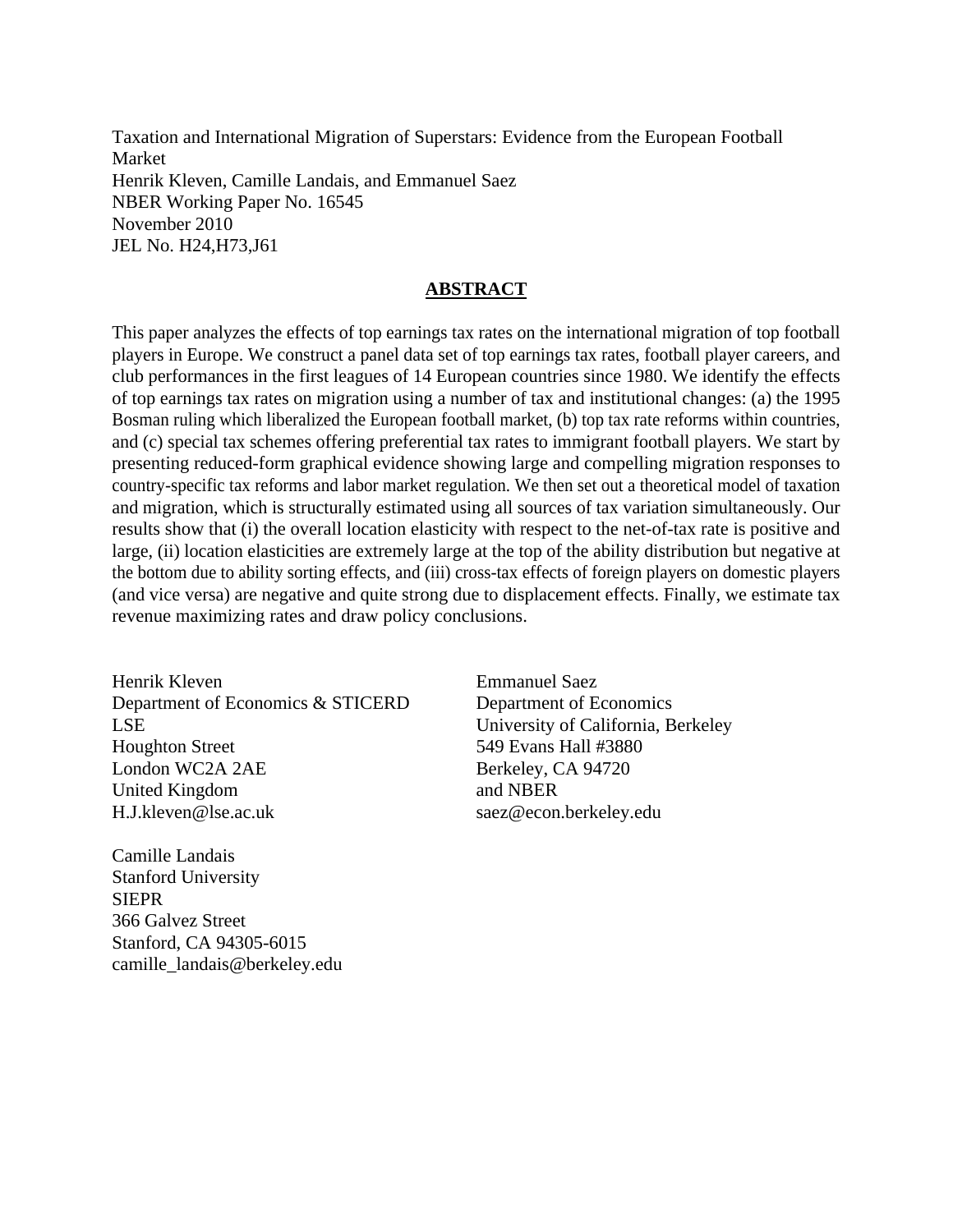# 1 Introduction

Tax-induced international mobility of talent is a crucial public policy issue, especially when tax rates differ substantially across countries and migration barriers are low as in the case of the European Union. In this case, high tax rates on high-paid workers may induce such workers to migrate to countries where the tax burden is lower. Therefore, international mobility may severely limit the ability of governments to redistribute income through highly progressive taxation. A theoretical literature, following on the seminal contribution by Mirrlees (1982), has analyzed optimal taxation in the presence of international migration (e.g., Bhagwati and Wilson, 1989; Cremer et al., 1996; Wildasin, 1998). In particular, concerns have been raised that the mobility of skilled workers is generating harmful tax competition driving down the progressivity of taxation in European countries.<sup>1</sup> As a result, the mobility response to high tax rates perhaps looms even larger in the policy debate on optimal tax progressivity than traditional within-country labor supply responses.

While an enormous empirical literature has studied labor supply and taxable income responses to taxation (as surveyed by, e.g., Blundell and MaCurdy, 1999 and Saez, Slemrod and Giertz, 2009), there is very little empirical work on the effect of taxation on the spatial mobility of people, and especially mobility among high-skilled workers. A small literature has considered the mobility of people across local jurisdictions within countries (Kirchgassner and Pommerehne, 1996 across Swiss cantons based on cantons taxes; Feldstein and Wrobel, 1998 across US states based on state income taxes, Meyer 2000 across US states based on state welfare programs), but empirical work on the effect of taxation on international mobility appears to be virtually non-existent.<sup>2</sup> The reason for this is a lack of micro data containing citizenship information along with issues about how to identify causal effects on migration. This paper takes a first step towards filling this gap in the literature by focusing on a specific labor market, the market for professional football players in Europe.

The European football market offers four important advantages for the study of mobility

<sup>&</sup>lt;sup>1</sup>There is a large theoretical literature on tax competition studying strategic tax setting across countries in order to attract mobile production factors. Most of this literature has focused on capital income taxation (e.g., Wilson, 1999), but some of it has analyzed labor income taxation with internationally mobile labor (e.g., Wilson, 1995 and Wildasin, 2006).

<sup>&</sup>lt;sup>2</sup>There is a very large literature on the effects of capital taxation on multinational corporations and international capital mobility (surveyed by, e.g., Gordon and Hines, 2002). There is also some work on how international migration is affected by the generosity of social insurance and social welfare programs (see e.g., Borjas, 1999).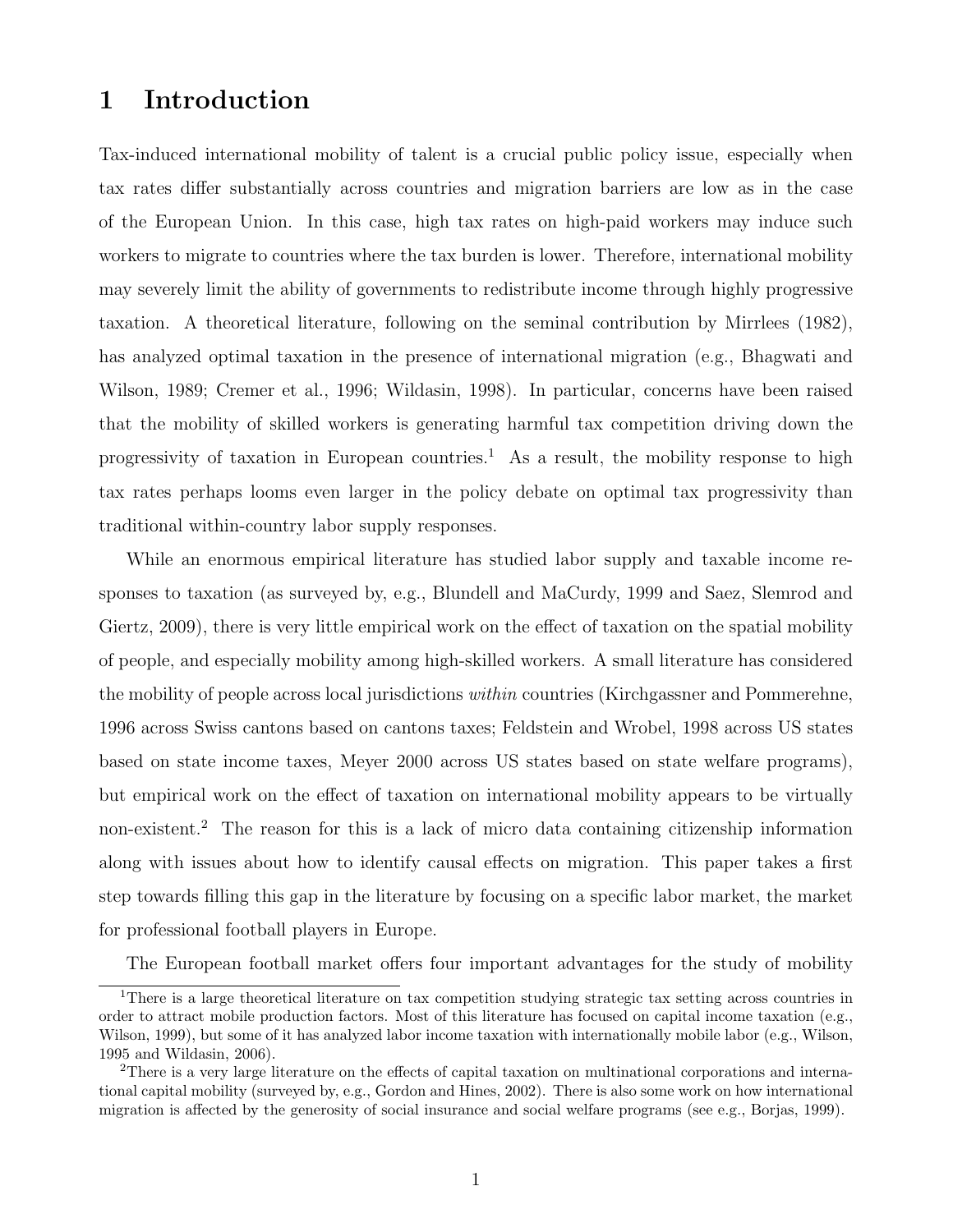and taxation. First, although professional football is a small segment of the high-skill labor market, it is a very visible segment as a large fraction of the European population follows the sport closely. As a result, tax-induced mobility of football players is of interest in its own right. Indeed, this topic has recently been the subject of heated discussion in the UK in connection with the increase in the top marginal tax rate from 40% to 50%. Supposedly, the star player Christiano Ronaldo moved from Manchester United to Real Madrid in 2009 in part to avoid the announced 50% tax in the U.K. and instead benefit from the so-called "Beckham Law" in Spain offering a flat tax of  $24\%$  to foreign residents.<sup>3</sup> Arsene Wenger, the emblematic manager of Arsenal FC, commented on the UK tax reform by saying that "with the new taxation system,  $(...)$ , the domination of the Premier League will go, that is for sure" (*The Sunday Times*, April 25, 2009).

Second, international mobility is relatively common in the professional football market, making it a valuable laboratory to begin the study of tax-induced mobility across countries. One reason that this market is characterized by a relatively high degree of cross-border mobility is that the profession involves very little country-specific human capital as the game is the same everywhere. We therefore see this study as providing an upper bound on the migration response to taxation for the labor market as a whole. Obtaining an upper bound is crucial to gauge the potential importance of this policy question, especially in the long run as labor markets become more international and country-specific human capital declines in importance.

Third and crucially, extensive data on the careers and mobility of professional football players can be gathered for most countries over long time periods. For this project, we have gathered exhaustive data on the career paths of all first-league football players (top 20 or so football teams in each country) for 14 European Union countries over the past 30 years, as well as performance data for all first-league teams. We have also collected top earnings tax rate data across countries and over time, taking into account special tax rules applying to immigrant workers and sometimes to athletes specifically. As top football players earn very high salaries, their average tax rate is well approximated by the top marginal tax rate applying to earnings when combining (a) the top statutory individual income tax rate, (b) social security contributions (of both

<sup>3</sup>Although the tax increase in the UK did not take effect until April 2010, the tax reform was passed in parliament in April 2009, several months prior to Ronaldo signing the contract with Real Madrid. The "Beckham Law" refers to a preferential tax scheme for foreign residents in Spain. The scheme was introduced in 2005, and got its nickname after the superstar player David Beckham became one of the first foreigners to benefit from the scheme when he moved from Manchester United to Real Madrid.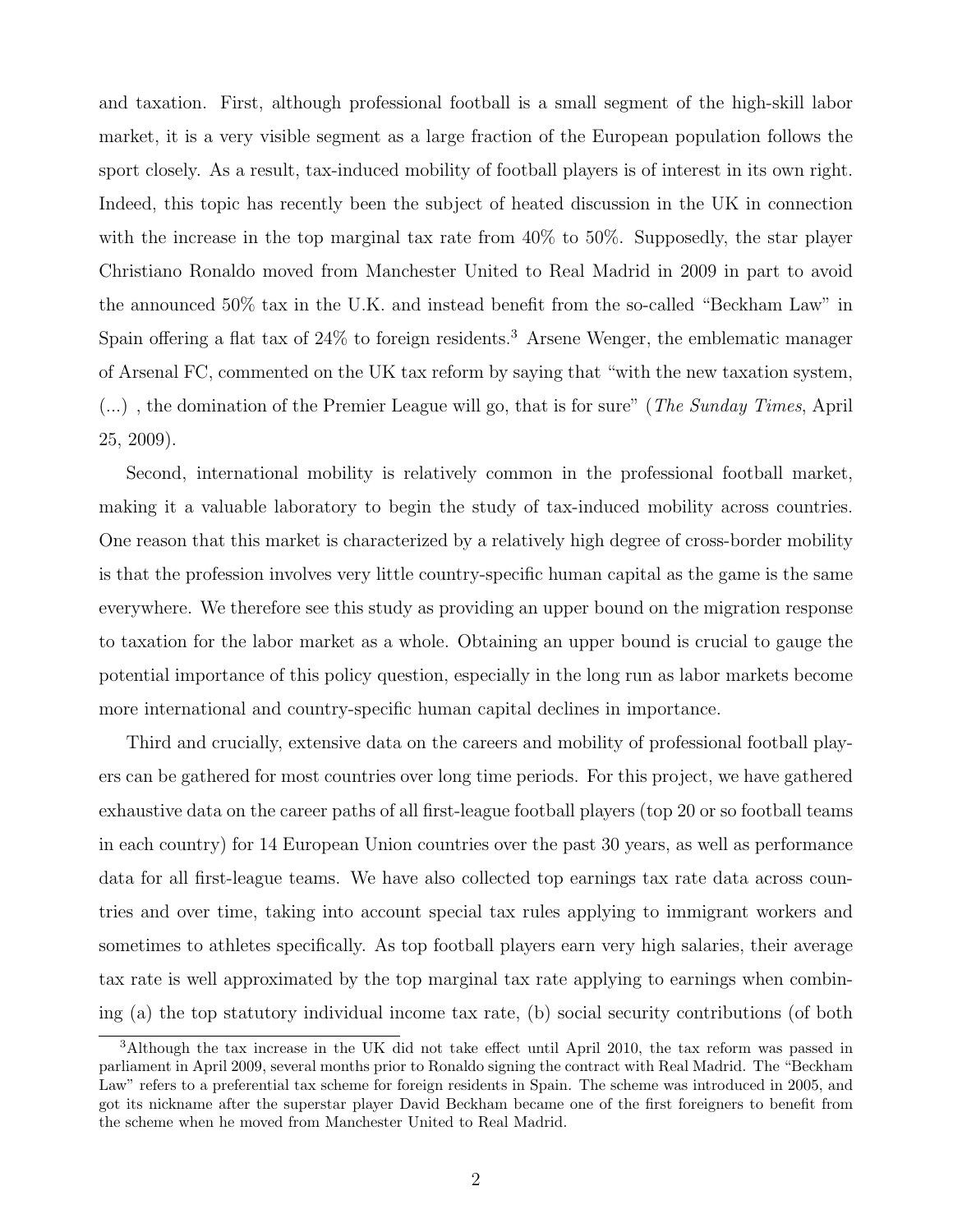employees and employers) when such taxes apply to uncapped earnings, and (c) value-added taxes.

Fourth, there are many sources of variation in both tax policy and labor market regulation, which can be exploited to identify the effect of taxation on mobility in the football market: (a) top tax rates vary across countries and over time, and occasionally on a cohort basis within countries. (b) A number of countries have experimented with special tax schemes offering substantially lower tax rates to immigrant football players.<sup>4</sup> (c) The so-called Bosman ruling by the European Court of Justice in 1995 liberalized the football market by lifting pre-existing restrictions on player mobility, which facilitates an analysis of the interaction between taxes and regulation in determining mobility. Together, these policy changes create very strong quasiexperimental variation allowing us to identify causal impacts of taxation on location choice. For example, the specific design of the special tax schemes to foreigners allows us to control for country\*year fixed effects, thereby eliminating bias from all unobserved time-varying country characteristics that impact location choice.

The paper consists of three main parts. The first part presents reduced-form graphical evidence showing clear effects of taxation on migration. We start by considering cross-country correlations between (a) the tax rate on foreign players and the fraction of foreigners in the national league, (b) the tax rate on domestic players and the fraction of native players playing in their home league, and (c) the tax rate on local players and the performance of first-league teams in the country (in a Europe-wide ranking of teams). We find strong negative correlations in all three cases, but only for the post-Bosman era. In the period prior to the Bosman ruling when the tax mechanism was not allowed to operate freely, the correlations are very weak and mostly insignificant. The change in correlations from before to after Bosman suggests that, once mobility was set free, low-tax countries were better able to attract good foreign players and keep good domestic players at home, which in turn lead to an improvement of club performance.

To provide conclusive evidence, we turn to quasi-experimental evidence from (a) preferential tax schemes to foreigners in Belgium, Denmark, and Spain, (b) a cohort-based tax reform in Greece. In each case, we show compelling graphical evidence that international mobility responds to taxation. For example, when Spain introduced the Beckham Law in 2005, the

<sup>4</sup>For example, schemes of this type have been implemented in the Netherlands (1980s), Denmark (1991), Belgium (2002), Spain (2004), and France (2008). Turkey implemented a lower tax rate on all football players (domestic and foreign) in its first league in the 1990s.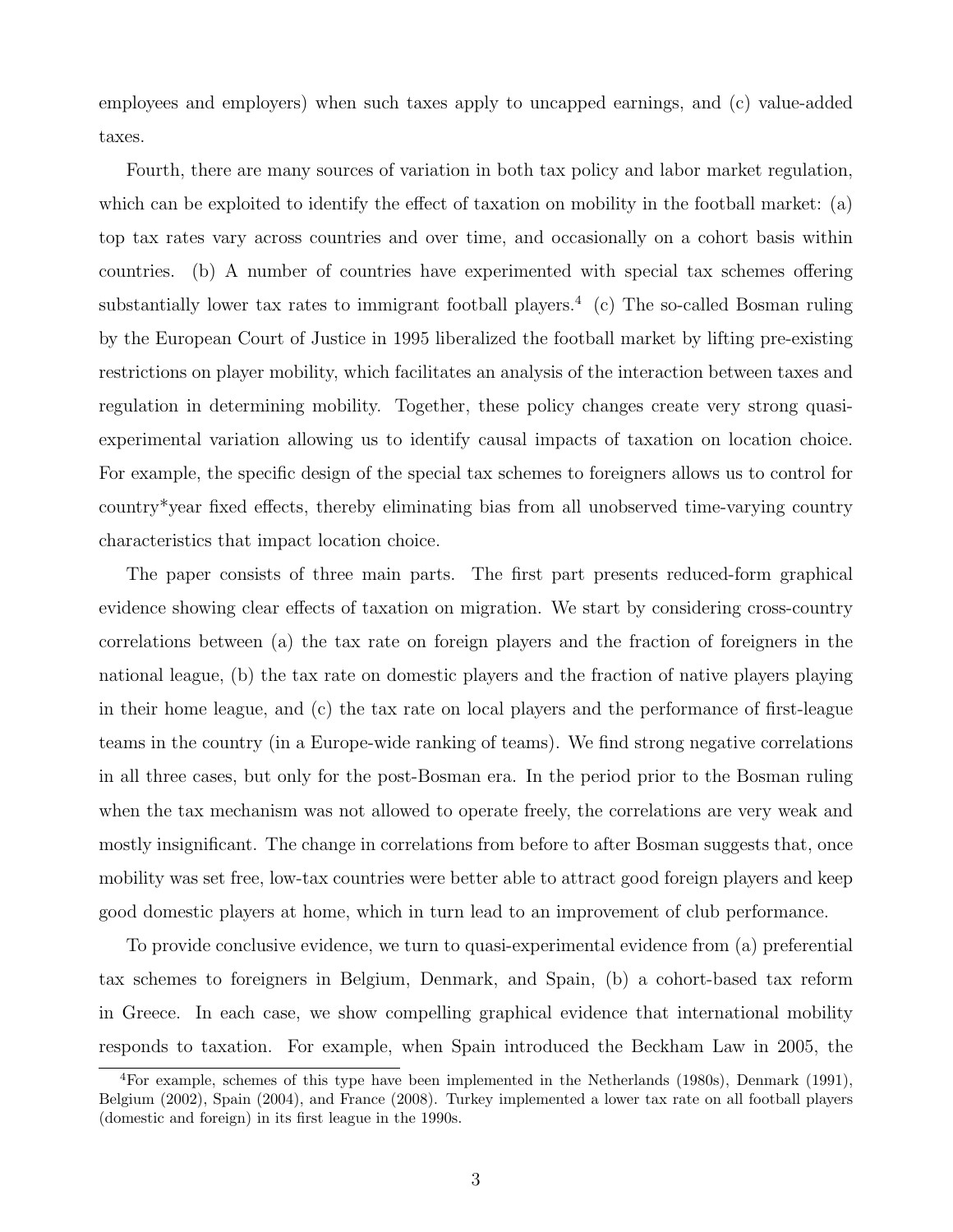fraction of foreigners in the Spanish league immediately and sharply starts to diverge from the fraction of foreigners in the comparable Italian league. Moreover, exploiting the specific eligibility rules in the Beckham Law, we show that the extra influx of foreigners in Spain is driven entirely by players eligible for the scheme with no effect on ineligible players. This implies that the change in migration was not driven by a non-tax change in the Spanish trend coinciding with the implementation of the Beckham scheme. For the other tax reforms, we provide similarly clear evidence that top earnings tax rates impact location choice.

The second part of the paper sets out a theoretical model of taxation and migration. A central question for this theory is whether labor demand in the football sector should be viewed as flexible (as in standard models) or rigid. We provide evidence showing that squad sizes do vary across clubs and countries (and hence demand cannot be completely rigid), but it does not vary by very much suggesting that demand rigidities may be important. We therefore consider both a flexible-demand model and a rigid-demand model. In the flexible-demand model, cutting taxes on foreigners increase the number of foreign players at all ability levels and has no cross effect on the number of domestic players in equilibrium. In the rigid-demand model, equilibrium employment is fixed in each country and therefore tax policy affects only the sorting of players across countries in equilibrium. A tax cut to foreigners has two effects in equilibrium:  $(i)$ it attracts foreign players at high ability levels but crowds out foreign players at low ability levels ("ability sorting effect"), (ii) the total number of foreigners increases and this leads to displacement of domestic players ("displacement effect"). For both models, we derive revenuemaximizing tax rates (Laffer rates) on foreign and domestic players separately as a function of location elasticities.

The third part of the paper presents a structural estimation of the flexible- and rigid-demand models, using all sources of variation in top earnings tax rates across countries and years. Based on our exhaustive data on player careers, we are able to construct rich measures of player ability and estimate location elasticities at different quantiles of the ability distribution (ability sorting effect). We also estimate cross-tax location elasticities for domestic players with respect to the tax rate on foreigners, and vice versa (displacement effect). Our main findings are the following. First, the elasticity of location with respect to the net-of-tax rate is about 0.4 on the whole sample. This is based on a specification that controls for unobserved changes in equilibrium wages, and should therefore be seen as a pure supply elasticity. Second, we provide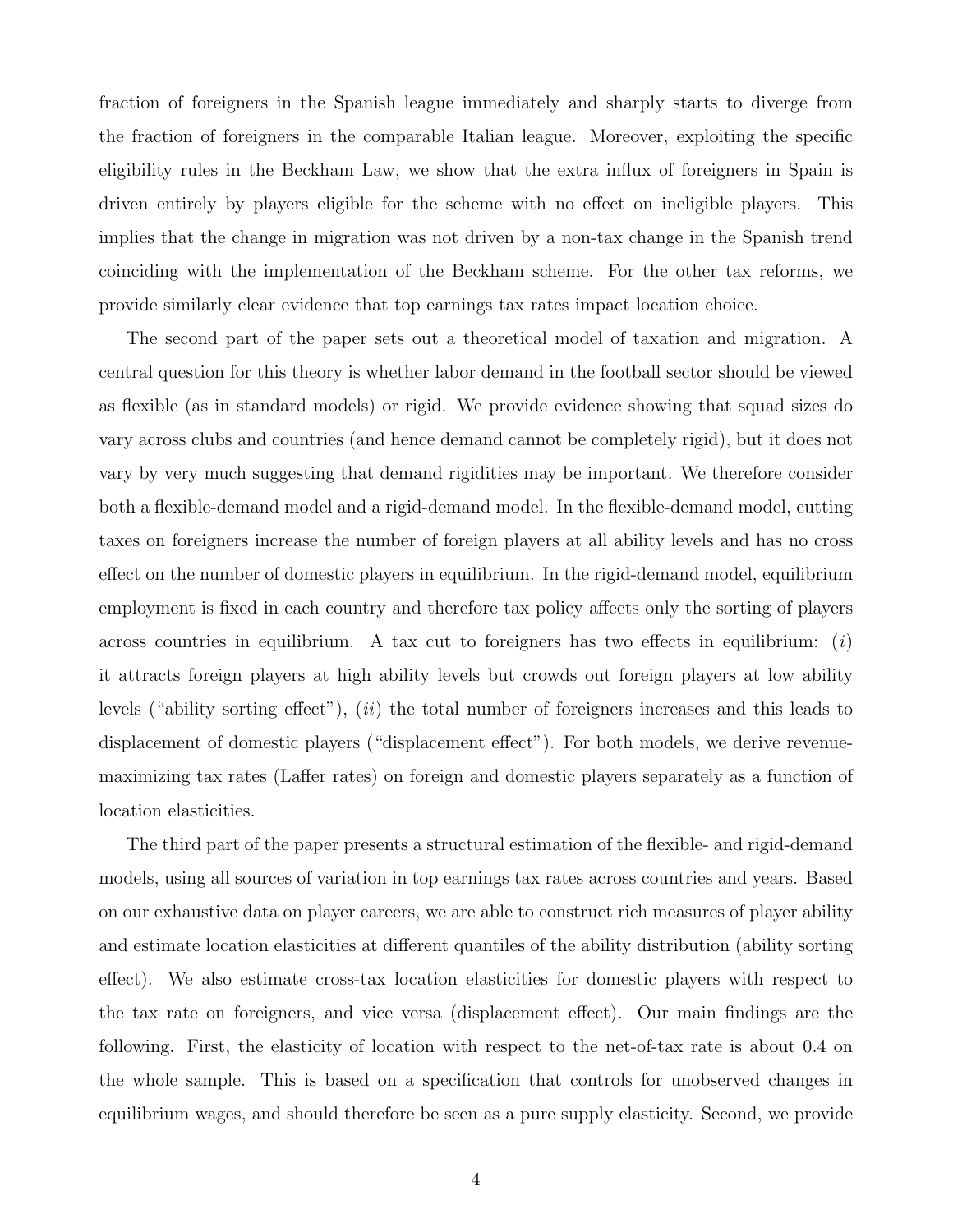evidence on ability sorting by showing that location elasticities are negative at the bottom of the ability distribution and strongly positive at the top. Since ability sorting is a general equilibrium phenomenon operating through changes in equilibrium wages, we do not control for unobserved wage variation in these specifications. Third, we provide evidence on displacement by showing that the location elasticity of domestic players with the respect to the net-of-tax rate on foreigners is negative, and vice versa. Again, this is a general equilibrium effect and we therefore do not control for unobserved wage variation when analyzing this question. Finally, we calibrate Laffer rates based on our estimated location elasticities and theoretical model. Despite the substantial location elasticities we find, Laffer rates tend to be quite high due to the presence of displacement effects.

The paper is organized as follows. Section 2 presents key facts on the European football market, and describes our data. Section 3 shows reduced-form graphical evidence. Section 4 lays out the theory of taxation and migration. Section 5 presents the structural estimation, and Section 6 concludes.

## 2 Context and Data

## 2.1 The European Football Labor Market

Football clubs are attached to a particular city and a local stadium, and each club has about 25-40 players in its first team.<sup>5</sup> Within each country, there is a top national league including between 12 and 22 national clubs depending on country. On top of these national championships, there is currently two European-wide competitions gathering a select number of the best clubs from each league.

Year t season starts from August/September of year t and ends in May/June of year  $t + 1.6$ In contrast, taxes are typically computed on an annual calendar basis. Because the composition of the team for the year-t season is to a very large degree determined before the beginning of the season, we will assume that the relevant tax rate for year  $t$  season is the tax rate prevailing during calendar year  $t.^7$ 

 $5$ The game itself is played by 11 players, but the full team is much larger to allow for rotation of players within and across games, and to insure against potential injuries.

<sup>6</sup>With the exception of Sweden, Norway, Finland, and until 1991 Denmark, where the leagues follow the calendar year

<sup>&</sup>lt;sup>7</sup>International transfers take place during two so-called transfer windows. The longest transfer window (up to 12 weeks) where most transfers take place is placed in between seasons. A shorter transfer window that cannot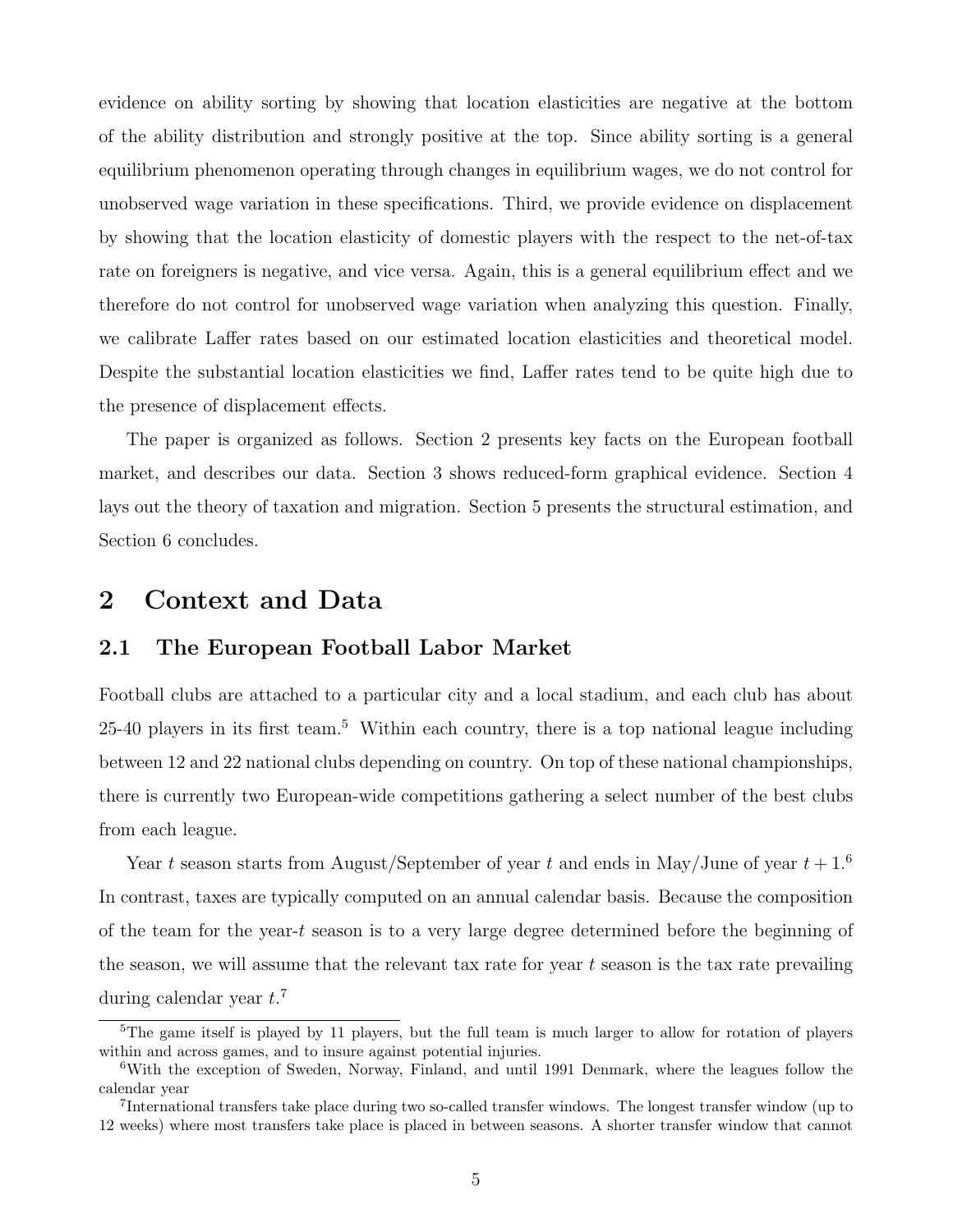Professional football players and clubs sign contracts, which specify a limited duration (typically 3 to 5 years) and an annual player salary. Clubs cannot easily fire under-performing players under contract, although they can always choose to not align them in the games. If a player under contract in club A wants to move to club B before the end of his contract, the two clubs can negotiate a transfer fee whereby club A receives a transfer from club B. This is typically a transfer from club to club; it is not paid by the player or to the player, and is therefore not part of the taxable compensation of the player. In addition to their salaries, the most famous players also obtain a share of club revenue from the sale of items carrying their image ("image rights").

Before the so-called Bosman ruling in 1995, the market for football players was heavily regulated. Two rules are particularly important for our analysis. First, the *three-player rule* required that no more than three foreign players could be aligned in any game in the European Football Association (UEFA) club competitions.<sup>8</sup> This rule sharply limited international mobility. Second, the *transfer-fee rule* allowed clubs to require a transfer fee when a player wanted to move to another club even if the contract with the player had ended. Hence, out-of-contract players were not allowed to sign a contract with a new team until a transfer fee had been paid or a free transfer had been granted by the original club.<sup>9</sup> This rule also limited mobility (within and across countries) as any surplus resulting from a move had to be shared with the initial club.

The European Court of Justice made the landmark Bosman ruling on December 15, 1995.<sup>10</sup> According to the Bosman ruling, the three-player rule and the transfer-fee rule used by UEFA placed restrictions on the free movement of labor and was prohibited by the EC Treaty. As a result, all EU football players were given the right of free transfer at the end of their contract with the provision that they were transferring from a club within one EU football association to a club within another EU football association. Therefore, transfer fees now apply only to incontract players. The ruling also lead to the elimination of the three-player rule for EU-players in EU-teams. Hence, foreign player quotas now apply only to non-EU players playing in EU

exceed 4 weeks takes place in mid-season.

<sup>8</sup>The three-player rule was also imposed in most national competions.

<sup>9</sup>A few countries such as France and Spain prohibited these out-of-contract transfer fees.

<sup>10</sup>Jean-Marc Bosman was a Belgian player, whose contract with his Belgium club RFC Liege expired in 1990. Bosman wanted to move to a French club, Dunkerque, but the two clubs could not agree on a transfer fee. His Belgian club refused to let him go, reduced his salary, and forced him to play in its B-team. Bosman took the case to the European Court of Justice and won.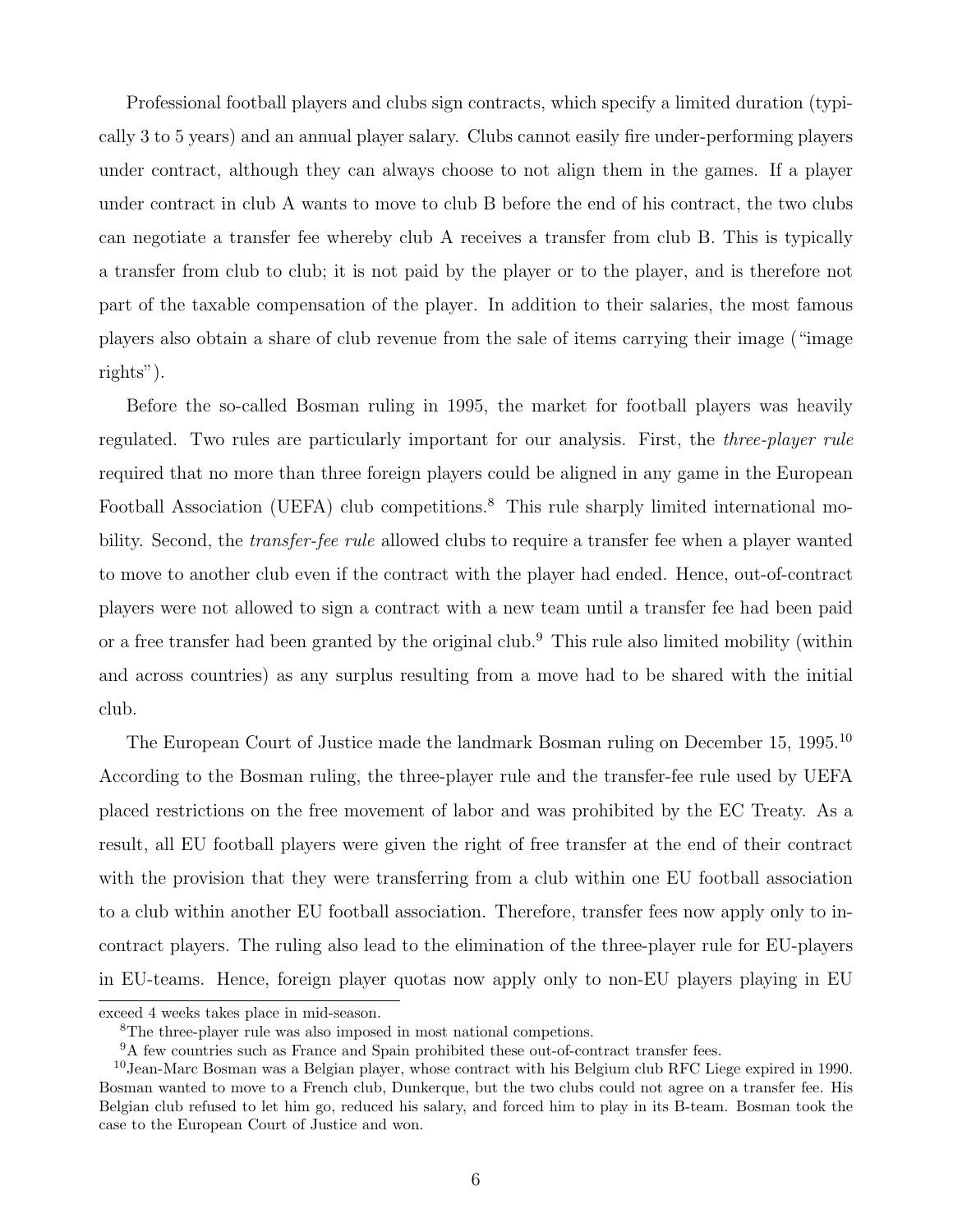clubs.<sup>11</sup>

The first season for which the Bosman ruling can have an effect is the 1996 season.<sup>12</sup> As the ruling applied only when existing contracts came to an end, it took a few years to reach its full impact. The transfer fee aspect of the Bosman ruling has received some attention from economists (Antonioni and Cubbin, 2000; Feess and Muehlheusser 2003; Tervio, 2006; Verbon, 2007). The evidence confirms the theoretical prediction that contracts were shorter before the Bosman ruling than after, because before Bosman clubs had little incentive to sign long contracts as the transfer-fee rule gave them a lot of bargaining power at the end of a contract. For example, Feess and Muehlheusser (2003) find that the average contract length in the German Bundesliga increased from about 2.5 years to more than 3 years following Bosman. At the same time, some evidence indicates that overall turnover increased and the distribution of player salaries became more unequal in the first years after the Bosman ruling, suggesting that superstar players were able to convert transfer fees into higher salaries (Frick, 2007).

### 2.2 European Football Data

We have collected data on the universe of football players playing in 14 European top leagues since 1980. The countries include Austria, Belgium, Denmark, England, France, Germany, Greece, Italy, Netherlands, Norway, Portugal, Spain, Sweden, and Switzerland. This set of countries includes all the top football countries in Western Europe according to the official UEFA rankings. The data has been collected from various online resources and from data provided directly by national leagues.<sup>13</sup> Our data include name, nationality, and date of birth of each player in each club of the first leagues in all 14 countries from 1980 to present. The data therefore allow us to trace mobility patterns of players.

Results from European competitions are used by UEFA to develop official rankings of all European clubs each year.<sup>14</sup> Our club data include results from all matches played in European

<sup>&</sup>lt;sup>11</sup>To get around this remaining quota, some non-EU players (mostly from South-America) apply for EU citizenships (mostly in Italy, Spain, and Portugal).

<sup>&</sup>lt;sup>12</sup>The Court restricted the temporal effect of the ruling to transfers payable after the date of the judgment (15 december, 1995) in order to avoid the multiplication of retrospective claims.

<sup>&</sup>lt;sup>13</sup>Two main online sources were used. The first source is the website national-football-teams.com, which contains information on all players having played at least once in the national team of their home country. The second source is the website playerhistory.com, which is more exhaustive and contains information on all players for all clubs and countries. For the countries in our dataset, exhaustive information is available all the way back to the 1970s.

<sup>&</sup>lt;sup>14</sup>In the period we consider, there are three major European championships: the Champions League, the UEFA Cup, and the Cup Winners Cup.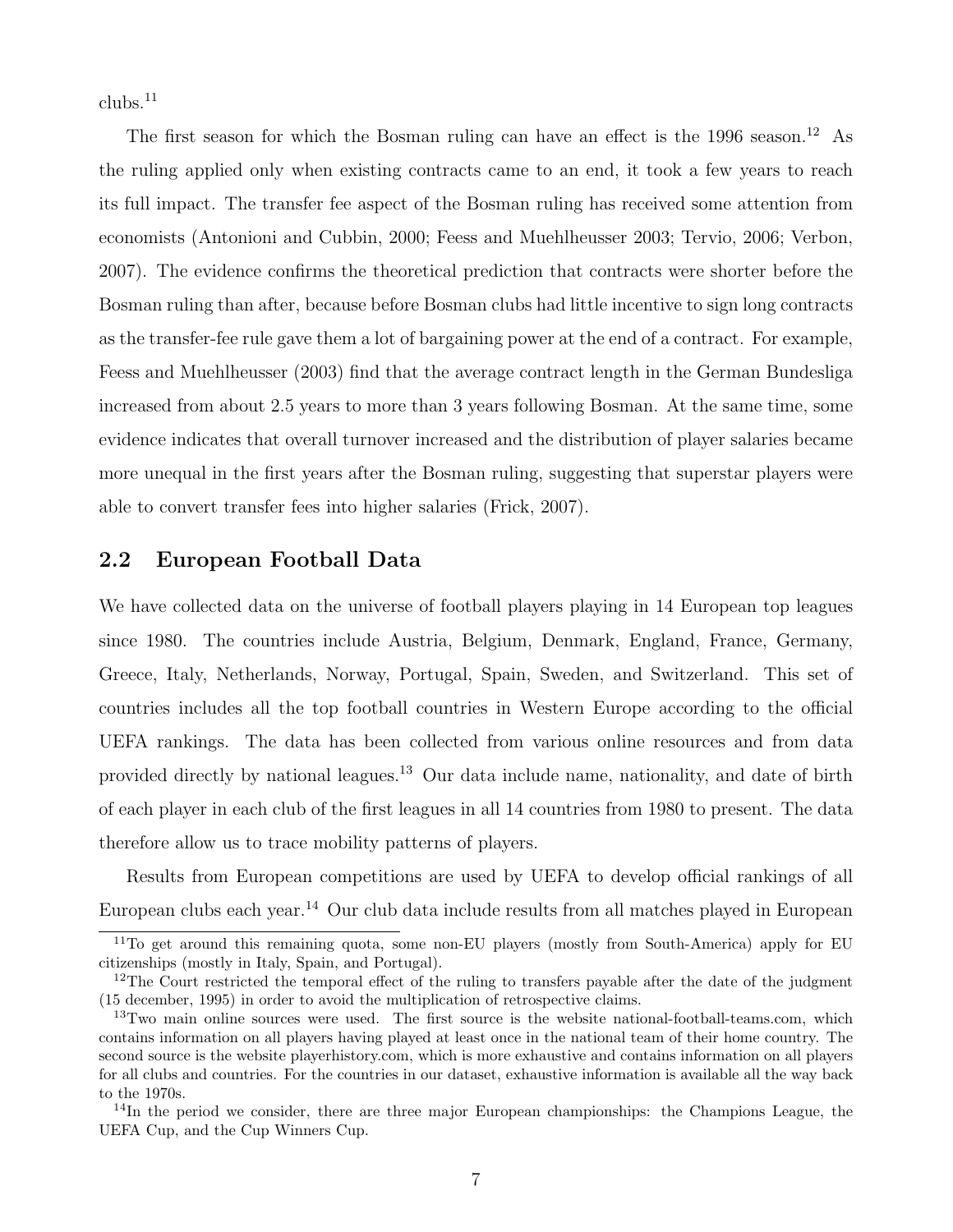competitions since 1975, along with results from the National Leagues of the 14 countries in the data set. This data allows us to construct the so-called UEFA team and country coefficients that form the basis for UEFA's official rankings, along with alternative ranking measures based on different formulas. Our analysis below will be based on the following measure of club performance in a country: total points earned by all clubs in a given country and year in all European competitions, where total points are calculated according to UEFA's formula and gives 2 points for each win, 1 point for each draw, and bonus points for advancing from various tournament stages.<sup>15</sup> Using total points for ranking is different than using UEFA's country coefficient, which is based on the average amount of points earned by clubs participating in the European competitions in a given year.<sup>16</sup> Our results are very robust to using different ranking measures.

### 2.3 Top Earnings Tax Rate Data

In contrast to athletes in individual sports, football players cannot live far away from the hometown of their club, because they have to train almost daily with their teammates. Barring special rules, income and social security taxes on labor earnings are assessed on a residence basis. Therefore, professional football players typically face the tax systems of the countries in which they work. For migration decisions, the relevant tax rate is the average tax rate on earnings. Because professional football players in top leagues have very high salaries (relative to the average in the country and also relative to the top brackets of income and payroll taxes), we approximate the average tax rate on football players earnings by combining the top marginal tax rates on all taxes on labor income. Those taxes include individual income taxes, payroll taxes (social security contributions on both the employee and employer side), and value-added taxes  $(VAT).<sup>17</sup>$ 

For the income tax, we use the top statutory marginal income tax rate as professional football players in top leagues have very high salaries (relative to the average in the country)

<sup>&</sup>lt;sup>15</sup>Points earned in qualification stages are weighted by 0.5. This weighting scheme has been used by UEFA only since 1999. For comparability of performance over time, we use this weighting throughout the period.

<sup>&</sup>lt;sup>16</sup>The UEFA country coefficient is conceptually problematic, because successful leagues get more teams into the European competitions. Thus, the UEFA measure effectively compares top teams in weak leagues to uppermiddle and top teams in strong leagues, which biases down performance differences across countries.

<sup>&</sup>lt;sup>17</sup>We do not observe individual salaries, making it impossible to compute the exact average tax rate. Even if we could compute exact rates, we would still need to instrument the exact rate with the statutory top earnings tax rate we use because the actual tax rate is a function of earnings while the top earnings tax rate is not.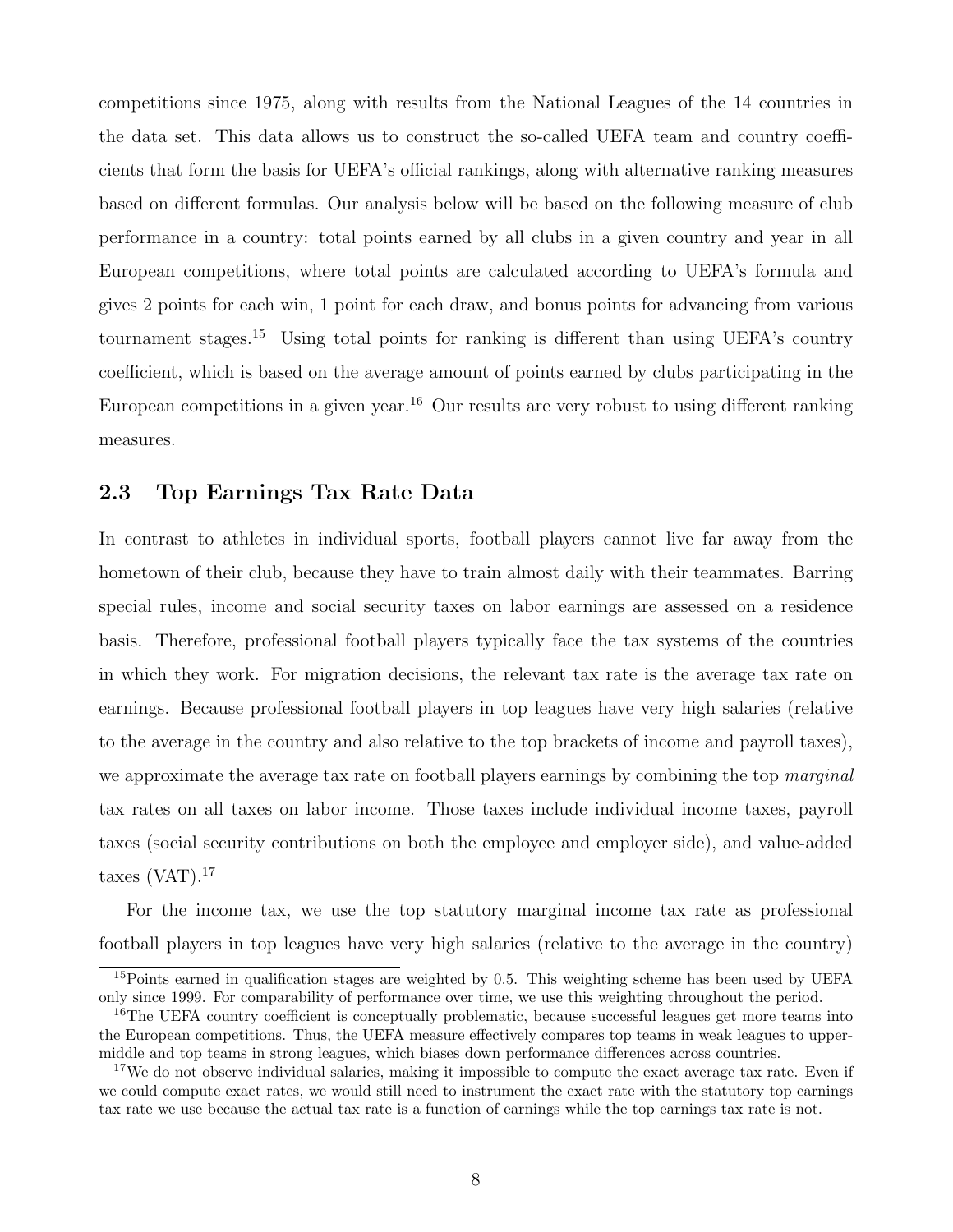and typically face the top tax rate on the vast majority of their earnings, making the top marginal tax rate a close approximate of the actual average individual income tax rate on earnings.<sup>18</sup> However, in each case, we have taken into account all the tax rules and deductions for earned income that might apply in the calculation of the income tax. In cases where local income taxes apply, we have used the average top local income tax rate.<sup>19</sup> We have computed such top income tax rates on earnings since 1975 in our 14 countries of analysis. Importantly, as several countries have special schemes offering preferential tax treatment to immigrant workers, we have also computed alternative series of top earnings tax rates for foreign players. We have used as sources OECD (annual): Taxing wages for the period 1980-present, OECD (1986): Personal income tax systems for the period 1975-1983, PriceWaterhouseCoopers (annual): Worldwide Tax Summaries, and International Bureau of Fiscal Documentation (2008): The International Guide to the Taxation of Sportsmen and Sportswomen. The latter source is particularly helpful for determining specific rules applying to foreign football players. Because tax rules are complex, it is essential to cross-validate various sources to create an error-free database. In particular, we investigated thoroughly situations where discrepancies arose between our sources and used additional country-specific data obtained directly from domestic sources to resolve such discrepancies.<sup>20</sup>

Payroll tax rates include social security contributions both at the employer and employee level as well as some additional specific taxes on wage earnings. For our analysis, the critical aspect of such taxes is whether they apply only up to a cap, in which case we assume that the relevant payroll tax rate is zero (as the amount of earnings below the cap is small relative to the very large football players earnings). When payroll tax rates do not have a cap, they end up having a very large impact on our top earnings tax rate. We have used as sources OECD (annual): Taxing wages, MISSOC (annual): La protection sociale dans les Etats membres de l'Union europeenne, along with direct information from the Social Security administrations in charge of football players in different countries (e.g., IKA in Greece and ENPALS in Italy).

Finally, we include VAT rates in our computations, using the standard VAT rate applying to the broadest set of goods. If players consume most of their income in the country in which they

<sup>18</sup>We have verified that in the case of Italy where the earnings of football players were publicly disclosed for year 2001 when the Italian government temporarily disclosed individual income tax information for the full population.

<sup>&</sup>lt;sup>19</sup>The countries in which such local rates apply are Belgium, Denmark, Portugal and Switzerland.

<sup>&</sup>lt;sup>20</sup>We have created a fully documented excel database of tax rates that is available upon request.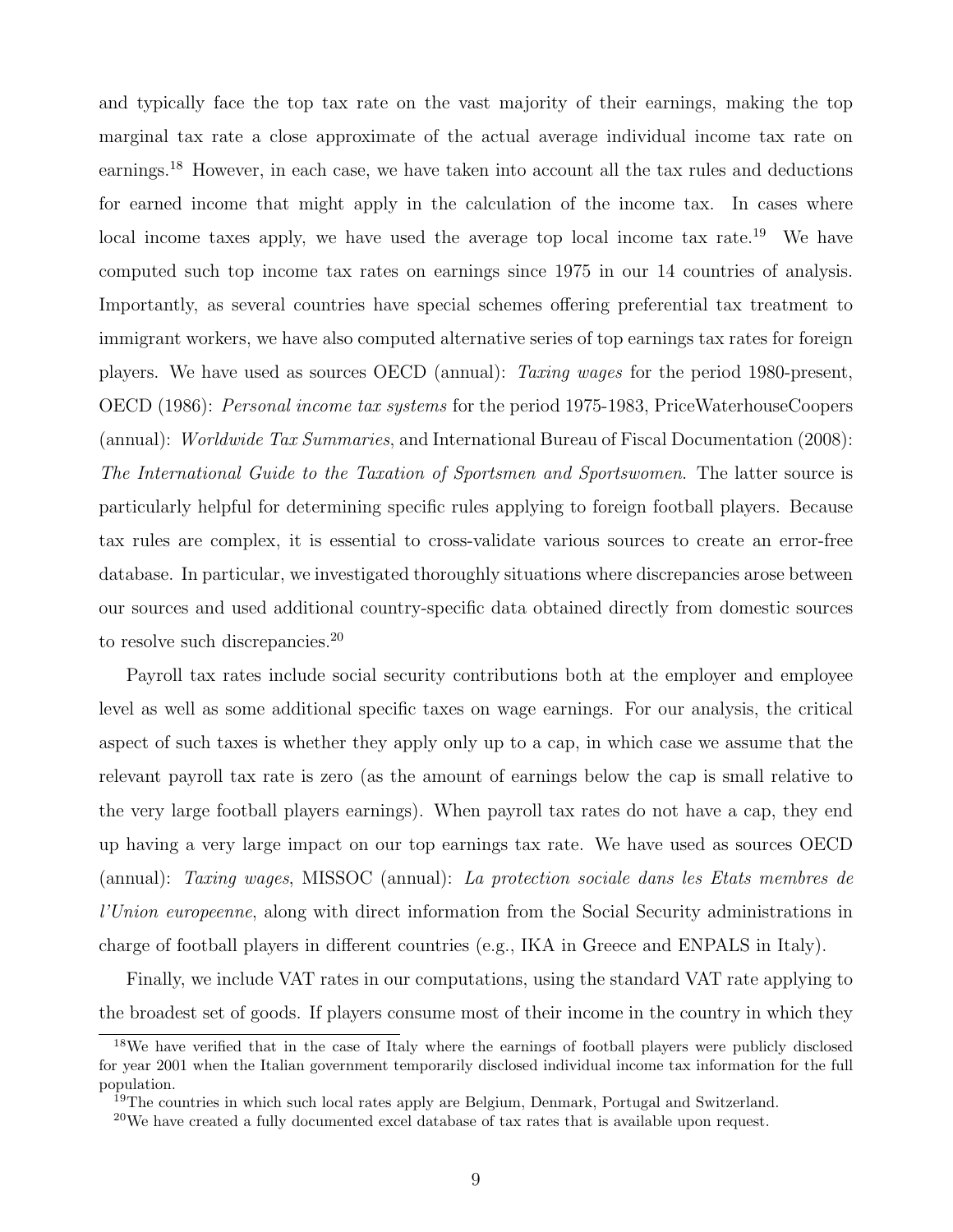live and play, then it is correct to include the VAT rate in the tax calculation. On the other hand, if players consume most of their income abroad or save most of it for future consumption outside the country in which they play, then the VAT rate should not be included. Whether or not the VAT rate is included does not significantly impact our findings because VAT rates are fairly similar across European countries (much closer than income and payroll tax rates), and also because VAT changes create country-wide variation that we fully control for (using fixed effects) in our key specifications. Our source for VAT rates is the European Commission (2009): Taux de TVA appliqués dans les Etats membres de la Communauté européenne.

We combine all three types of taxes into a single tax rate  $\tau$  capturing the total tax wedge: when the employer labor cost increases by 1 Euro, the employee can increase his consumption by  $1 - \tau$  Euros. Denoting by  $\tau_i$ ,  $\tau_{pw}$ ,  $\tau_{pf}$ , and  $\tau_{VAT}$ , the top tax rates on earnings due to the income tax, the employee (worker) portion of the payroll tax, the employer (firm) portion of the payroll tax, and the VAT, respectively, we have

$$
1 - \tau = \frac{(1 - \tau_i)(1 - \tau_{pw})}{(1 + \tau_{VAT})(1 + \tau_{pf})},
$$

in the most typical case where the employer and employee payroll taxes apply to earnings net of the employer payroll tax but before the employee payroll tax has been deducted, and where the income tax applies to earnings net of all payroll taxes. We have adapted the computation for each country to capture exactly the rules in that country.

The top earnings tax rate database is illustrated in Appendix Figures 12-14, which plot tax rates for the five largest European countries, the Scandinavian countries, and six smaller EU countries, respectively. In each case, we depict tax rates in two panels: the top panel is for domestic players and the bottom panel is for foreign players playing in the given country.

# 3 Reduced-Form Graphical Evidence

We start the analysis by showing visible graphical evidence of the impact of taxation on international migration. First, we study cross-country correlations between top earnings tax rates and location, using the pre-Bosman period (when regulation severely hindered taxes to have any effect) to establish a counter-factual cross-country correlation with limited tax effects. This part provides suggestive evidence that taxes matter for country location. Second, we consider a series of country-specific tax reforms that create very compelling identifying variation and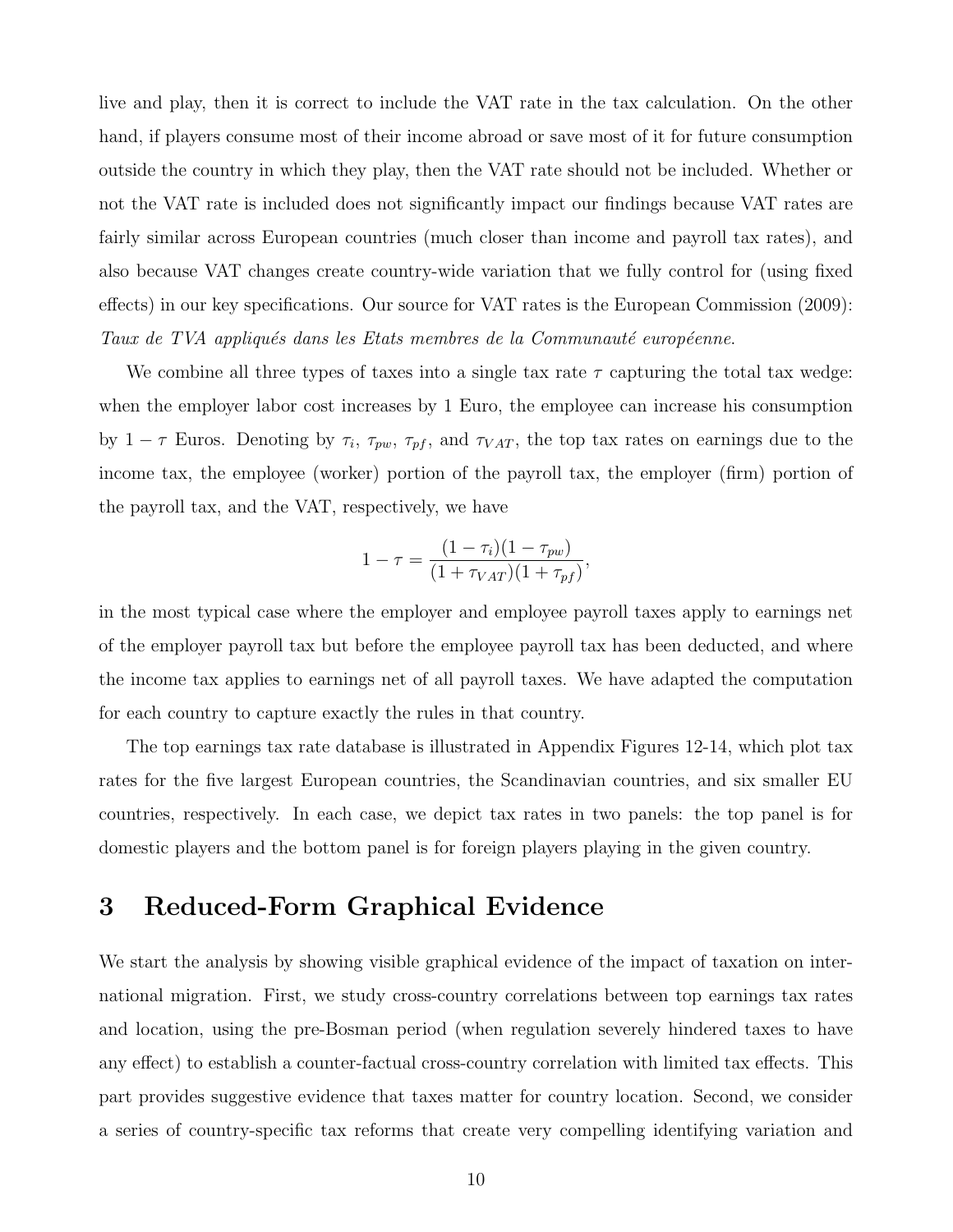provide conclusive evidence of the relationship between taxes and migration.

### 3.1 Cross-Country Correlations: Bosman Ruling

We provide evidence on in-migration of foreign players across countries in Figure 1 and outmigration of domestic players across countries in Figure 2. Each figure consists of two panels, with Panel A showing the 11 years prior to the Bosman ruling (1985-1995) and Panel B showing the 13 years following the Bosman ruling (1996-2008). Figure 1 plots the average fraction of foreign players in the first league against the average top earnings tax rate on foreigners in each country. There is a striking contrast between Panel A and B. In the pre-Bosman era, the fraction of foreigners is generally very low (around 5% or lower for almost all countries), and there is no correlation between the fraction of foreigners and tax rates. In the post-Bosman era, the fraction of foreigners is much higher in every country (between 5 and 25% across the entire sample), and there is a significant negative correlation with the top earnings tax rate.

A qualitatively similar picture is obtained in Figure 2, which plots the average fraction of domestic players playing in their home league against the average top earnings tax rate applying to domestic residents. In the pre-Bosman era, the fraction of players playing at home is very high in all countries (between  $90\%$  and close to  $100\%$  across the entire sample).<sup>21</sup> The fact that there is a negative correlation between the fraction playing at home and tax rates in the pre-Bosman era is not very interesting in itself; it is the change from before to after Bosman that provides evidence of tax-driven migration. After Bosman, the share of domestic players staying in the home league drops in almost all countries, and the negative correlation with tax rates becomes much stronger.

Figure 3 explores whether tax-induced migration translates into an effect on club performance. The figure plots average club performance against the domestic tax rate in each country before and after the Bosman ruling. As described in Section 2, country-level club performance is measured by the total number of points earned by all clubs in a given country in the UEFA competitions. In the pre-Bosman period, the correlation between tax rates and club performance is close to zero and insignificant, whereas in the post-Bosman period there is a strong negative

<sup>&</sup>lt;sup>21</sup>The relavely low fraction of Dutch players playing at home may be due to the mandatory defined contributions Pension Fund System for football players instituted in 1972 (CFK), which requires compulsory pension contributions of 50% of earnings (and 100% of bonuses) above a relatively low threshold. Although contributions earn market rates of return, they may be perceived as forced savings and heavily discounted by players, which have indeed traditionally complained about the system.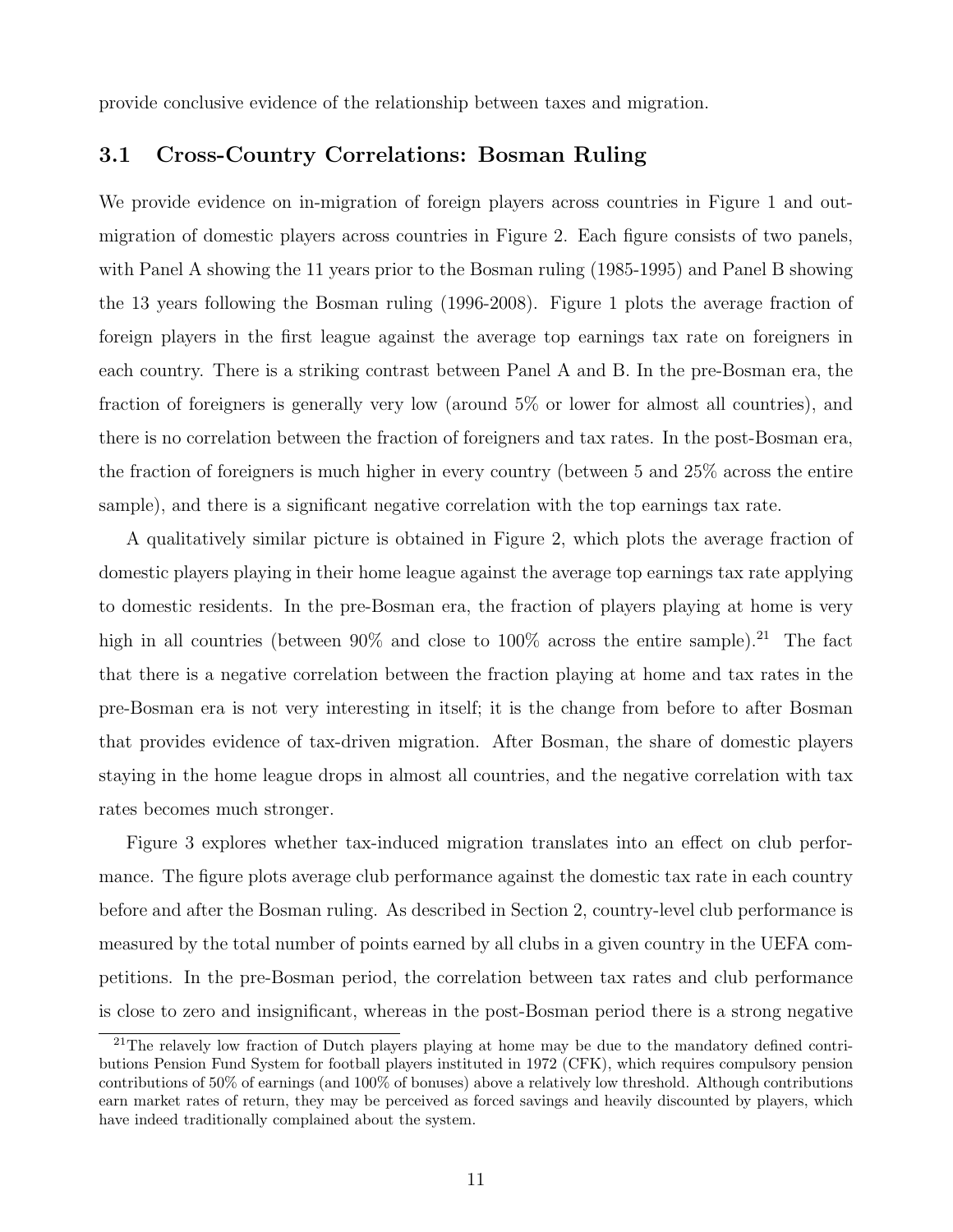and significant correlation between tax rates and club performance. Together with Figures 1-2, this suggests that low-tax countries experienced an improvement of club performances by being better able to attract good foreign players and keep good domestic players at home.

The identifying assumption in the above cross-country analysis is that the pre-Bosman correlations provide a good counterfactual for the post-Bosman correlations, because the tax mechanism was not allowed to operate freely in the pre-Bosman era. There are two threats to identification. The first is that the Bosman ruling could have had differential impacts on low-tax and high-tax countries for non-tax reasons. For example, taxation levels display some correlation with country size and therefore league quality, and if better leagues benefit more from the Bosman ruling than poorer leagues this would contribute to a spurious correlation between migration/performance and tax rates. A second issue is that something else could have changed from the pre-Bosman to post-Bosman era that impacted low-tax and high-tax countries differently. One such factor is the ban on all English clubs from international competitions in the period 1985-1990 as a result of the Heysel Stadium disaster.<sup>22</sup> This biases down migration to and from England in the pre-Bosman era. Although eliminating England from the sample does reduce the effects of taxation on migration and performance, it does not change the overall qualitative conclusions.

To conclude, the cross-country evidence presented in this section provides suggestive, if not conclusive, evidence of a link between top earnings tax rates and the mobility of top football players. In the following section, we consider quasi-experimental variation created by tax reforms, which allows us to fully control for the identification problems discussed above and provide conclusive evidence of a link between taxation and migration.

### 3.2 Country Case Studies: Tax Reforms

This section analyzes a series of country-specific tax reforms that create large variation in the location incentives of football players. We first analyze the introduction in Spain, Denmark, and Belgium of preferential tax schemes to foreign residents, and then consider the effects of a cohort-based tax reform in Greece.

#### Spanish Reform in 2004: "Beckham Law"

<sup>&</sup>lt;sup>22</sup>The Heysel Stadium disaster occurred because a riot by English fans before the start of the 1985 European Cup Final between Liverpool and the Juventus of Torino. 39 people died when a masonry wall failed including 32 Juventus fans, and 600 were injured.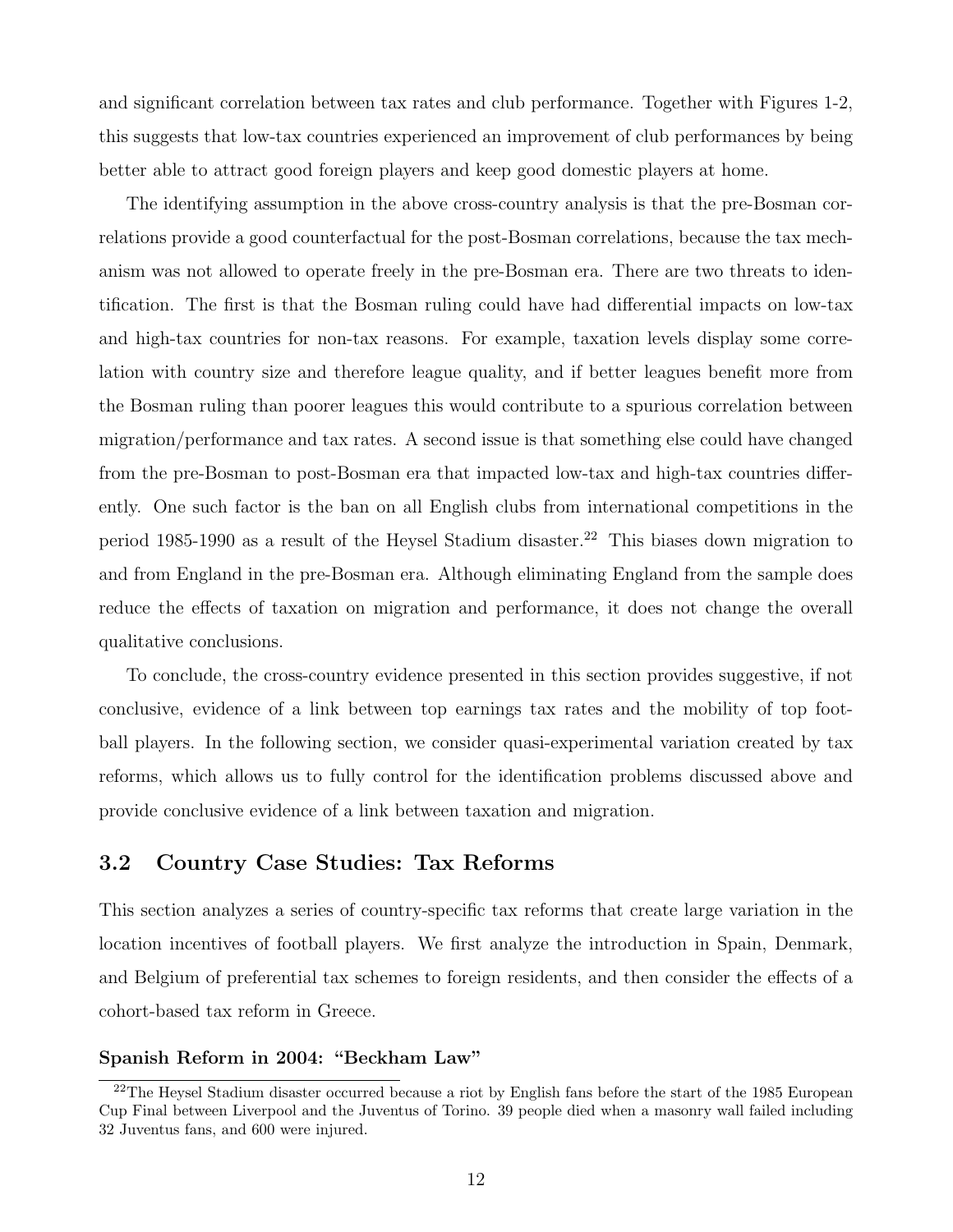The "Beckham Law" (Royal Decree 687/2005) is a special tax scheme passed in 2005, applicable to foreign workers moving to Spain after January 1st, 2004. The scheme got its nickname after the superstar footballer David Beckham moved from Manchester United to Real Madrid, and became one of the first foreigners to take advantage of it. The law stipulates that foreigners acquiring residence in Spain as a result of a labor contract may choose to be taxed according to resident tax rules or non-resident tax rules in the year the option is exercised and for the following five years. Under non-resident rules, a flat tax of 24% applies in lieu of the regular progressive individual income tax with a top rate of 43% in 2008 (45% when the Beckham Law was passed). Eligibility for the scheme requires that the individual has not been a tax resident in Spain at any point during the preceding 10 years. Given the career span of football players, the scheme is primarily relevant for foreign players making their first move to Spain (after 2004).

The first piece of evidence on this scheme is presented in Figure 4, which considers top-ability players in Panel A and lower-ability players in Panel B. Top-ability players are here defined as those who have been selected at least once for the national team of the home country, while low-quality players are those who have not.<sup>23</sup> Each panel shows the evolution over time in the fraction of foreign players in the total number of players in Spain (treatment) and Italy (control) on the left y-axis along with the top tax rate differential between Spain and Italy on the right y-axis. This top tax rate differential is defined as  $\tau_{Spain}/\tau Italy-1$ . XX. Italy is a natural control country because its football league is ranked at about the same level as the Spanish league and because the two countries are otherwise similar in terms of size, culture, etc. The two vertical lines in each panel denote the Bosman ruling in 1996 and the Beckham Law in 2004.<sup>24</sup> The figure shows that the top tax rates were about equal in Spain and Italy in the period 1990 to 2003 but that a large 35% gap opened when the Beckham law became effective in 2004.

For top-quality players in Panel A, three findings are worth noting. First, there is a surge in the fraction of foreign players in both Spain and Italy immediately following the Bosman ruling. Spain experiences a larger surge but starts from a smaller base, so that the two countries have about the same post-Bosman fraction of foreigners. Second, in between the Bosman ruling and the Beckham law, the fraction of foreigners evolve almost identically in Spain and Italy (they

<sup>&</sup>lt;sup>23</sup>In the structural estimation in Section 5, we construct a more sophisticated continuous ability index using our exhaustive data on player careers.

 $^{24}$ Although the Beckham Law was not passed until 2005 (but applying retroactively from 2004), the reform appears to have been anticipated earlier than this. Hence, the reform may have had an impact already from the 2004/2005 season, and we therefore define 2004 as the reform year.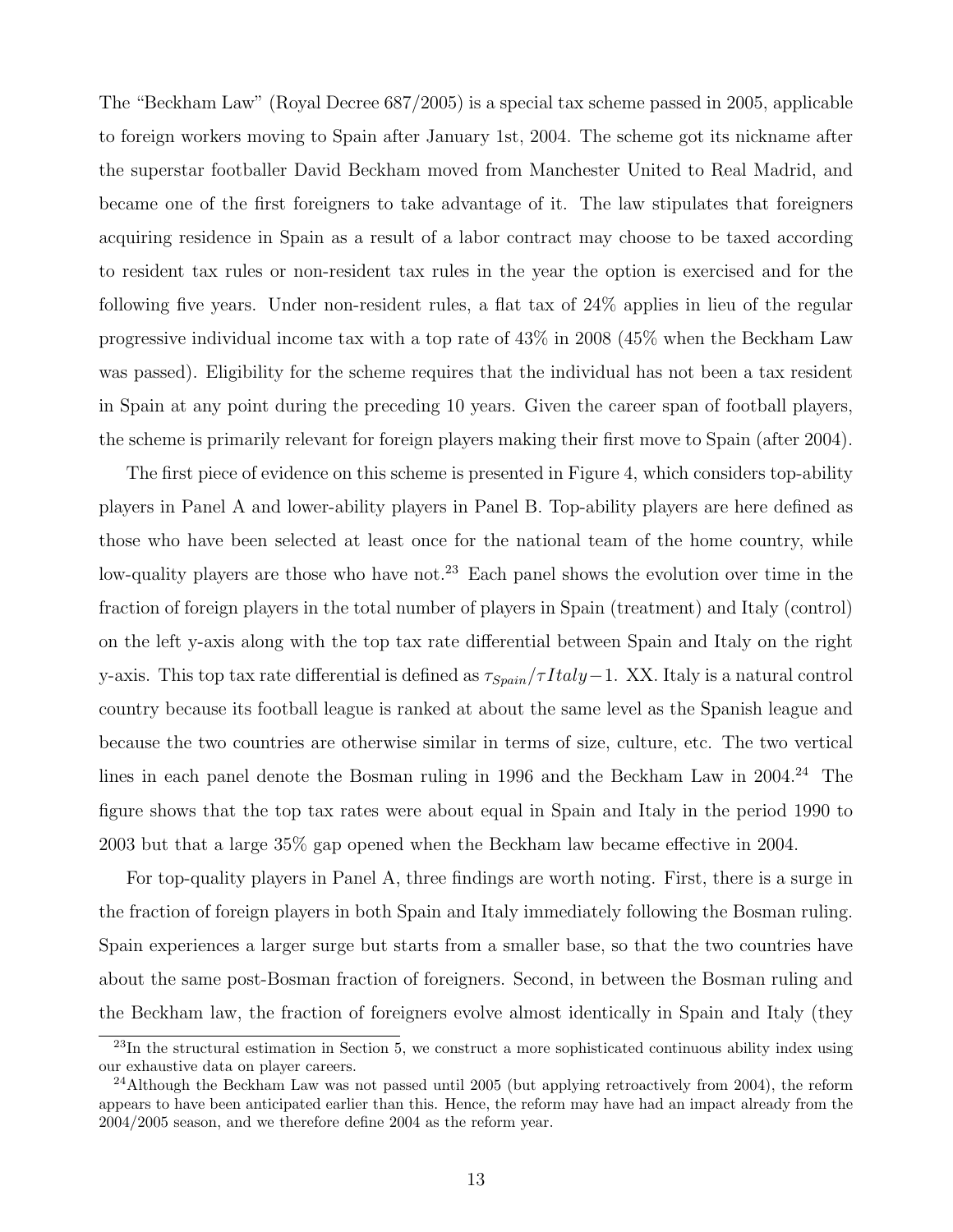both fall slightly). Third, coinciding with the Beckham law, the two graphs diverge as the fraction of foreigners starts to increase in Spain while it continues to fall in Italy.

For lower-quality players in Panel B, we find the following. First, the pre-Beckham evolution of lower-quality foreigners is not as similar between the two countries as it is for top-quality foreigners. In particular, Spain is on a flat trend while Italy is on a downward trend in the years prior to the Beckham Law. Second, at the time of the Beckham Law, there is a break in the Spanish series as the fraction of lower-quality foreigners starts increasing, while the Italian series continues its decline. This suggests that there is a positive effect also on lower-quality players even if we control for the non-parallel trends in the years prior to the reform. Third, the effect on lower-quality players is not as clear and strong as the effect on higher-quality players, which suggests that the scheme may have had different effects on different parts of the ability distribution. We come back to this question in much more detail in the following sections.

The analysis in Figure 4 can be viewed in terms of two alternative identifying assumptions: either we assume parallel trends (differences-in-differences) or we assume that differential trends can be controlled by pre-reform differences in trends (triple-differences). In other words, identification requires that there is no contemporaneous change in the differential trend between Spain and Italy. However, we can relax this assumption by exploiting the 10-year eligibility rule in the Beckham Law. If our results in Figure 4 are confounded by a differential change in non-reform related trends in the two countries, this would show up in the migration patterns of foreigners not eligible for the Beckham scheme. Figure 5 explores this hypothesis by comparing foreigners not eligible for the Beckham scheme in Panel A to foreigners eligible for the Beckham scheme in Panel B. Specifically, Panel A plots the fraction of foreigners playing in Spain (Italy) in year t among those who played in Spain (Italy) 5-10 years earlier, while Panel B plots the fraction of foreigners playing in Spain (Italy) in year  $t$  among those who never played there before.<sup>25</sup> There are two key points to note about Figure 5. First, among players ineligible for the Beckham scheme, the fraction of foreigners playing in Spain and Italy, respectively, evolve in parallel throughout the period and there is no visible indication of anything different happening around the 2004 reform. Second, among those who are eligible for the Beckham scheme, the fraction of foreigners playing in the two countries evolve in parallel until the introduction of the

<sup>&</sup>lt;sup>25</sup>The 5-10 year window in Panel A is picked to ensure that we include only ineligible people even for the most recent years; if we considered the full 1-10 year window, we would include some people who arrived in Spain for the first time after 2004 and hence were eligible for the scheme.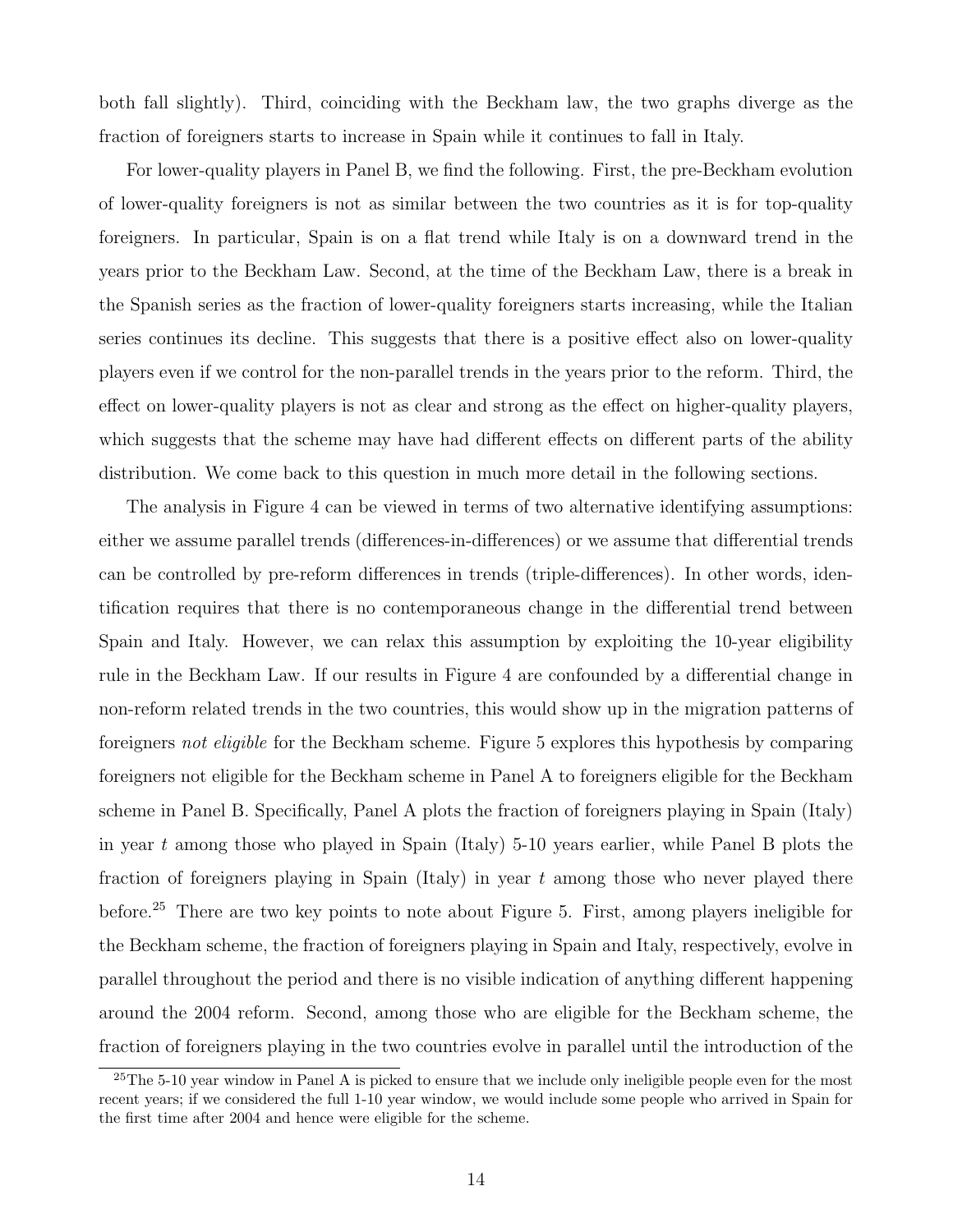Beckham scheme and then starts to diverge. Following the Beckham Law, the fraction playing in Spain increases by about 50% while the fraction playing in Italy stays constant. Taken together, Figures 4 and 5 provide compelling evidence of a link between taxation and the mobility of top football players.

Finally, Figure 6 considers if tax-induced migration of foreign players leads to displacement of domestic players. The figure shows the evolution over time in the total number of foreign and domestic players in the Spanish league. There are three points to note about this figure. First, in the years leading up to the Beckham Law, the number of domestic players is increasing while the number of foreigners is falling. Then around the time of the Beckham Law, the two series break: the number of foreign players starts to increase and the number of domestic players starts to fall. These observations suggest that there is scheme-induced displacement of domestic players by foreign players. Second, the fall in domestic players after the Beckham law is larger than the increase in foreign players, which would seem to suggest that not all of the effect can be driven by scheme-induced displacement. However, it is important to keep in mind that our dataset includes only players from EU countries. The Beckham scheme may have attracted players from all over the world, and in particular the Spanish league tend to attract many top players from South-America. Hence, the relatively large drop in domestic players could have been driven entirely by tax-induced displacement. Third, across the entire period since the mid-1980s, there is a negative covariance between the number of domestic and foreign players, with the number of domestic players over-adjusting somewhat as discussed above. This suggest that labor demand may be quite rigid in the football sector, a point which we come back to below.

#### Danish Reform in 1992: "Tax Scheme for Foreign Researchers and Key Employees"

In 1992, Denmark enacted a preferential tax scheme for foreign researchers and high-income foreigners in all other professions, who sign contracts for employment in Denmark after June 1st, 1991. The scheme is commonly known as the "Researchers' Tax Scheme." Under this scheme, a flat tax of 30% (25% after 1995) is imposed in lieu of the regular progressive income tax with a top rate above 60% (68% when the scheme was introduced). The scheme can be used for a maximum period of 36 months after which the taxpayer becomes subject to the ordinary income tax schedule. Moreover, when the scheme was first introduced, the law specified that a worker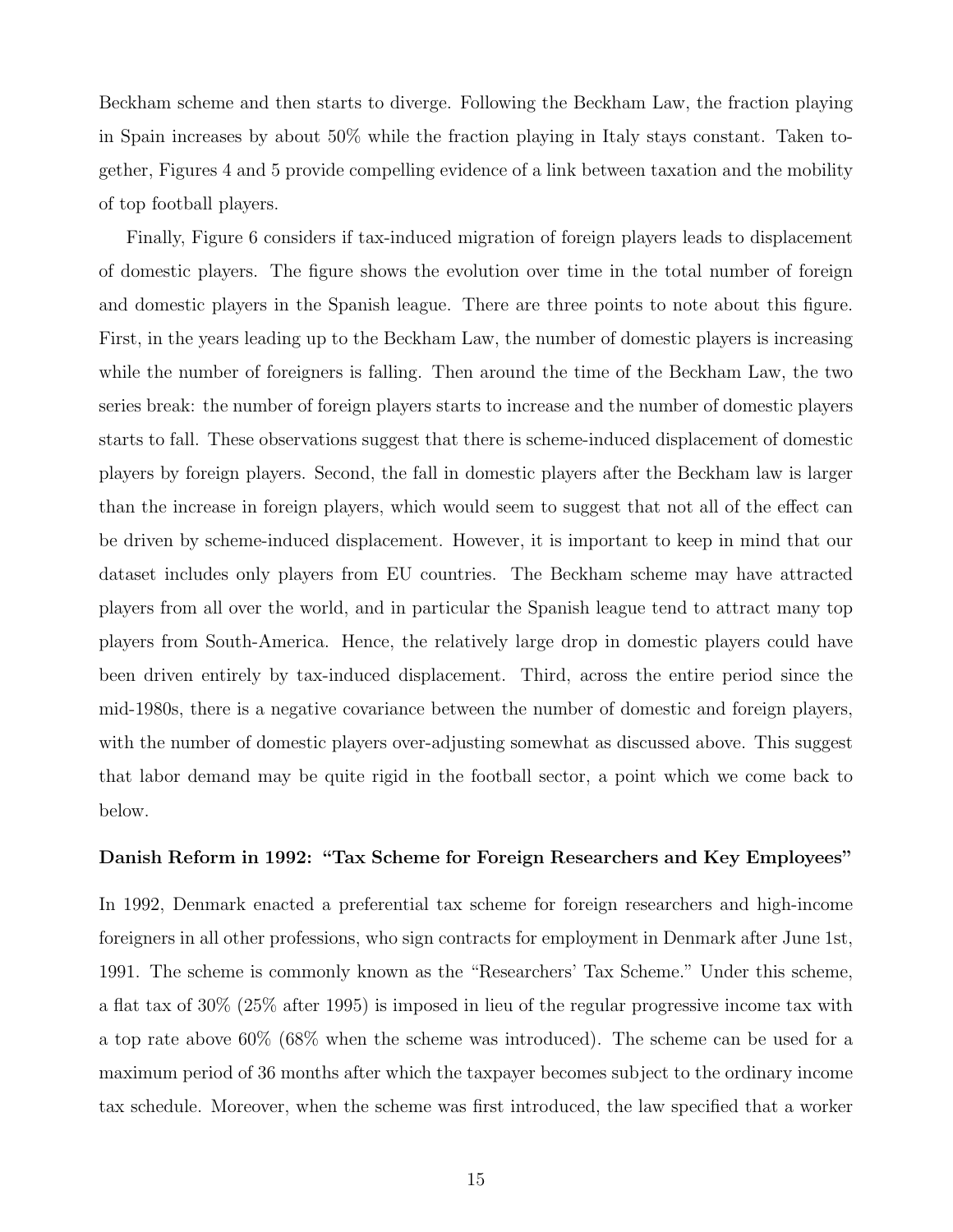who stayed in Denmark for another 48 months after having benefitted from the special tax scheme would face a claw-back equal to the entire tax savings during the period of preferential tax treatment. For a worker who had benefitted from the scheme for the maximum 3-year period, this rule implied a very large retroactive tax bill after 7 years of residence. The rule was eliminated for researchers in year 2000 and substantially relaxed for all other professions in year 2002, so that today the retroactive tax applies to very few workers. Taken together, the scheme rules provide very strong incentives to first move to Denmark and then to leave again after 3 years or at the very latest after 7 years (until 2002).

There are two key requirements to become eligible for the preferential tax scheme. First, the taxpayer cannot have been tax liable in Denmark in the 3 years prior to going on the scheme. Even though the scheme is intended to attract foreigners, citizenship plays no role in determining eligibility. Hence, Danish citizens who have been living and paying taxes abroad for at least 3 years are eligible for the scheme, and conversely foreigners who have been living and paying ordinary income tax in Denmark during the preceding 3 years are not eligible for the scheme. Second, for non-researchers, eligibility requires an annual income of at least DKK 765,600 (about 103,000 Euros) in 2010.

Figure 7 provides evidence on the effects of this scheme on migration into Denmark, using Sweden as a control country. Sweden is a good control group for Denmark as they are both scandinavian countries with the same language and culture, and comparable tax levels, and over football league quality. The figure is constructed as the corresponding figure for the Spanish tax scheme: we split the sample into top-ability players (Panel A) and lower-ability players (Panel B), and show in each panel the evolution over time in the fraction of foreign players in the total number of players in Denmark and Sweden along with the top tax rate differential on foreigners between these two countries. The two vertical lines mark the 1992 tax reform and the 1996 Bosman ruling. The 1992 tax reform widened significantly the tax differential from less than 10% to about 40%. When interpreting the results, it is important to keep in mind that the Danish tax scheme (unlike the Beckham scheme considered above) was introduced before the deregulation of player migration following the Bosman ruling. For top players in Panel A, there are three main findings. First, until the reform in 1992, there are very few top foreigners in Denmark and only slightly more in Sweden. Second, immediately following the reform, the fraction of top foreigners in the Danish league increases while the fraction of top foreigners in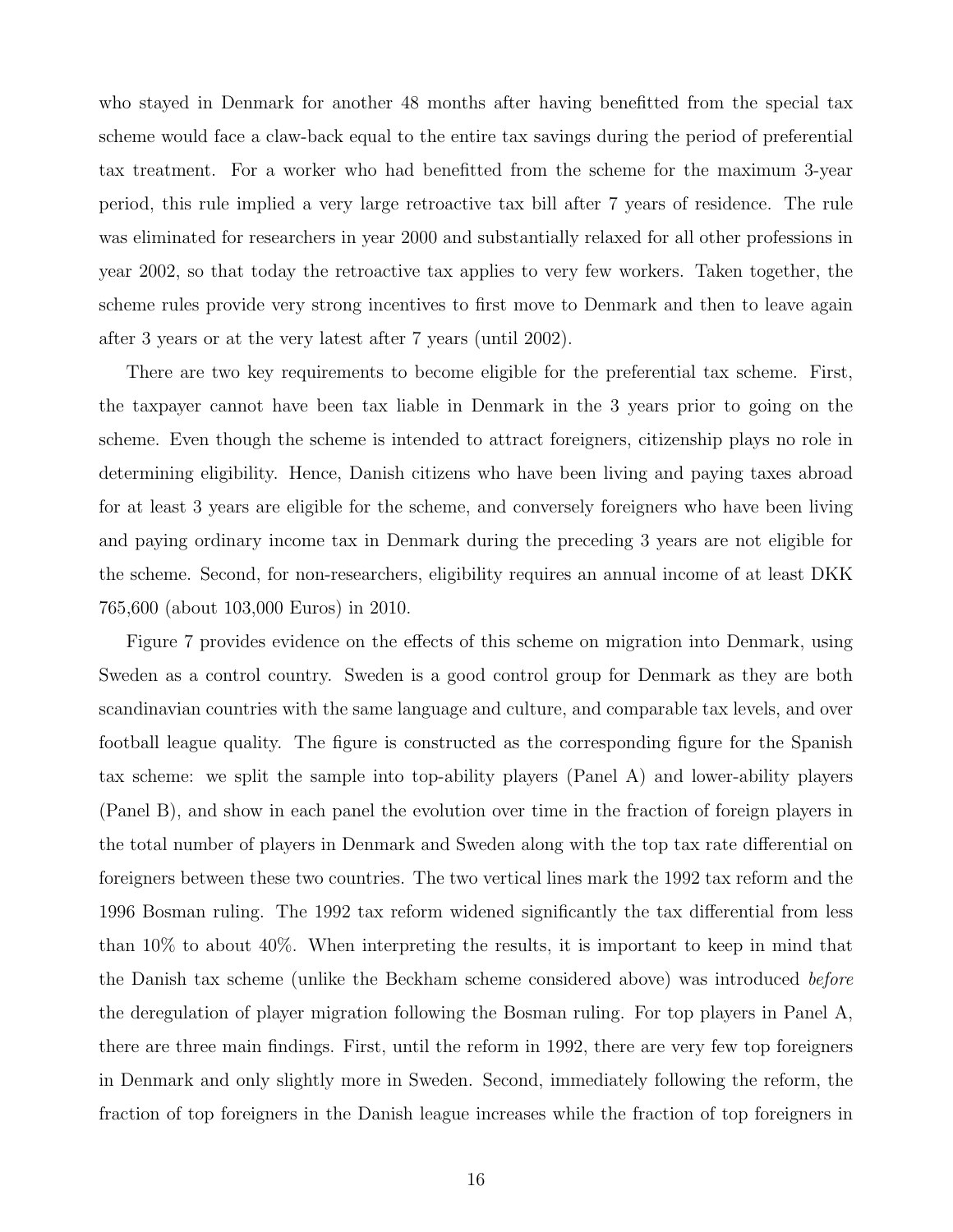the Swedish league falls, so that Denmark overtakes Sweden in terms of attracting good foreign players. But the short-run effect is not very large as the pre-Bosman rules imposes tight bounds on the potential migration impact of the Danish tax scheme. Third, after the Bosman ruling, the gap in the fraction of foreigners in the two countries substantially widens and by 2008 the fraction of top foreigners is about 6 times as large in the Danish first league than in the Swedish first league.

Turning to lower-ability players in Panel B, our findings look very different. For those players, there is no visible evidence of a migration effect in Denmark. If anything, the share of lower-ability foreigners in Denmark dips below that of Sweden once the Bosman ruling allows the tax mechanism to take full impact. Panels A and B together therefore suggest that the tax cut to foreigners in Denmark did two things: (i) it increased the total share of foreign players in the Danish league, (ii) it changed the ability composition of foreigners in favor of higher ability players. In the following sections, the presence of such ability sorting effects will be analyzed more rigorously from both the theoretical and empirical perspectives. We show theoretically that tax cuts create such sorting effects in markets with rigid labor demand, and we then test for the importance of these effects in the structural estimation.

Figure 8 provides evidence on the effects of the tax scheme on duration of stay in Denmark, using Sweden and Norway as control countries. The figure shows the density distribution of duration among foreign players arriving between the 1991/92 and 1995/96 seasons in these three Nordic countries. Because the 1992 reform applied retroactively from June 1991, it can affect the duration of stay for players arriving already in the 1991/1992 season. Three points are worth noting about the two panels. First, conditional on moving to one of these Nordic countries, the probability of staying 2-3 years (i.e., within the period of preferential tax treatment in Denmark) is much higher in Denmark than in the other countries. Second, almost no foreign players stay in Denmark beyond year 3 when the preferential tax treatment ceases to apply, whereas in the other countries a larger fraction stay more than 3 years. Third, there are no visible effects of the 7-year claw-back rule as no foreign players stay that long in any country.

Overall, the graphical evidence in this section shows that the Researchers' Tax Scheme has increased migration into Denmark and that the duration of stay responds to the structure of the program. But the migration effect is not as clean for Denmark as it is for Spain, because the full impact of the Danish scheme was delayed by the fact that it was introduced prior to the Bosman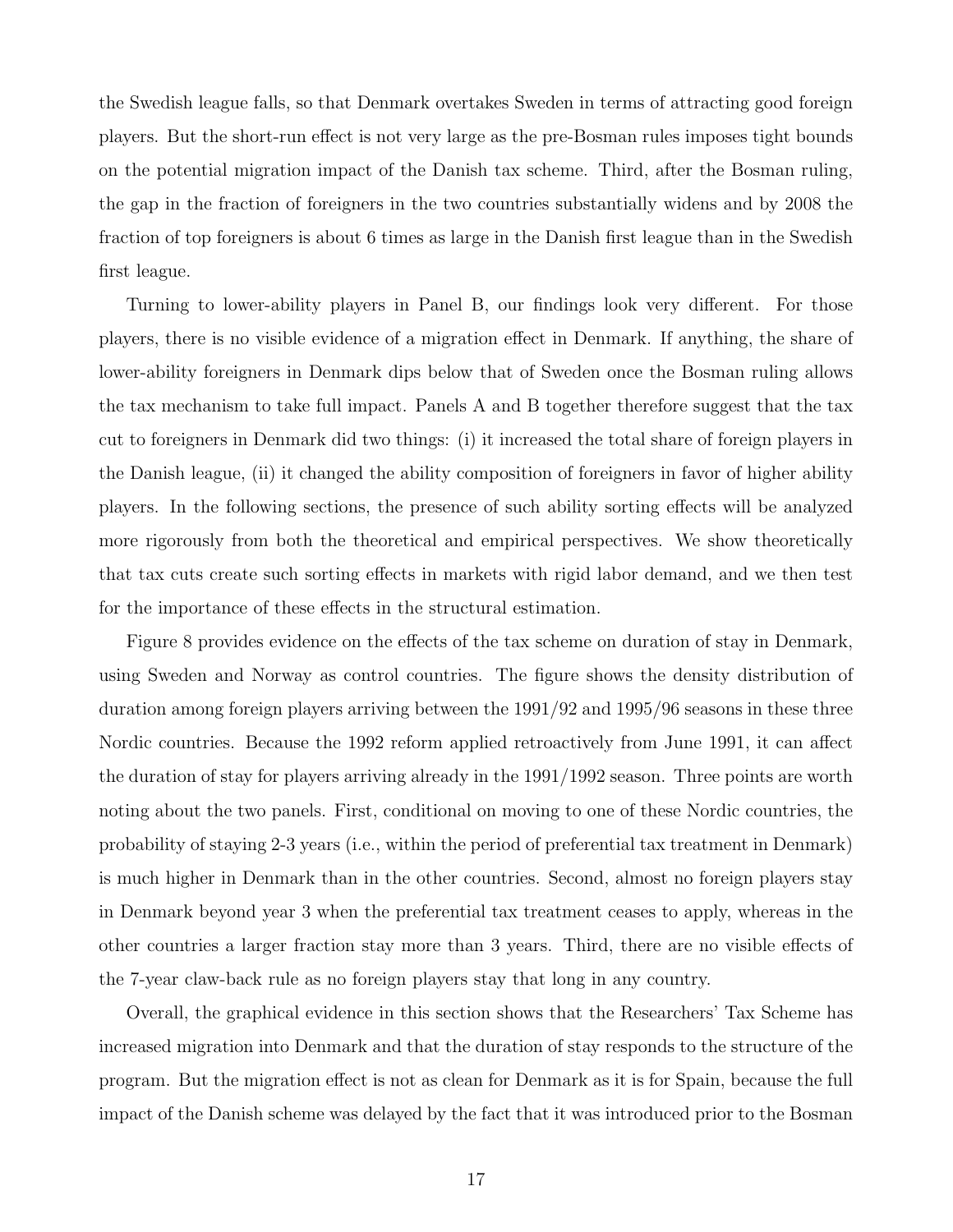ruling. It is therefore worth noting that our conclusions are corroborated by anecdotal evidence and popular opinion among Danish policy makers, debaters, football managers, and players. Indeed, the impact of the scheme on the football sector has been the subject of much public debate over the past 10-15 years (coinciding with the scheme taking full impact as shown in Figure 7). This debate has been based on a consensus that the scheme has been the key driver of the influx of high-ability foreign players into the Danish league over this period, with the point of contention being whether football players are worthy recipients of a scheme intended to attract foreign experts and scientists and whether the influx of foreign players creates new jobs or simply displace domestic players. Moreover, Swedish clubs have frequently been complaining that they have a hard time competing with Danish clubs due to the scheme. It is also worth noting that the widespread use of the scheme by football players was an unintended consequence of the reform that has been criticized subsequently by some of the politicians and parties responsible for passing the law in the first place.<sup>26</sup> Recently, the Danish Minister of Taxation has been working on a reform proposal that would abolish the tax scheme specifically for athletes. The manager of FC Copenhagen, currently the highest-ranked football club in Denmark, has said that this would be "a disaster for the Danish Superleague."<sup>27</sup>

# Belgian Reform in 2002: Special Tax Scheme to Foreign Football and Basketball Players

Since 2002, foreign football and basketball players in Belgium (playing in either the first or second league) have the option of paying a flat income tax rate of 18% in lieu of the regular progressive income tax schedule imposing very high rates at the top. The preferential tax treatment can be maintained for a maximum of 4 years. As above, we study the effects of this scheme by comparing Belgium to a control country. We consider Austria as a control country, because it is a similar-sized country that did not introduce significant tax reforms around the same time and with a football league ranked at roughly the same level as the Belgian one.

The results are shown in Figure 9, which plots the fraction of foreign players in the Belgian and Austrian first leagues from 1988 to 2008, along with the top tax rate differential between the two countries. The two vertical lines denote the 1996 Bosman ruling and the 2002 Belgian

<sup>&</sup>lt;sup>26</sup>This suggests that the reform could not have been an endogenous response to migration patterns in the football market.

<sup>&</sup>lt;sup>27</sup>See the article "En bombe under Superligaen" (in English: "A bomb under the Superleague"), www.sporten.dk, 14 July 2010.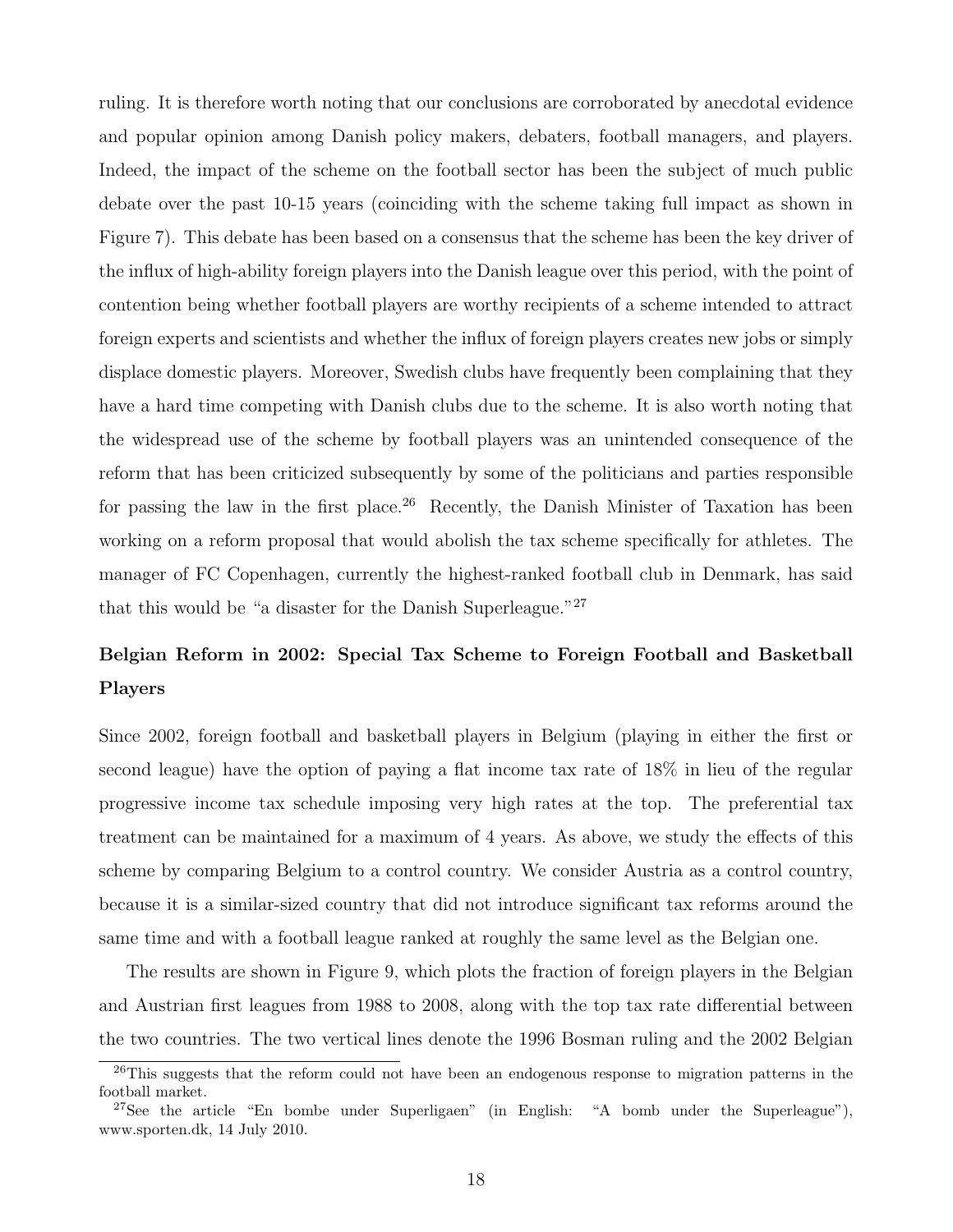tax scheme. Note on the Figure that the Belgian reform introduce a very large gap between top tax rates in the two countries. Three findings emerge. First, both countries experience a surge in the fraction of foreign players at the time of the Bosman ruling. Second, in between the Bosman ruling and the Belgian tax reform, the two graphs follow each other very closely. Right before the reform, the fraction of foreigners has started to fall in both countries. Third, following the Belgian reform in 2002, the two graphs diverge as the fraction of foreigners starts to increase in Belgium while it continues to fall in Austria. These observations provide again compelling evidence of a tax-induced migration response. Consistent with our earlier discussion, in a setting where the tax scheme is introduced in the post-Bosman period (as in Belgium and Spain, but not Denmark) the migration effect is immediately clear.

#### Greek Reform in 1993: A Cohort-Based Tax Change

A cohort-based reform of the payroll tax system in Greece allows us to analyze the mobility of Greek players.<sup>28</sup> Payroll taxes are very high in Greece: the employee tax rate is currently 16% (9.7% until 1999) and the employer tax rate is currently 28% (16.3% until 1999), creating a combined payroll tax wedge of about 35% (22% until 1999) as a proportion of gross earnings. Before 1993, these payroll taxes applied only up to a cap and therefore did not affect the top earnings tax rate. In late 1992, Greece passed a reform removing the cap on payroll taxes, but only for workers entering the system (i.e., starting to have covered earnings) after January 1, 1993. There were no changes for workers already in the system. As a result, the cohort of Greek football players starting their careers right after January 1993 face a much higher top earnings tax rate than the cohort of players starting their careers right before. Then in 2004 the cap was re-introduced for all workers having entered the system since January 1993.<sup>29</sup> As a result, recent cohorts of Greek football players face much lower top earnings tax rates than the cohorts that entered before them (but after January 1993) who faced uncapped payroll taxes during most of their careers.

When analyzing this reform, it is important to keep in mind that the performance of a typical football player peak at an age from the mid-20s to about 30 (5-10 years into a typical professional career), and this is the time when players are most likely to get attractive offers from

<sup>&</sup>lt;sup>28</sup>This reform has been analyzed by Saez, Matsaganis, and Tsakloglou (2009) for the full population.

<sup>&</sup>lt;sup>29</sup>The new cap for the post-1993 entrants was set at a level 2.3 times higher than the cap for pre-1993 entrants, but even the higher cap is small compared to the income levels at the top of the distribution and therefore does not affect the top earnings tax rate of first-league football players.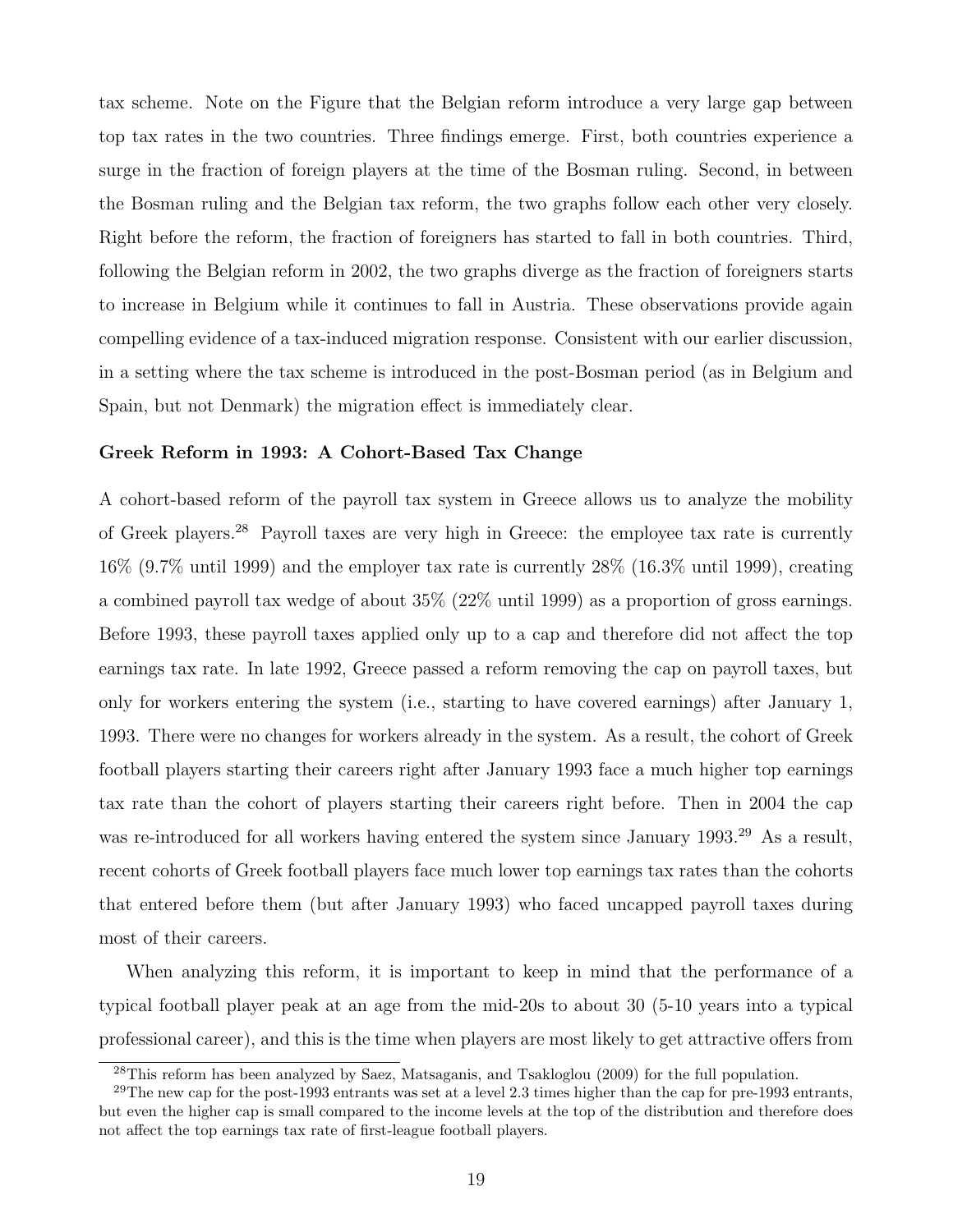abroad. Hence, it is key to define different cohorts so that the career peak falls in different tax regimes. Cohort  $t$  is defined as players starting to play in the Greek professional football league in year t. We therefore consider the 1990-92 cohort (players who spend their entire careers under the pre-1993 low tax regime), the 1993-95 cohort (players whose career peak happens under the 1993-2004 high tax regime), and the 1996-98 cohort (players whose career peak happens under the post-2004 low tax regime). Figure 10 shows our findings for Greece (treatment country) in Panel A and Portugal (control country) in Panel B. Each panel plots the fraction of players from the given country who play abroad against seniority (i.e., the number of years since starting the professional career) for the 1990-92, 1993-95, and 1996-98 cohorts.

There are three main findings in the figure. First, the fraction of players who play abroad is relatively low in all cohorts until about 5-6 years into the professional career. Second, among players who are 7-12 years into their careers, the fraction of Greek players playing abroad is much higher for the 1993-95 (high-tax) cohort than for the surrounding 1990-92 and 1996-98 (both low-tax) cohorts. Interestingly, 7 years of seniority for the 1993-95 cohort fits exactly with the increase in the combined employee-employer payroll tax from 22\% to 35\% in year 2000. This tax rate change exacerbated the implications of the 1993 reform for the 1993-95 cohort without affecting the surrounding cohorts. Third, we do not see the same pattern across cohorts in Panel B for Portugal; there, the 1993-95 cohort is no more inclined to leave Portugal during their career peak than the 1990-92 cohort, and they are less inclined to leave Portugal than the 1996-98 cohort.<sup>30</sup> Overall, this evidence suggests again that the top earnings tax rate has a strong and visible impact on the international mobility of top football players.

# 4 A Theory of Taxation and Migration

## 4.1 Flexible or Rigid Labor Demand?

A key question for a theory of migration in the football market is whether labor demand should be viewed as flexible or rigid. One the one hand, football involves exactly 11 players on the field and a maximum of 3 substitutions per game (although picked from a pool of potential substitutes that can be larger), suggesting that demand may be rigid. On the other hand, clubs

<sup>30</sup>As a side note, it is interesting that the large fraction of Portugeese players in the 1996-98 cohort, who start playing abroad after 8-12 years of seniority (i.e., from 2004 onwards) coincides with the introduction of the Beckham Law in neighboring Spain in 2004.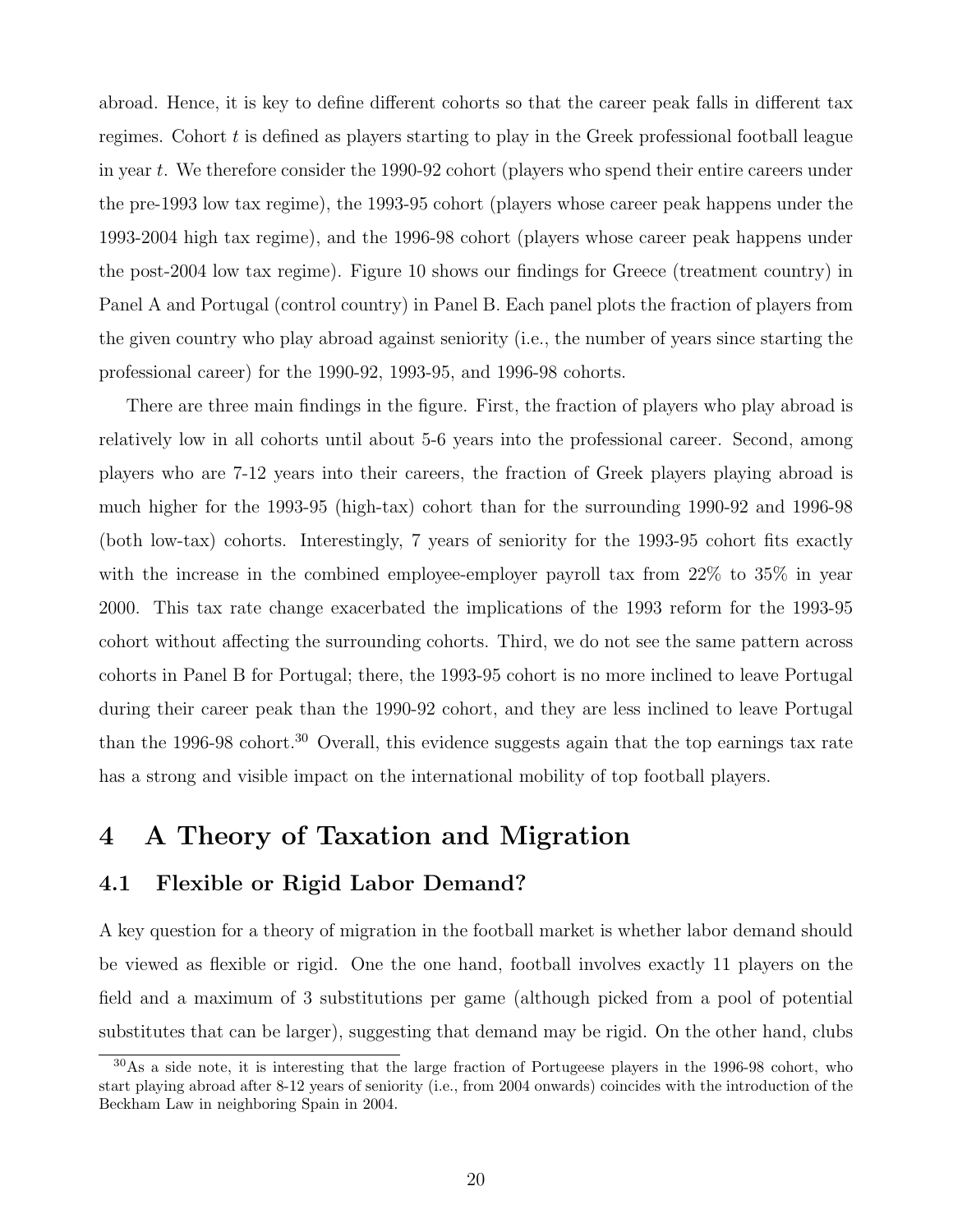play many games over a season, and therefore require a much larger number of players to insure themselves against injuries and fluctuations in player performance over time. This implies that adding players does have value for the club, and therefore squad size may be flexible and respond to tax incentives.

Figure 11 provides some descriptive cross-country evidence on this question. Panel A plots the average number of players per team against the top earnings tax rate across different countries. The figure shows that team size does vary across countries (from about 25 to 40 players across the entire sample), and is negatively correlated with tax rates. A caveat is that this is strongly affected by England, where the number of players per team is much higher than elsewhere and taxes are relatively low. If we exclude England, the variation is between 25 and 35 players and is no longer correlated with tax rates. Panel B plots the average number of teams per league in each country against the tax rate. There is considerable variation, which is correlated with tax rates. However, the variation is also strongly correlated with country size, with large countries having more teams than small countries. The number of teams does not vary much for any given country over time.

Overall, this evidence is mixed: there is clearly some flexibility in demand, mainly because the number of players per club can vary, but this variation is not very large and therefore demand rigidities may be important. We therefore proceed by first setting out a classical model with flexible demand, and then extend the analysis to account for rigid demand. The two models lead to different theoretical predictions, which will be tested empirically in section 5.

## 4.2 A Baseline Model with Flexible Demand

We consider countries  $n = 1, ..., N$ . Each country is endowed with a continuum population of potential football players, and each player is endowed with football ability  $a \geq 0$ . If an individual with ability a plays football, he generates value a for his club. Total production in each football club is given by the sum of abilities of all players in the club, i.e. we work with a linear perfect substitution technology as in the standard Mirrlees (1982) framework. Under this technology and assuming perfect competition, the before-tax wage of each player is equal to ability a (horizontal demand). All results in this section can easily be generalized to a nonlinear technology with decreasing returns (and hence downward-sloping demand).<sup>31</sup>

<sup>&</sup>lt;sup>31</sup>To be precise, the results generalize to a nonlinear production function  $G_n(.)$ , which depends on the sum of abilities of all players. This would introduce downward-sloping demand and hence endogenous player salaries, but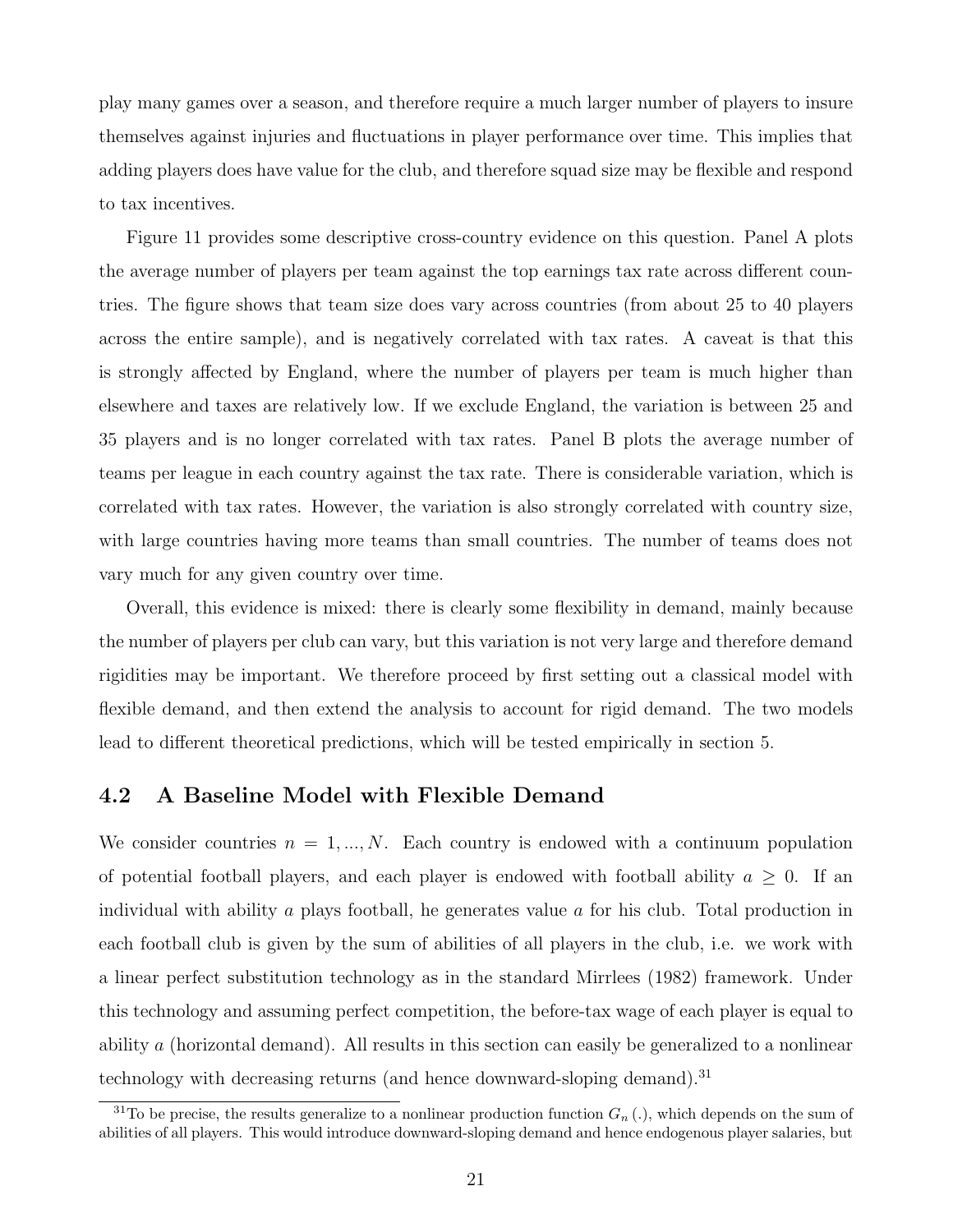Besides ability a, a football player is characterized by a country of origin  $m$  and preference parameters  $\mu_m = (\mu_{1m}, ..., \mu_{Nm})$  associated with each possible location 1, ..., N. A player characterized by  $(a, m, \mu_m)$  playing in country *n* obtains utility

$$
u\left(a\left(1-\tau_{nm}\right)\right)+\mu_{nm},\quad\forall n,m,\tag{1}
$$

where  $\tau_{nm}$  is the tax rate in country n on players from country m. The player chooses to play in country  $n$  iff

$$
u (a (1 - \tau_{nm})) + \mu_{nm} \ge \max_{n' \neq n} \{ u (a (1 - \tau_{n'm})) + \mu_{n'm} \}.
$$
 (2)

This puts a lower bound on  $\mu_{nm}$  consistent with a player of ability a from country m locating in country n. We write this bound as  $\bar{\mu}_{nma} = \bar{\mu}_{nm}(\omega_{ma}, \mu_{-n,m})$ , where  $\omega_{ma} = (a(1 - \tau_{1m}), ..., a(1 - \tau_{Nm}))$ is a vector of net-of-tax wages for players of ability a from country m in all countries, and  $\mu_{-n,m}$ is a vector of location preferences of player m for all countries except country n. Players for whom  $\mu_{nm} \geq \bar{\mu}_{nma}$  for all  $m, a$  choose location n.

Among players from each country m, there is a joint distribution of  $(\mu_m, a)$  described by a smooth density function  $g_m(\mu_m, a)$  on the domain  $D = (0, \infty) \times ... \times (0, \infty)$ . We assume that the density is positive everywhere on its domain. The total number (measure) of players in country *n* originating from country *m* at ability *a* is given by

$$
p_{nma}(\omega_{ma}) \equiv \int_0^\infty \dots \int_0^\infty \int_{\bar{\mu}_{nma}}^\infty g_m(\mu'_{nm}, \mu'_{-n,m}, a) d\mu'_{nm} d\mu'_{-n,m}, \tag{3}
$$

where  $\bar{\mu}_{nma} = \bar{\mu}_{nm} (\omega_{ma}, \mu'_{-n,m}).$ 

In general,  $p_{nma}$  depends on the entire vector of net-of-tax wages  $\omega_{ma}$  and hence on the tax rates in all countries on players from country  $m$ . If we assume that each country is small (i.e., that N is large), the effect on  $p_{nma}$  of a tax change in another country  $n' \neq n$  will be negligible. This is because a tax change in country  $n' \neq n$  affects  $p_{n m a}$  only through migration between  $n$  and  $n'$  by a small measure people at the point of indifference between these two (small) countries. On the other hand, the effect on  $p_{nma}$  of changing the tax rate in country n itself is of course non-negligible as this affects  $p_{nma}$  through migration between country n and every other country. Hence, under a small-country assumption, we may write  $p_{nma} = p_{nma} (a (1 - \tau_{nm}))$ .

maintain the assumption of perfect substitutability between players of different ability. The assumption of perfect substitutability across ability levels greatly simplifies the analysis, and appears to be a reasonable benchmark case: the idea is that a good player and a bad player serves the same function in the production process, only the good player does it better. In the structural estimation in Section 5, we consider a specification that relaxes the assumption of perfect substitutability (and allows for, say, a technology with skill complementarity).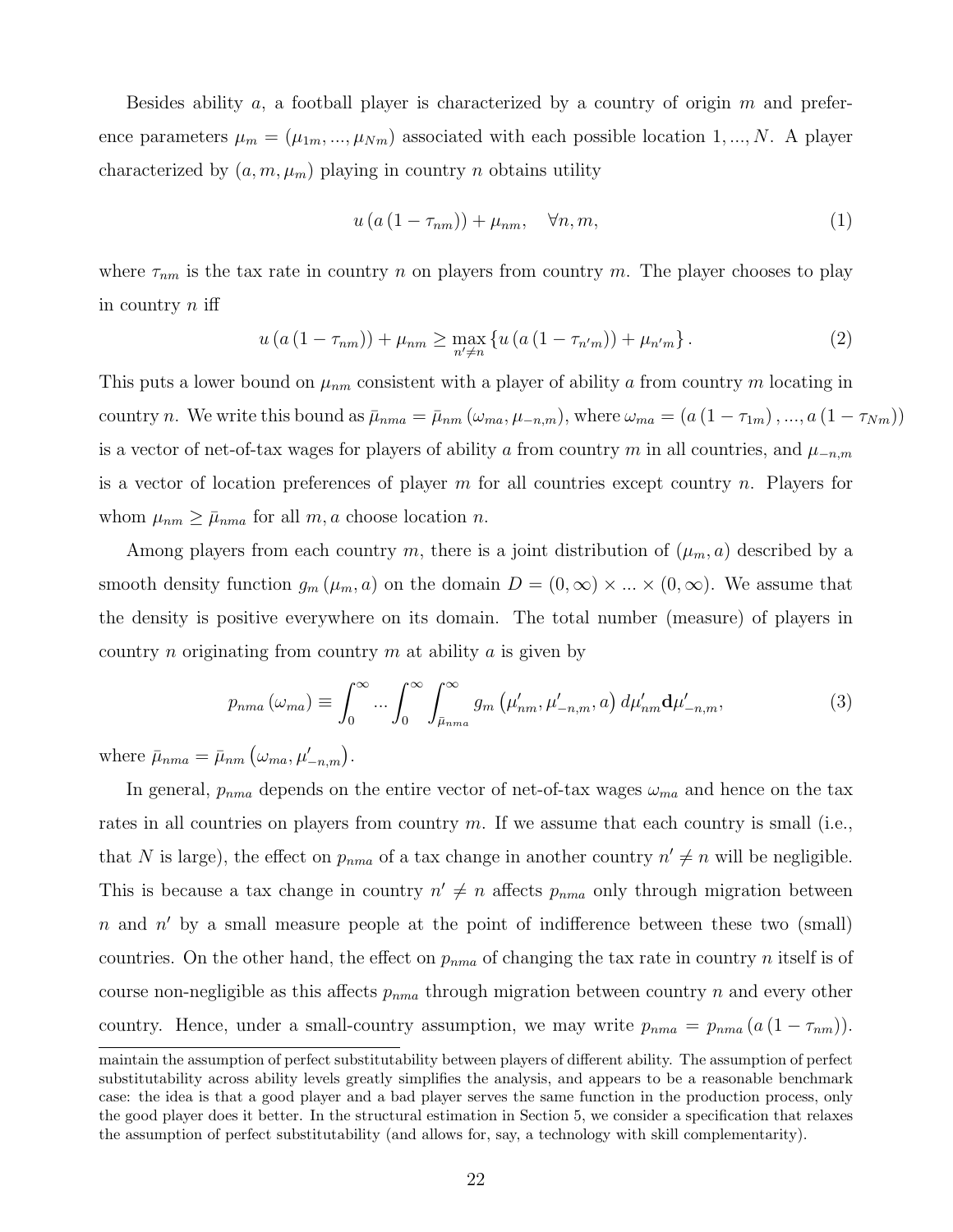We define the total number (measure) of players in country n from country m at all ability levels as  $p_{nm} (1 - \tau_{nm}) \equiv \int_0^\infty p_{nma} (a (1 - \tau_{nm})) da$ .

Consistent with the real-world tax policies discussed above, we allow each country to set separate tax rates on domestic and foreign players, i.e. tax rates in country  $n$  are given by  $\tau_{nn} = \tau_{nd}$  and  $\tau_{nm} = \tau_{nf}$  if  $m \neq n$ . In this case, the number of domestic and foreign players in country  $n$  at ability  $a$  are given by

$$
p_{nfa} (a (1 - \tau_{nf})) = \sum_{m \neq n} p_{nma} (a (1 - \tau_{nm})) , \qquad p_{nda} (a (1 - \tau_{nd})) = p_{nna} (a (1 - \tau_{nn})) . \tag{4}
$$

We also define the total number of foreigner players as  $p_{nf} \equiv \int_0^\infty p_{nf_a}(a(1 - \tau_{nf})) da$  and the total number of domestic players as  $p_{nd} \equiv \int_0^\infty p_{nda} (a (1 - \tau_{nd})) da$ . To compare with the rigiddemand model in the next section, it is useful to state the following:

**Remark 1 (Comparative Statics)** Assuming that the density  $g_m(\mu_m, a)$  is smooth and positive everywhere on its domain  $D = (0, \infty) \times ... \times (0, \infty)$ , we have  $p_{nda}$ ,  $p_{nfa} > 0$  for all  $n, a$ where

- (a)  $p_{nda}$  is decreasing in  $\tau_{nd}$  and unaffected by  $\tau_{nf}$  for for all a,
- (b)  $p_{nfa}$  is decreasing in  $\tau_{nf}$  and unaffected by  $\tau_{nd}$  for for all a.

The absence of cross-effects follows from the assumption of flexible demand as we shall see in the next section.<sup>32</sup> In the empirical section, we estimate the relationships above. We will also estimate revenue-maximizing tax rates (Laffer rates) on domestic and foreign football players. We can state the following:

**Proposition 1 (Laffer Rates)** (a) For a uniform tax system  $(\tau_{nd} = \tau_{nf} = \tau_n)$ , the Laffer rate  $\tau_n^*$  is given by

$$
\tau_n^* = \frac{1}{1 + \varepsilon_n},\tag{5}
$$

where  $\varepsilon_n$  is the ability-weighted average elasticity of the total number of players in country n with respect to  $1 - \tau_n$ .

(b) For a selective tax system  $(\tau_{nd}, \tau_{nf})$ , the Laffer rates  $(\tau_{nd}^*, \tau_{nf}^*)$  are given by

$$
\tau_{nd}^* = \frac{1}{1 + \varepsilon_{nd}}, \quad \tau_{nf}^* = \frac{1}{1 + \varepsilon_{nf}},\tag{6}
$$

<sup>&</sup>lt;sup>32</sup>Under a nonlinear production function  $G_n$ .) depending on the sum of abilities (as we discussed above), there would be cross-effects.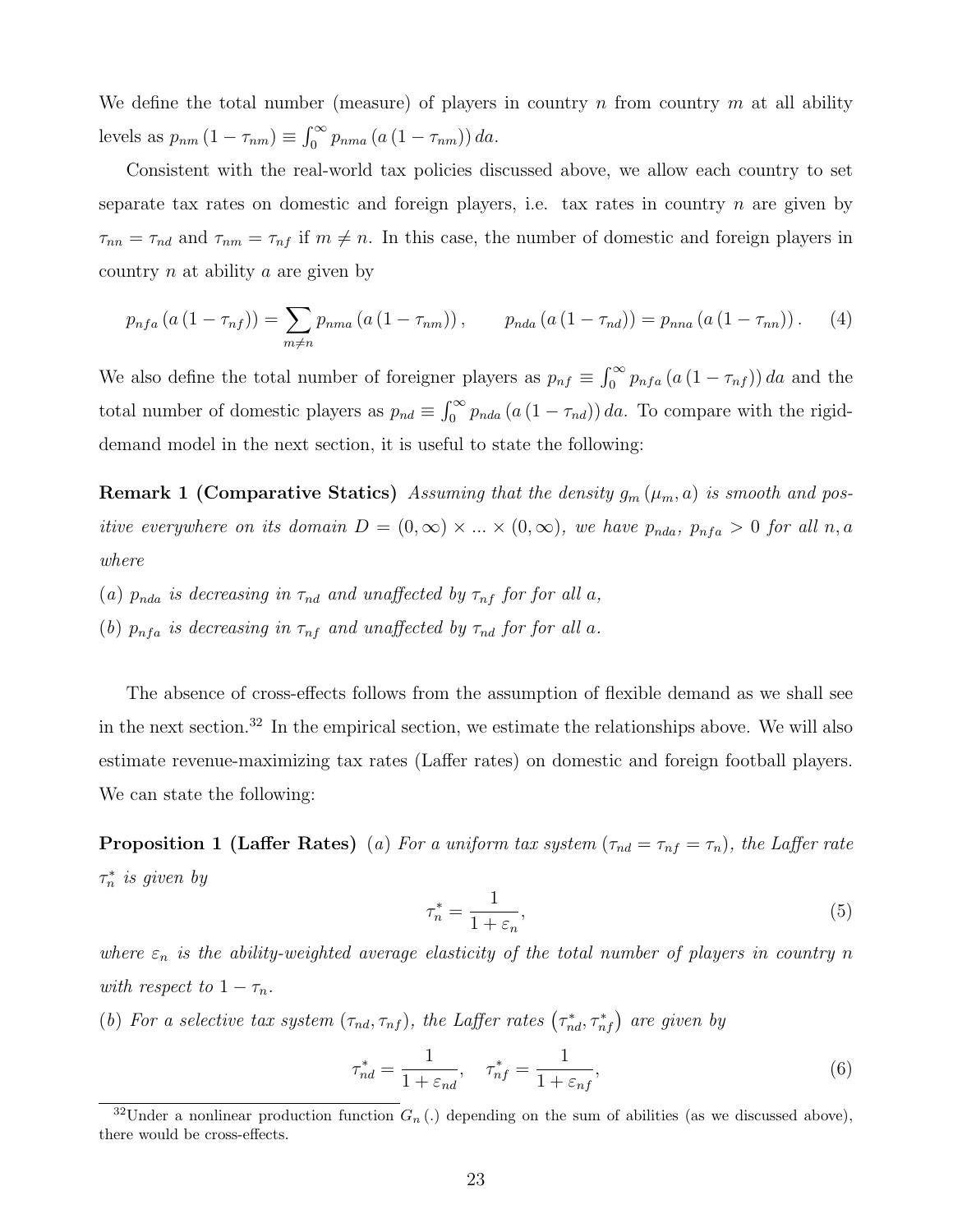where  $\varepsilon_{nd}$  (resp.  $\varepsilon_{nf}$ ) is the ability-weighted average elasticity of the total number domestic (resp. foreign) players in country n with respect to  $1 - \tau_{nd}$  (resp.  $1 - \tau_{nf}$ ).

**Proof:** See Appendix A.  $\Box$ 

### 4.3 Accounting for Rigid Demand

Starting from the framework above, we incorporate rigid labor demand by assuming that the football market in each country hires a continuum of measure one of players. Players are hired by a continuum of clubs of measure one (for example, each club hires a single player). There is no entry of new clubs, which creates rigid labor demand in each country. We assume that the population of potential football players in country n has measure  $P_n > 1$ , so that not all potential football players will be able to play in equilibrium. Those who do not play football work in a regular labor market, and without loss of generality we normalize the regular wage outside football to zero.<sup>33</sup>

As before, if a club hires a single football player of ability  $a$ , this player generates total value added  $\alpha$  in the club. But now technology is such that the club always hires exactly one player (for example, because the value added of a second player is always zero). The presence of rigid demand allows the club to extract positive surplus in equilibrium. The value added of a player-club relationship is divided between the player and the club in the following way:

**Lemma 1 (Club Surplus and Wages)** In any equilibrium, within any given country n, the surplus  $s_n \geq 0$  captured by each club is constant across all clubs and players in country n. Hence, the before-tax wage paid out to a player of ability a in country n is  $a - s_n$ . No player of ability below  $s_n$  plays in country n.

**Proof:** Suppose the surplus is not equalized across clubs within a given country n. Then a low-surplus club can increase its surplus by hiring a player from a high-surplus club at a slightly higher wage, and the player would accept this job offer as his tax rate and location-specific utility are the same within country n. Hence, in equilibrium, the club surplus must be equalized within country n. As the total value of the player-club relationship is a, if the club gets surplus  $s_n$ , then the salary to the player equals  $a - s_n$ . The surplus  $s_n$  has to be non-negative, because

<sup>&</sup>lt;sup>33</sup>The normalization of the regular wage to zero was implicit in the previous section (and also with no loss of generality there) as we assumed that all players with  $a > 0$  were willing to play football.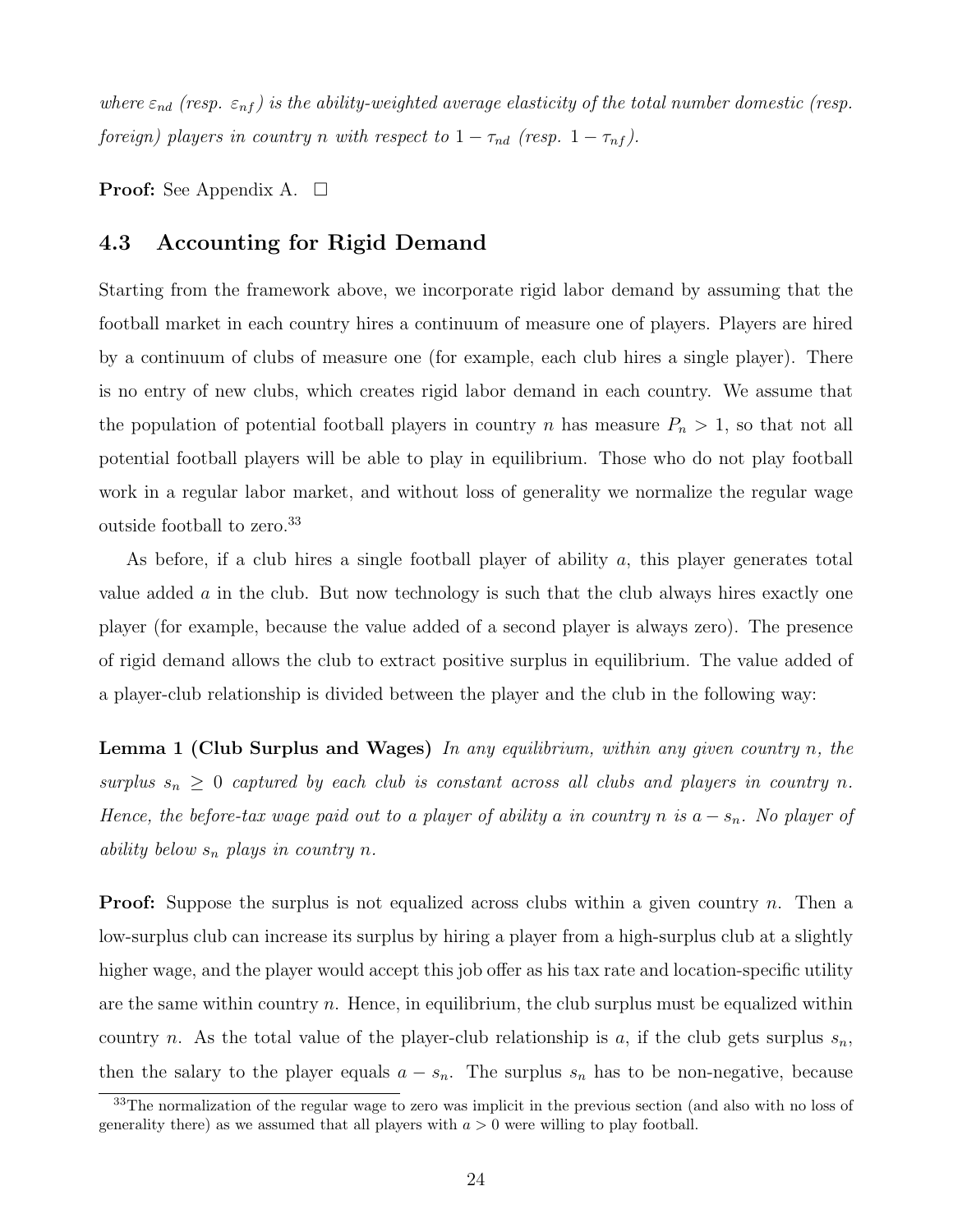otherwise clubs would not operate. No player of ability below  $s_n$  plays as he would be better off working in the regular labor market at a wage equal to zero.  $\Box$ 

The characterization of individual preferences and optimization follows the earlier model, except that the before-tax salary is now  $a - s_n$  as opposed to a in the earlier model. From above, and assuming that countries are small, the numbers of domestic and foreign players at ability a in country n can be written as  $p_{nda}((a - s_n)(1 - \tau_{nd}))$  and  $p_{nfa}((a - s_n)(1 - \tau_{nf})),$ respectively. Hence, the total number of domestic and foreign players across all ability levels are obtained as  $p_{nd}(s_n, 1 - \tau_{nd}) \equiv \int_0^\infty p_{nda} ((a - s_n) (1 - \tau_{nd})) da$  and  $p_{nf}(s_n, 1 - \tau_{nf}) \equiv$  $\int_0^\infty p_{nfa} ((a - s_n) (1 - \tau_{nf})) da.$ 

While the effects of taxes in partial equilibrium (i.e., given  $s_n$ ) are qualitatively similar to the previous model, the general equilibrium will be different due to rigid demand. In the rigiddemand model, the equilibrium has to satisfy  $p_{nd}(s_n, 1 - \tau_{nd}) + p_{nf}(s_n, 1 - \tau_{nf}) = 1$ , which pins down the club surplus as  $s_n = s_n (1 - \tau_{nd}, 1 - \tau_{nf})$ . By inserting equilibrium surplus into the player supply functions  $p_{nda}, p_{nfa}, p_{nd}$ , and  $p_{nf}$ , we obtain general equilibrium relationships that are functions of  $(1 - \tau_{nd}, 1 - \tau_{nf})$ . In the following, we work with these equilibrium relationships and contrast the results we obtain with those of the previous model in presented in Remark 1 and Proposition 1. We have the following:

**Remark 2 (Comparative Statics)** Assume that countries are small and that the density  $g_m(\mu_m, a)$  is smooth and positive everywhere on its domain  $D = (0, \infty) \times ... \times (0, \infty)$ . Then  $p_{nda}, p_{nfa} > 0$  for all  $a \geq s_n$ , and we have:

(a)  $s_n(1 - \tau_{nd}, 1 - \tau_{nf})$  decreases with  $\tau_{nd}$  and  $\tau_{nf}$ ,

(b)  $p_{nda} (1 - \tau_{nd}, 1 - \tau_{nf})$  decreases with  $\tau_{nd}$  at high abilities, increases with  $\tau_{nd}$  at low abilities, and increases with  $\tau_{nf}$  at all abilities,

(c)  $p_{nfa} (1 - \tau_{nd}, 1 - \tau_{nf})$  decreases with  $\tau_{nf}$  at high abilities, increases with  $\tau_{nf}$  at low abilities, and increases with  $\tau_{nd}$  at all abilities,

(d)  $p_{nd} (1 - \tau_{nd}, 1 - \tau_{nf})$  decreases with  $\tau_{nd}$  and increases with  $\tau_{nf}$ ,

(e)  $p_{nf}$  (1 –  $\tau_{nd}$ , 1 –  $\tau_{nf}$ ) decreases with  $\tau_{nf}$  and increases with  $\tau_{nd}$ .

#### Proof: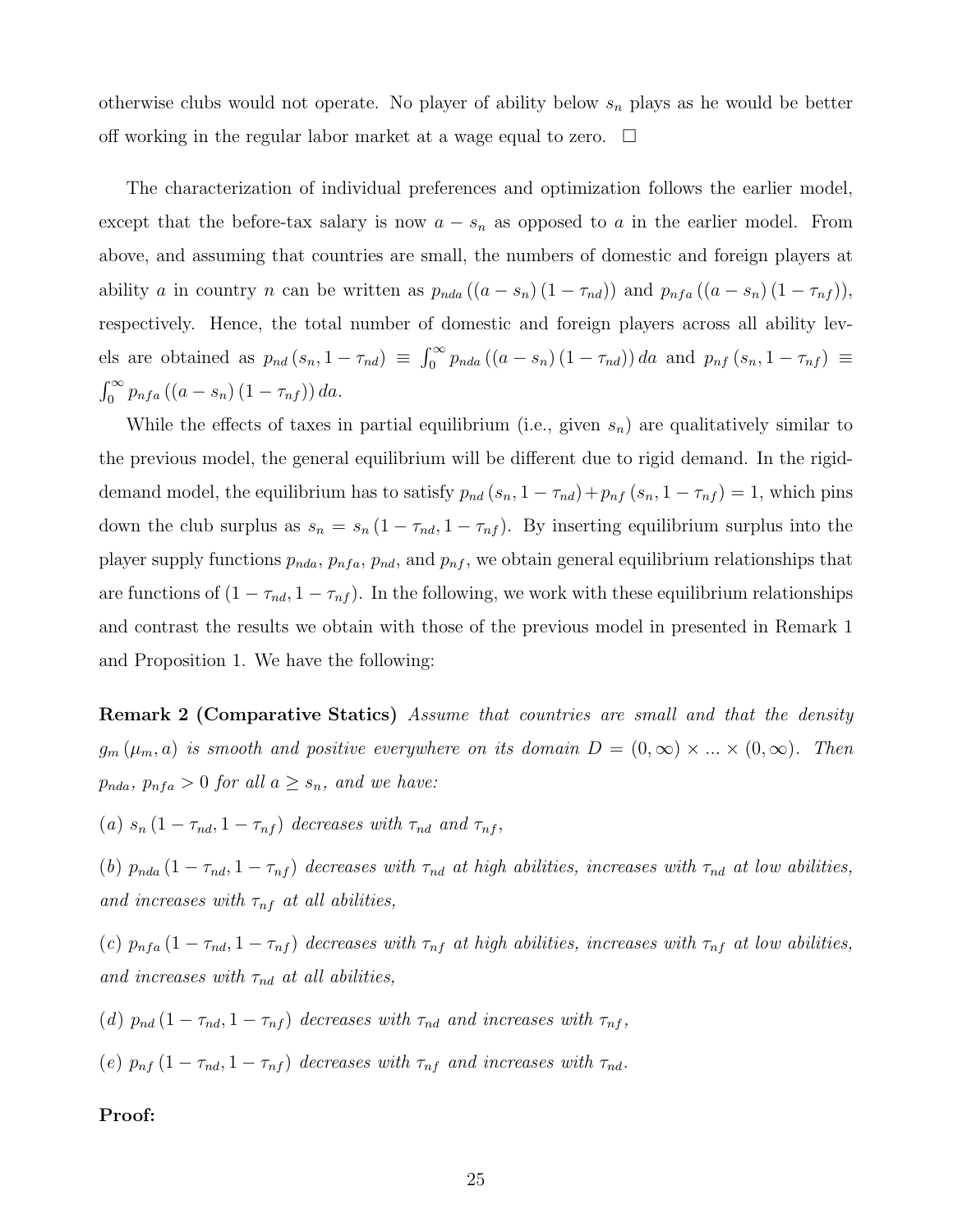(a) If  $\tau_{nd}$  (alternatively,  $\tau_{nf}$ ) increases, then  $p_{nd}(s_n, 1 - \tau_{nd})$  (alternatively,  $p_{nf}(s_n, 1 - \tau_{nf})$ ) falls, which leads to excess demand in country  $n$ . The only way equilibrium can be restored is by having  $s_n$  fall. As country n is small, this does not affect the equilibrium in other countries. (b) Consider first the effect of  $\tau_{nd}$ . As  $\tau_{nd}$  increases and  $s_n$  falls as a consequence (part (a)), we have that the net-of-tax salary  $(1 - \tau_{nd})(a - s_n)$  increases for low-ability domestic players (a slightly above  $s_n$ ) and decreases for high-ability domestic players (a sufficiently above  $s_n$ ). Hence, country n attracts fewer high-ability domestic players and more low-ability domestic players in equilibrium. Consider then the effect of  $\tau_{nf}$ . An increase in  $\tau_{nf}$  affects domestic players only through  $s_n$ , which falls from part (a). The fall in  $s_n$  increases salaries of domestic players at any ability level, and hence attracts more domestic players at all abilities.

(c) Follows from a similar argument as in part (b).

(d, e) Consider first the effects of  $\tau_{nd}$ . From part (c), we know that  $p_{nfa}$  increases with  $\tau_{nd}$  at all abilities, and hence  $p_{nf}$  is necessarily increasing in  $\tau_{nd}$ . From the rigid-demand equilibrium condition  $p_{nd} + p_{nf} = 1$ , we then have that  $p_{nd}$  must be decreasing in  $\tau_{nd}$ . The effects of  $\tau_{nf}$ follows from a similar argument.  $\Box$ 

Compared to the classical flexible demand model (in Remark 1), we have two new sorting effects related to the own-tax and the cross-tax effect, respectively. First, the effect of taxing one group of individuals, say foreign players, on the number of foreign players playing in the country is no longer negative across all ability levels. In equilibrium, the effect is positive at low ability levels and negative at high ability levels, with the total effect being negative. Hence, the type of preferential tax schemes to foreigners discussed earlier will attract high-ability foreigners but push out low-ability foreigners, with the total amount of foreigners increasing. Second, due to equilibrium sorting, there is now a cross-effect from taxing one group of players on the other group of players. For example, if a country lowers the tax on foreigners and hence increases the total amount of foreign players, domestic players will be displaced (at all ability levels). Displaced domestic players will either drop out of the football sector and take a regular job, or move to another country and play football there. The graphical evidence presented earlier did suggest that selective tax cuts to foreigners may be associated with both of these sorting effects (ability sorting and displacement of local players). In the empirical section below, we study these issues in a structural model and present evidence of both types of sorting.

We now turn to the tax revenue maximizing "Laffer" rates in the rigid-demand model. We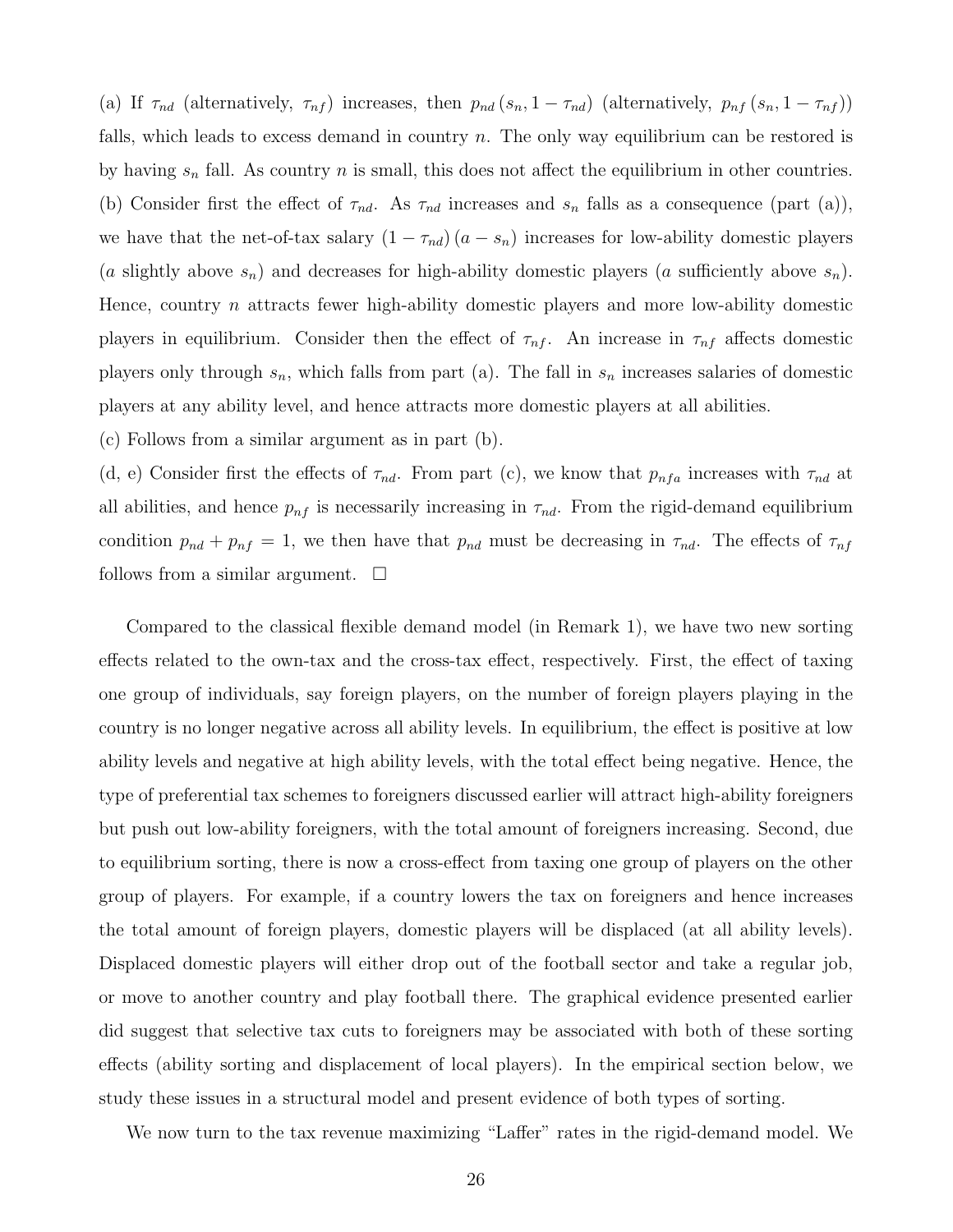have:

**Proposition 2 (Laffer Rates)** Assuming that the tax rate on club surplus  $s_n$  equals the (average) tax rate on player salaries (so that there are no mechanical revenue effects of a change in  $s_n$ ). In this case,

(a) For a uniform tax system  $(\tau_{nd} = \tau_{nf} = \tau_n)$ , the Laffer rate  $\tau_n^*$  is given by

$$
\tau_n^* = \frac{1}{1 + \varepsilon_n},\tag{7}
$$

where  $\varepsilon_n$  is the ability-weighted average elasticity in general equilibrium of the total number of players in country n with respect to  $1 - \tau_n$ .

(b) For a selective tax system  $(\tau_{nd}, \tau_{nf})$ , the Laffer rate on foreigners  $\tau_{nf}^*$  given the tax rate on locals  $\tau_{nd}$  is given by

$$
\tau_{nf}^* = \frac{1}{1 + \varepsilon_{nf}} \left\{ 1 - \tau_{nd}\sigma_{nd} \left( \frac{z_{nd}}{z_{nf}} \right) \right\},\tag{8}
$$

where  $\varepsilon_{nf} \ge 0$  (resp.  $\sigma_{nd} \le 0$ ) is the ability-weighted average elasticity in general equilibrium of the number of foreign (resp. domestic) players in country n with respect to  $1 - \tau_{nf}$ , and  $z_{nd}$ ,  $z_{nf}$  denote total value-added from domestic and foreign players respectively. The Laffer rate on locals  $\tau_{nd}^*$  at a given tax rate on foreigners  $\tau_{nf}$  is given by a symmetric condition. The two conditions together describe a fully optimized tax system  $(\tau_{nd}^*, \tau_{nf}^*)$ .

#### **Proof:** See Appendix A.  $\Box$

Consider first the uniform tax system in part (a). This result is relevant for countries introducing special schemes for all football players, not distinguishing between domestic and foreign tax residency status (corresponding to the Turkish case mentioned earlier). For a uniform tax system, the Laffer rate is given by the same formula under rigid and flexible demand, but with the important qualification that the result in eq. (7) is based on a general equilibrium elasticity. This general equilibrium elasticity is different from the partial equilibrium elasticity because of general equilibrium effects due to changing club surplus under rigid demand.

Consider then a selective tax system in part (b), in particular the Laffer rate on foreigners in eq. (8) taking as given the tax rate on domestic residents. This result is relevant for countries such as Spain, Denmark and Belgium, which have introduced preferential tax schemes to foreign residents (specifically foreign footballers in the Belgian case) without changing the taxation of domestic residents. The terms outside the brackets in eq. (8) correspond to the result for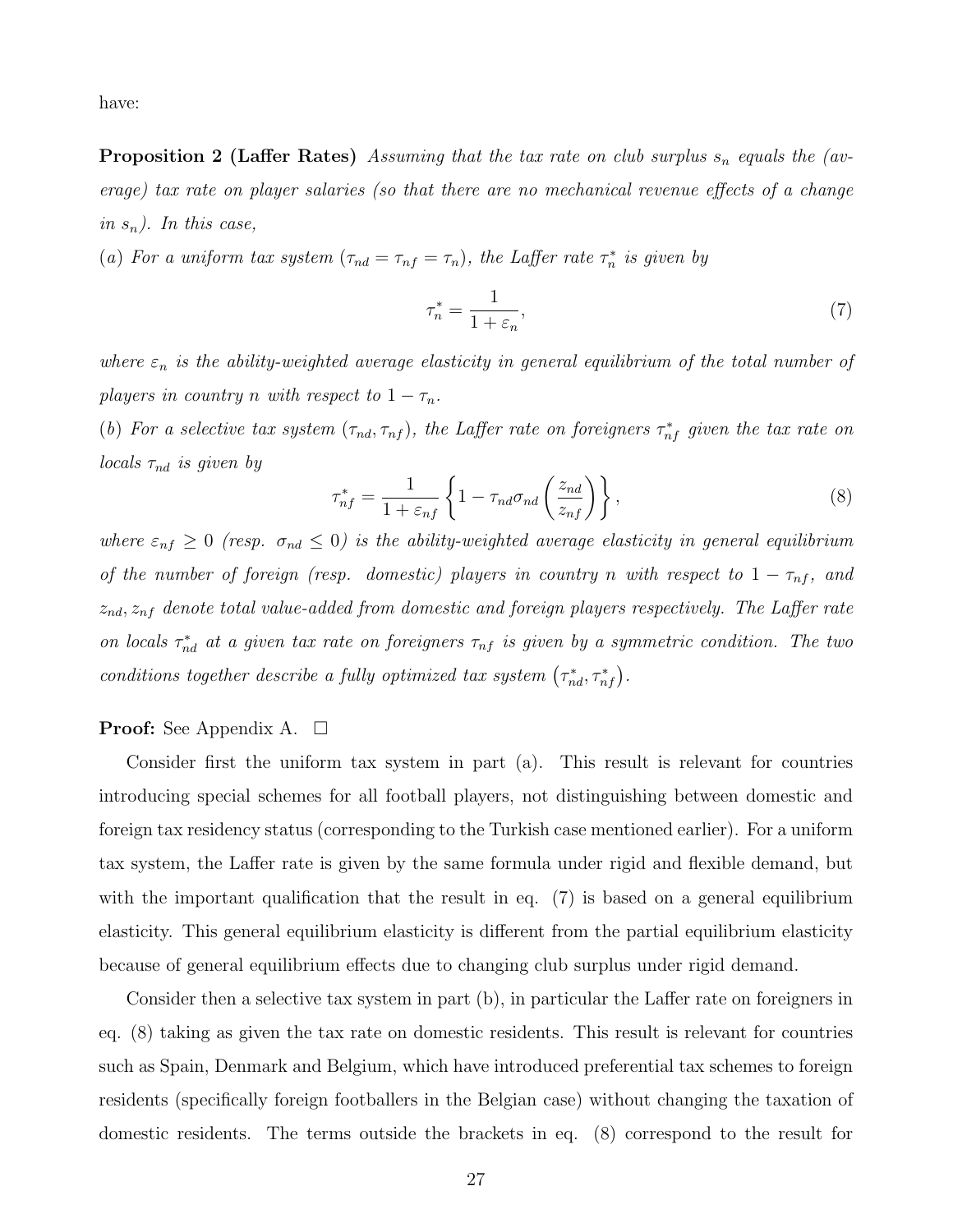the flexible-demand model (except that elasticities includes general equilibrium effects), while the bracketed term is a new effect that captures displacement of local players. As  $\sigma_{nd} \leq 0$ , the bracketed term is always larger than 1 and therefore this effect raises the Laffer rate on foreigners. For example, if country  $n$  attracts more foreign players by lowering their tax rate, this will displace some domestic players and thereby reduce revenue collected from domestic residents. For a given  $\sigma_{nd}$ , the displacement effect is larger in countries where the domestic tax rate is large and where the value-added share of foreigners is relatively low. This captures roughly the situation in a country such as Denmark. Hence, despite the large migration into Denmark documented graphically in the previous section, the special tax scheme for foreigners is not necessarily revenue raising. Finally, we may combine eq. (8) with the symmetric equation for  $\tau_{nd}^*$  to get two simultaneous equations determining separate Laffer rates on foreign and domestic football players. This type of result would be relevant for countries combining a Turkey-style policy (separate tax treatment for football players) with a Spain/Denmark/Belgium-style policy (separate tax treatment for foreign vs. domestic residents), but we are not aware of any country currently implementing such a policy.

## 5 Structural Estimation

In this section, we present a structural estimation based on the theoretical framework of taxation and migration set out in the previous section. As opposed to the graphical evidence presented earlier, we now we take advantage of all sources of variation in top earnings tax rate in all countries and years (depicted in Appendix Figures 12-14). We begin by presenting baseline estimates assuming flexible labor demand (model in Section 4.2), and then turn to the estimation of ability sorting and displacement effects arising from rigidity in labor demand (model in Section 4.3). We finally estimate revenue-maximizing (Laffer) rates and discuss policy implications.

## 5.1 Estimation of Baseline Model with Flexible Demand

We focus on the post-Bosman era (1996-2008) where mobility in the football market is not constrained by UEFA regulation. The estimation includes all 14 EU countries in our sample, and is restricted to players who are citizens of one of these 14 countries and have played at least once in a first league of one of these countries. We exclude all other players (primarily from Africa, Eastern Europe, and South America), because we cannot follow their careers prior to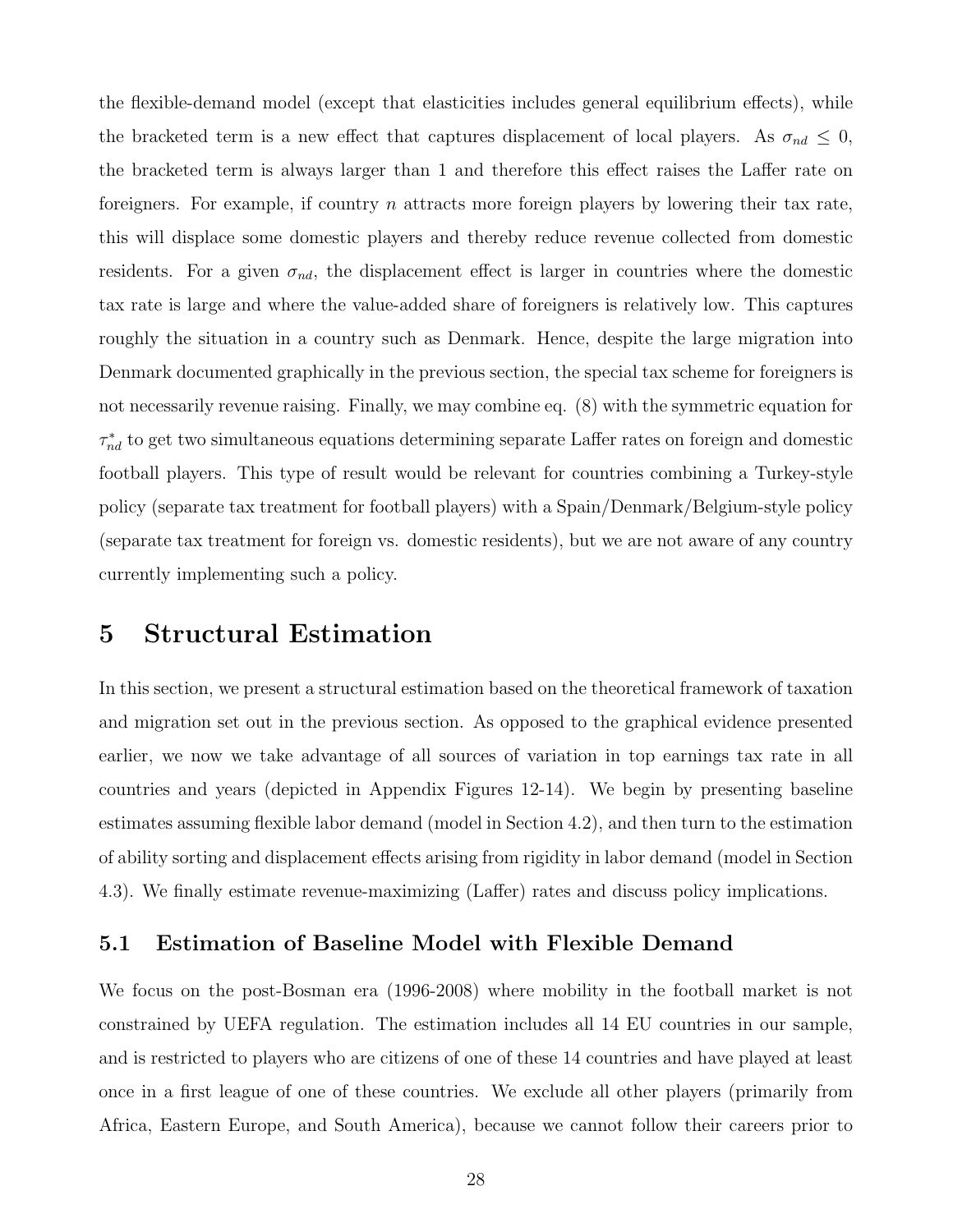arrival and subsequent to departure from the countries in our sample, and hence cannot compute proper counterfactual alternatives for their location choices. Notice also that migration by non-EU players into the EU football market is in any case severely constrained, because such players are still subject to the foreign-player quotas that were imposed on all players in the pre-Bosman era. We also exclude players with multiple nationalities. The reason is that a number of scandals (especially in Italy) revealed that some players listed with multiple nationalities had fake EU passports in order to get around the quotas applying to non-EU players.

Our baseline model is a multinomial discrete-choice model grounded in the additive randomutility specification implicit in equation (1). Player i playing in country n at time t obtains utility

$$
U_{nt}^{i} = u(w_{nt}^{i}(1 - \tau_{nt}^{i})) + \mu_{nt}^{i}
$$
  
=  $\alpha \log(w_{nt}^{i}(1 - \tau_{nt}^{i})) + home_{n}^{i} + \beta_{n}x_{t}^{i} + \gamma_{n} + \nu_{nt}^{i},$  (9)

where  $w_{nt}^{i}$  is the before-tax wage of player i in country n at time t,  $\tau_{nt}^{i}$  is the tax rate on this player in country n at time t, and  $\mu_{nt}^i$  is the idiosyncratic preference for country n at time t. We specify  $u(.)$  as a log-function, and allow the following factors to influence the idiosyncratic preference term: (a) a preference for home country captured by the dummy variable  $home<sub>n</sub><sup>i</sup>$ equal to one if country *n* is the native country of player *i*, (b) individual characteristics  $x_t^i$  such as age and age-squared, the effect of which we allow to vary by country, and (c) unobservable characteristics of country n captured by a country fixed effect  $\gamma_n$ .

Given that we do not observe player salaries in the data, we need to control for variation in the wage variable. For the flexible-demand model, we may distinguish between three cases. First, in the simplest version of the model (as presented in Section 4.2), there is a linear perfect substitution technology and the before-tax wage is then determined directly by player ability, i.e.  $w_{nt}^{i} = a_{t}^{i}$  where  $a_{t}^{i}$  is the ability of player i at time t. In this case, wages are fully controlled for by including non-parametric controls for player quality in the specification.

Second, as explained earlier, our theoretical results can be generalized to allow for a concave transformation  $G_n(.)$  of the perfect substitution technology, which generates downward-sloping demand and endogenous wages. It is easy to see that, in this case, the wage will be given by  $w_{nt}^i = a_t^i \cdot w_{nt}$ , where  $w_{nt}$  captures the overall wage level in equilibrium in the football market of country n at time t. As the equilibrium wage level is endogenous to tax rates, it is no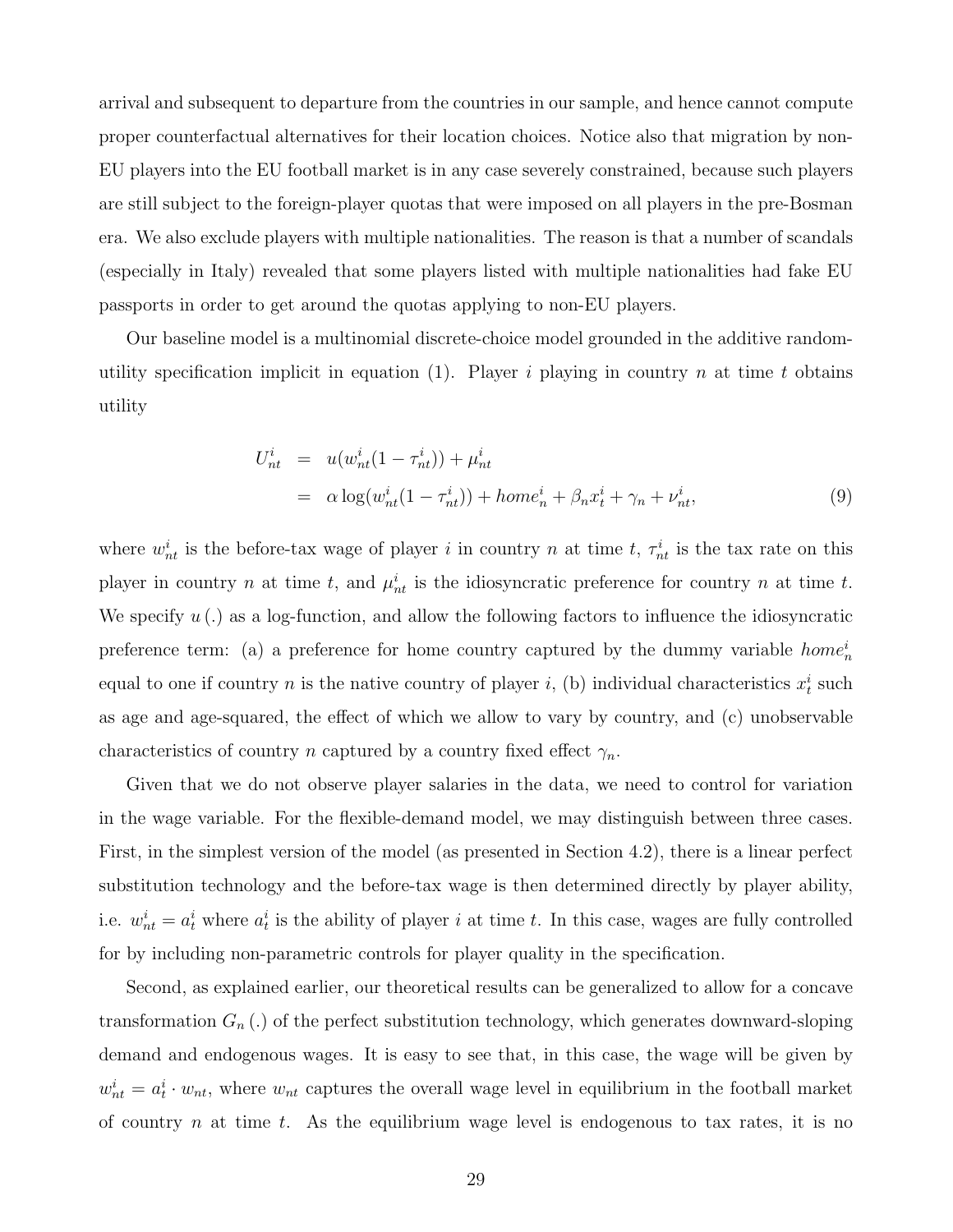longer sufficient to control for ability. Although we do not observe the wage level  $w_{nt}$ , any variation in this variable will be fully controlled for by including country  $\times$  year fixed effects. Moreover, under the log-specification in  $(9)$ , country  $\times$  year fixed effects and ability should enter additively. Notice that a failure to control for unobserved wage variation through country × year fixed effects creates a downward bias on the estimated elasticity of location: an increase in the net-of-tax rate in country  $n$ , by increasing the number of players willing to locate in the country, leads to a downward adjustment of wages which in itself reduces the inflow of people in country n. Without country  $\times$  year fixed effects, we would capture this is a smaller effect of the net-of-tax rate on individual location choice.

Third, if the assumption of perfect substitution between ability levels is not satisfied (as in a situation with skill complementarity), wage rate variation can no longer be controlled for by additive controls for ability and country  $\times$  year fixed effects. In this case, the effect of taxes on individual wages in equilibrium is not simply channeled through the common wage term  $w_{nt}$ , but will be heterogeneous across individuals with different ability. Hence, to control for this kind of wage variation, we have to allow for country  $\times$  year  $\times$  ability fixed effects. We therefore consider such controls as a robustness check to our findings.

To implement the strategy just described, we need measures of player ability. We use three types of controls for player quality. First, the experience of the player in the football market (number of years since starting the professional career) captures the life-cycle profile of performance. Second, a dummy variable (denoted by top) equal to 1 if the player has ever been selected for the national A-team of his home country. Third, a rich set of controls based on a continuous quality index that we create using our exhaustive data on the club careers of players. The computation of this quality index require the following three steps.

(i) For each club k in country n in year t, we compute a club quality measure  $(Q_{k,n,t})$  based on the ranking of the club in the national league of country n (league\_ran $k_{k,n,t}$ ) combined with a country coefficient measuring the international standing of the league  $(country\_{coeffn,t})$ . As described in Section 2, the country coefficient is equal to the total number of points earned by all clubs in the country in a given year in all UEFA competitions. Club quality is then measured as

$$
Q_{k,n,t} = \left[\frac{max(league\_rank_{k,n,t}) - league\_rank_{k,n,t} + 1}{max(league\_rank_{k,n,t})}\right]^2 \times country\_coef_{n,t}
$$
 (10)

The term in brackets term runs from 1 for the best club to  $1/max(league\_rank_{k,n,t})$  for the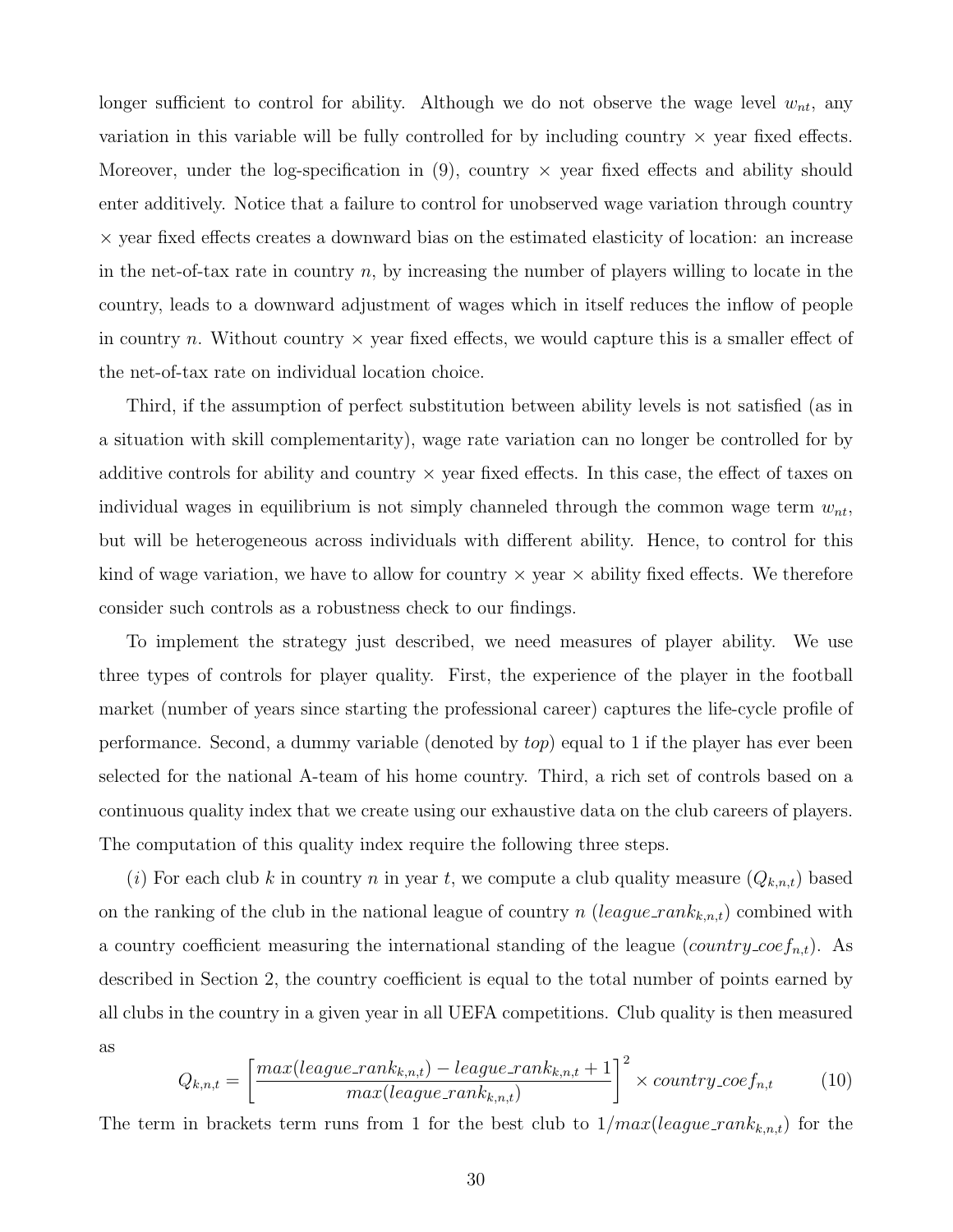worst club in the league. We square this term to account for skewness in the distribution of club quality within countries.<sup>34</sup>

(*ii*) We then assign to each player in year t a value  $V_t^i$  given by the average quality of all the clubs he has played for from the beginning of his professional career until year  $t - 1$ . For robustness, we also construct a measure of  $V_t^i$  equal to the average quality of the clubs he has played for during the three preceding seasons  $t - 3$ ,  $t - 2$ , and  $t - 1$ .<sup>35</sup>

(*iii*) We finally rank all players in year t according to  $V_t^i$ , and assign to each player his quantile position in the distribution of  $V_t^{i,36}$  In our regressions, we include a set of 5 dummy variables for being located (1) in the bottom 25% of the player-quality distribution in a given year, (2) between the 25th percentile and the median, (3) between the median and the 75th percentile, (4) between the 75th and 95th percentile, and (5) in the top 5% of the quality distribution.

Our model can now be summarized as follows

$$
U_{nt}^i = \alpha \log \left( 1 - \tau_{nt}^i \right) + home_n^i + \beta_n x_t^i + \gamma_n + \delta_n A_t^i + \eta_{nt} + \nu_{nt}^i, \tag{11}
$$

where  $A_t^i$  is a vector of non-parametric controls for player ability, the effect of which we allow to vary by country, and  $\eta_{nt}$  is a country  $\times$  year fixed effect. Notice that the specification (11) corresponds to the case of a concave perfect substitution technology where  $w_{nt}^i = a_t^i \cdot w_{nt}$ . In the case of a linear technology, we simply drop the country  $\times$  year fixed effect. In the case of a nonlinear imperfect substitution technology, we have to interact the country  $\times$  year fixed effect with ability, i.e. we replace  $\delta_n A_t^i + \eta_{nt}$  by  $\eta_{nt} A_t^i$ . Defining  $Y_{nt}^i \equiv n$  if player *i* plays in country *n* at time t, it follows that  $Pr(Y_{nt}^i = n) = Pr(U_{nt}^i \geq U_{mt}^i)$  for all m. Assuming that the error term  $\nu_{nt}^{i}$  is type I extreme value distributed, this leads to a mixed logit model that can be estimated by maximum likelihood.

The first set of results are presented in Table 1. In the tables, we always report estimated

<sup>&</sup>lt;sup>34</sup>We have checked that our results are robust to a club-quality index that does not square the league ranking term.

<sup>&</sup>lt;sup>35</sup>We include club points only until year  $t-1$  to avoid correlation between the quality index  $V_t^i$  of player i in year t and the migration choice of this player in year t. Notice also that averaging club quality over a career of course does not eradicate a correlation between our player quality index and age, because players tend to advance to better clubs over the career path. This is the reason why we always control directly for age and experience in our regressions.

 $36\text{As mentioned earlier},$  we have data on player salaries for all players in the Italian league in 2001. Hence, for this country and year, we can check the correlation between our ability index and actual salaries. Even without controlling for the other quality measures (age, experience, and national team selection), our quality index is strongly positively correlated with player salaries, suggesting that we measure player ability quite well.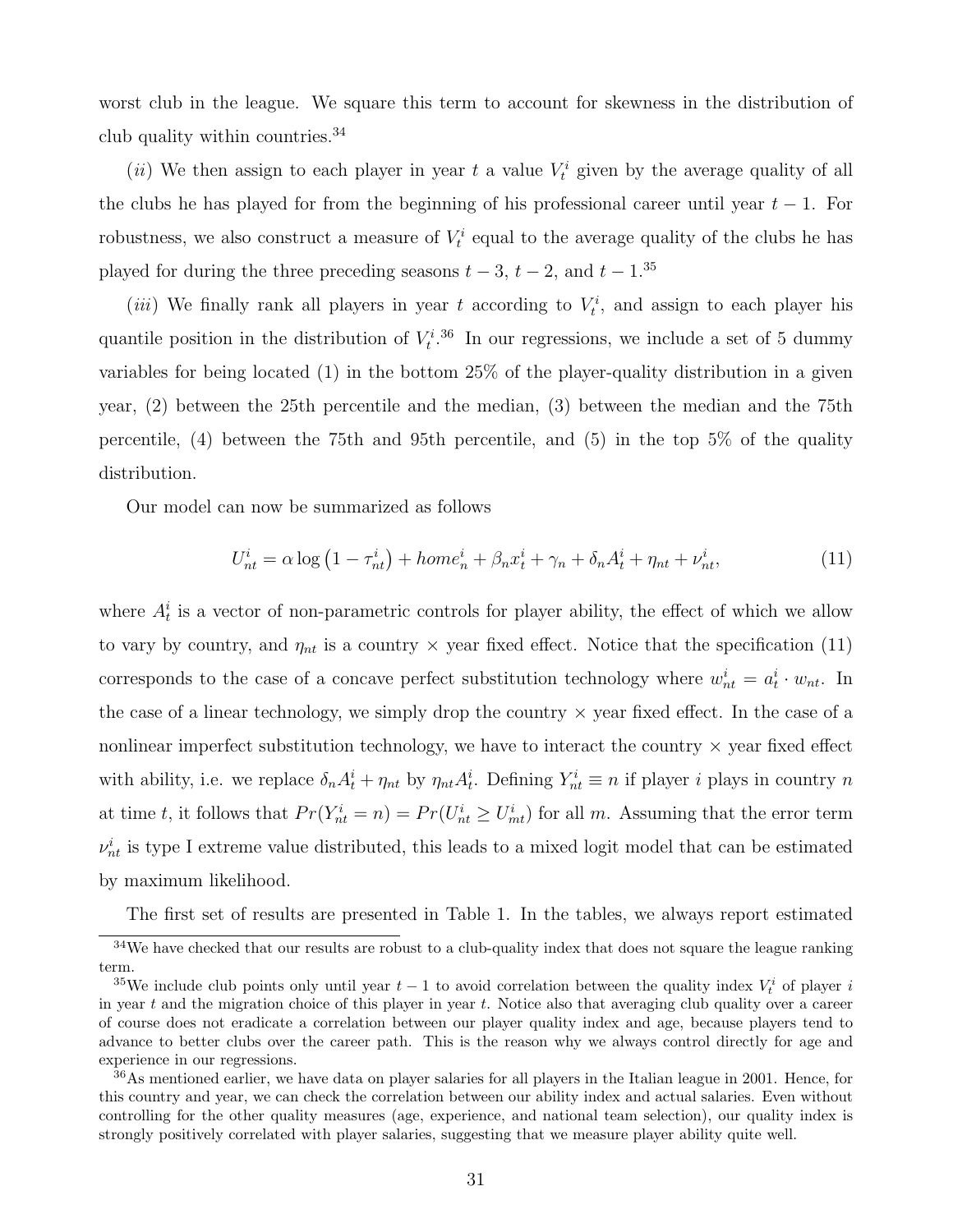parameters of the model, not elasticities. A positive coefficient  $\alpha$  on the term  $\log(1-\tau)$  implies that an increase in the net-of-tax rate of a given country has a positive effect on the probability of a player locating in this country. Elasticities can easily be computed as  $\alpha (1 - P_{nt}^i)$ , where  $P_{nt}^{i}$  is the probability that player i plays in country n in year  $t^{37}$ . As the number of countries is large,  $P_{nt}^{i}$  tend to be small and therefore  $\alpha (1 - P_{nt}^{i}) \approx \alpha$ . Hence, the coefficient estimates we show are in fact very close to elasticity estimates.

Column (1) shows results for a basic specification without country fixed effects. This specification is similar in spirit to the cross-country correlations presented in Figures 1-2, and obviously does not control rigorously for non-tax characteristics of countries that may affect location decisions. The coefficient on  $log(1-\tau)$  is positive and strongly significant and very large in magnitude at 1.2 (.07). If the strong identification assumptions hold and the estimate is unbiased, it captures the long-term elasticity of migration. Column (2) introduces country fixed effects as well as rich controls for ability and other individual characteristics whose effects we allow to vary by country. This specification controls for all unobserved time-invariant country characteristics that affect location choice, and exploits primarily differential variation over time in the net-of-tax rates on different players across countries. This is the type of difference-in-differences approach exemplified by Figures 4, 7, and 9 that captures shorter-term migration responses to tax rates. The coefficient on  $log(1 - \tau)$  is positive and strongly significant, 0.36 (.11), but unsurprisingly much reduced compared to column (1). The specification in column (3) introduces country  $\times$  year fixed effects, and therefore exploits variation within country and year in the net-of-tax rates on different players. This strategy is exemplified by Figure 5 (eligibility rule in Beckham Law), Figure 8 (duration rule in Danish scheme), and Figure 10 (cohort variation in Greece). Importantly, by controlling for unobserved time-varying country characteristics, we ensure that even if tax reforms were endogenous, or if they impacted other societal aspects that in turn affect migration, this is not a concern for identification. Moreover, as already explained, this specification also controls for potential general equilibrium effects of taxation on the wage level of football players in country n. As shown in the table, the coefficient on  $log(1 - \tau)$  in column  $(3)$  is significantly positive at 0.40 (.15) and actually slightly larger than the coefficient in column (2). This suggests that general equilibrium effects do occur, and that not taking them into account leads to a downward-biased estimate of the location response.

<sup>&</sup>lt;sup>37</sup>Notice therefore that elasticities vary with the point at which they are evaluated, as always in a non-linear model.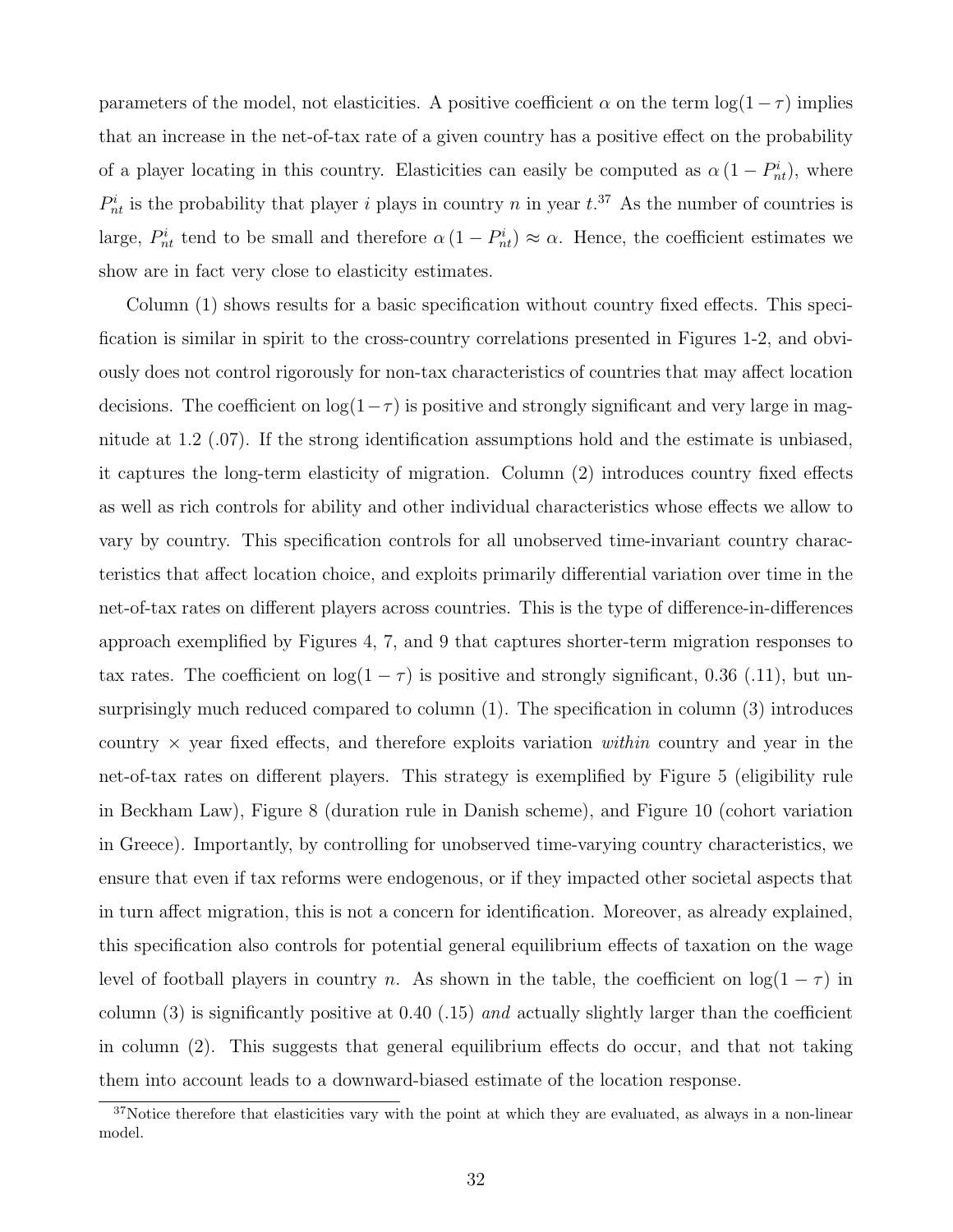Note also that the coefficient on home preference (home) is always significantly positive and large reflecting the existence of strong preferences for one's native country or high costs of moving out of the native country. We do not display the estimated coefficients on the quality dummies interacted with the 14 country fixed effects, but unsurprisingly the estimates show that top-quality players exhibit preferences for the five best European leagues (England, France, Germany, Italy, and Spain).

Table 2 shows a series of robustness checks. Column (0) repeats our preferred baseline specification (column (3) of Table 1). Column (1) is based on the same type of specification, but using an alternative measure of player quality based on the average quality of a player's clubs over just the three preceding seasons, as opposed to over the whole career. This reduces the effect of the net-of-tax rate somewhat, although the estimate is not significantly different from the baseline. Column (2) adds controls for country  $\times$  year fixed effects interacted with ability variables in order to test for potential general equilibrium effects on wages that vary by ability, as in a model with imperfect substitution across different ability levels. This has a very small impact on the estimates, which suggests that the baseline specification with perfect substitution is not too far off. Moreover, notice that the point estimate increases a bit, consistent with our earlier argument that not controlling fully for general equilibrium effects leads to downward bias in the tax effect.

Next, we relax the constraint we have imposed on the dynamics of location decisions. So far, we have taken a very myopic view on migration choices, implicitly assuming that each year a player makes a new location decision independently of his previous choices. In such a setting, the only reason for path-dependence in choices is through serial correlation in the error terms, which we control for by clustering standard errors by player. Although some evidence suggests that sportsmen are in fact very myopic,<sup>38</sup> there may be path-dependence in location arising from factors such as costs of breaking long contracts, other moving costs, investments in locationspecific human capital (e.g., language), and habit formation. To control for such effects, we report in column (3) results from a specification that controls for past choices through a dummy variable *country*<sub>n−1</sub> equal to 1 for the country in which the player was playing in the previous year. Results show that past choices do matter with a large positive coefficient on *country*<sub>n−1</sub>. This variable absorbs part of the effect of home bias (home), but it has only a very small impact

<sup>&</sup>lt;sup>38</sup>As mentioned earlier for example, Dutch football players have always complained about the forced savings scheme.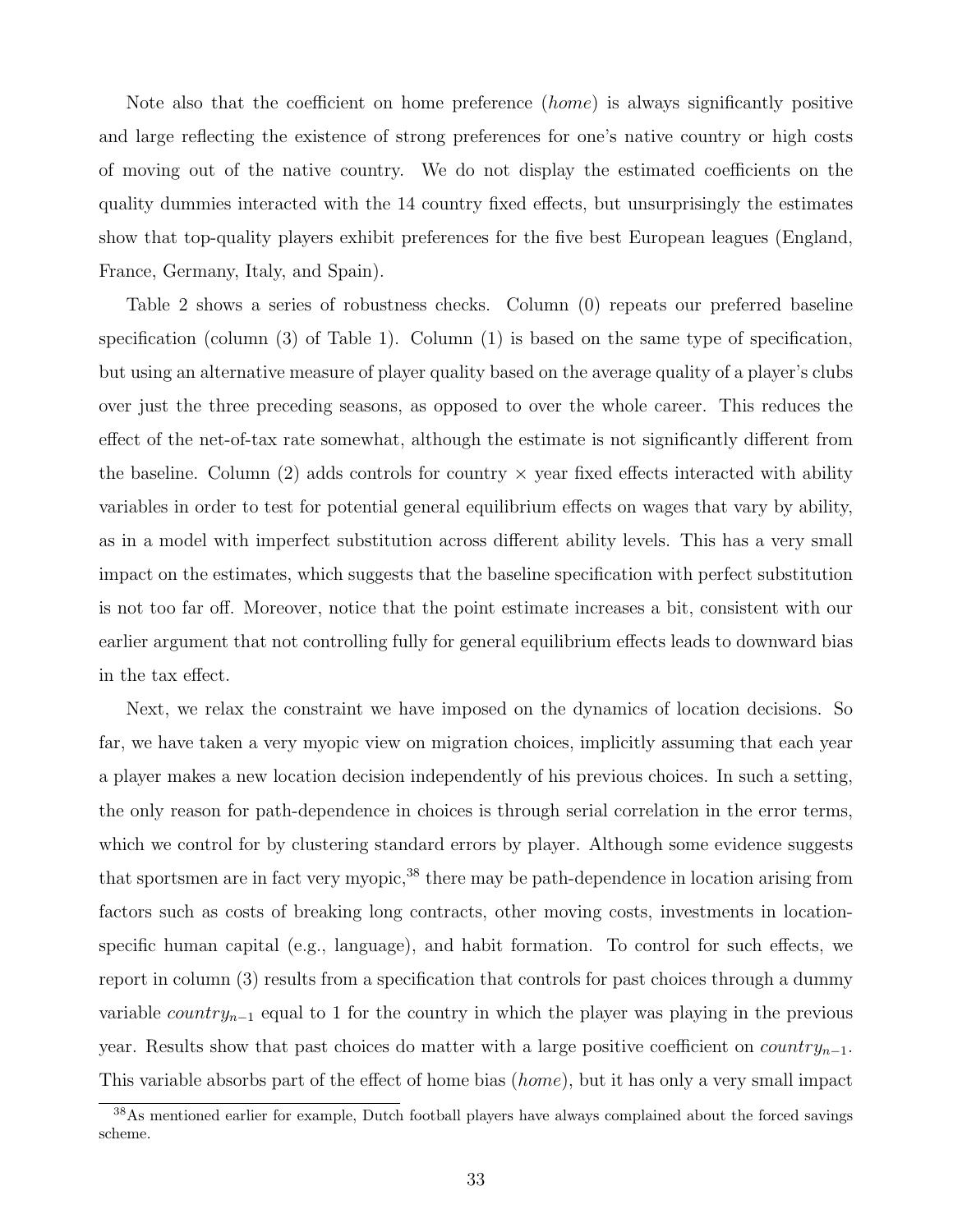on the estimated coefficient for the net-of-tax rate.

Finally, column (4) investigates a more general model, which relaxes the independence of irrelevant alternatives (IIA) assumption implicitly made in the baseline model. We focus on a random-parameters logit model, which allows the parameters of the model to vary across individuals according to a specified distribution. We assume that the errors are type II extreme value distributed, and that the parameters on the net-of-tax rate and home preference are normally distributed across individuals. This model allows the effect of taxation to vary across players, but in a fully parametric way. We have

$$
U_{nt}^{i} = \alpha^{i} \log (1 - \tau_{nt}^{i}) + home_{n}^{i} + \beta_{n} x_{t}^{i} + \gamma_{n} + \delta_{n} A_{t}^{i} + \eta_{nt} + \nu_{nt}^{i}
$$
  
=  $\alpha_{1} \log (1 - \tau_{nt}^{i}) + home_{n}^{i} + \beta_{n} x_{t}^{i} + \gamma_{n} + \delta_{n} A_{t}^{i} + \eta_{nt} + \alpha_{2}^{i} \log (1 - \tau_{nt}^{i}) + \nu_{nt}^{i},$  (12)

where  $\alpha^i = \alpha_1 + \alpha_2^i$  and  $\alpha_2^i \sim \mathcal{N}(0, \Sigma)$ . The combined error term  $(\alpha_2^i \log(1 - \tau_{nt}^i) + \nu_{nt}^i)$ is now correlated across alternatives, while  $\nu_{nt}^{i}$  alone was not. We estimate this model via maximum simulated-likelihood. The results in column (4) show that on average the parameter on  $\log(1-\tau)$  is lower than in the baseline specification, but the effect is still large and strongly significant.

## 5.2 Rigid-Demand Model: Estimation of Ability Sorting and Displacement

In the presence of rigid labor demand, ability sorting and displacement effects may occur as shown in Section 4.3. Because of the ability sorting effect, the impact of the net-of-tax rate in country n on the probability of locating in this country is positive at high ability levels, but negative at low ability levels. Because of the displacement effect, an increase in the net-of-tax rate on foreign (domestic) players has a negative cross-effect on domestic (foreign) players. In this section, we empirically investigate the presence of such effects.

To begin with, note that the model of individual location choice underlying the rigid-demand model is the same as the one underlying the flexible demand model; the difference in the predictions of the two models is created entirely by general equilibrium effects on player salaries driven by the rigid-demand constraint. This constraint allows clubs to extract positive surplus that vary with tax rates in equilibrium, which drives the sorting and displacement results. Recall from our theory that club surplus is uniform across players in a given country in a given year. To test the rigid-demand model, we therefore proceed as follows. We consider only specifications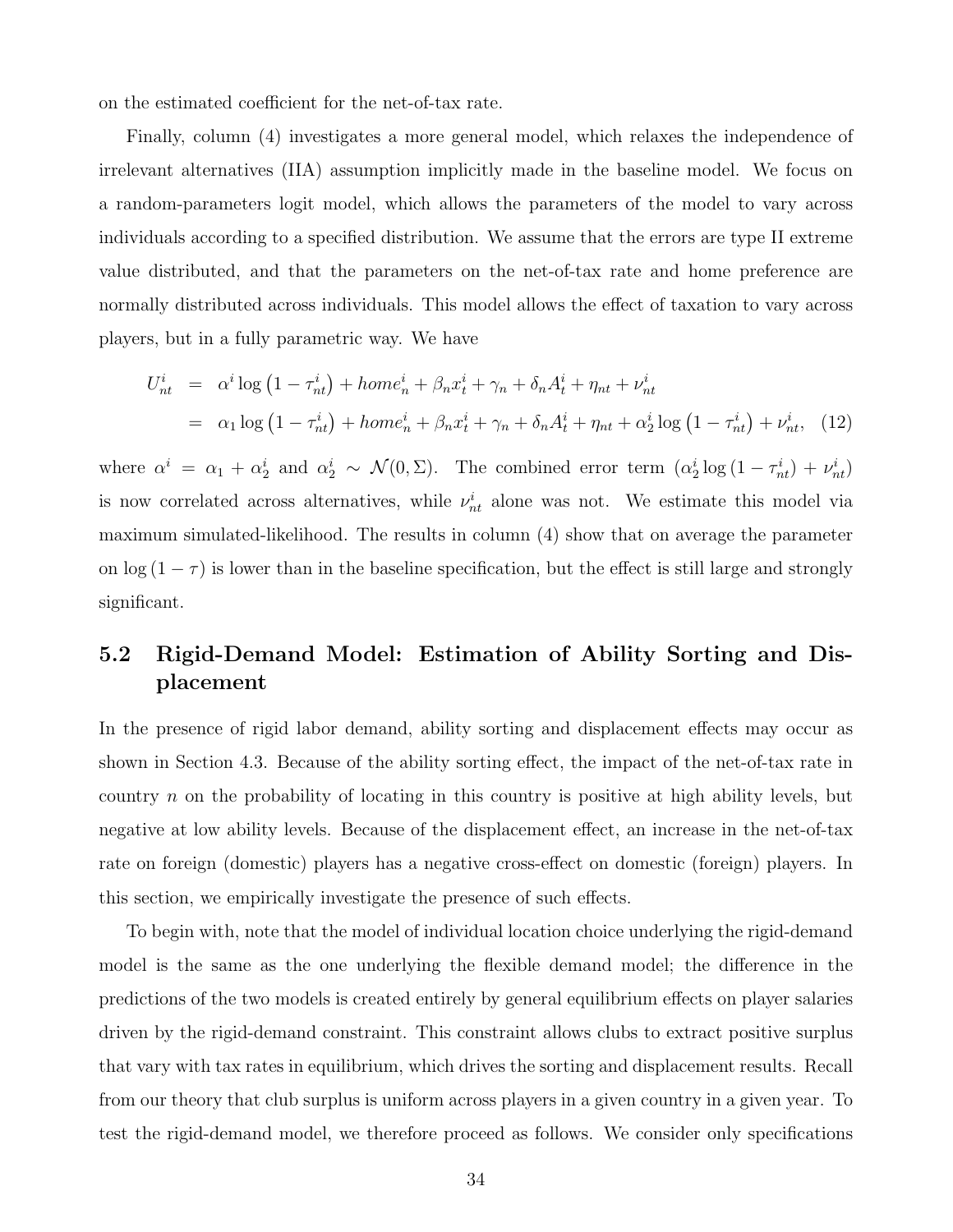that do not control for country  $\times$  year fixed effects (either alone or interacted with ability) since such controls would absorb the equilibrium wage variation driving the effect we are trying to identify. Then, for such specifications, we test the two main hypotheses of Remark 2. For ability sorting, we allow the effect of the net-of-tax rate to vary with ability and test if the effect is positive at high ability levels and negative at low abilities. Notice that in a flexible demand model, the effect would always be positive at all ability levels even when including general equilibrium wage effects in the estimates. For displacement, we include in the specification both the net-of-tax rate on player  $i$  and the net-of-tax rate on the "opposite group" (foreign players if player  $i$  is domestic, and vice versa), and test if the cross-effect is negative.

The results are reported in Table 3. Columns  $(1)-(2)$  and  $(5)-(6)$  test for sorting by interacting the net-of-tax rate with different measures of player quality. First, in columns  $(1)-(2)$ , we interact with indicators for having been selected for the national team of the home country at least once (dummy variable *top*) or never (dummy variable *low*). Second, in columns (5)-(6), we interact with the 5 quality dummies based on the continuous quality index described above. For each of these net-of-tax rate  $\times$  ability interactions, we distinguish between specifications including either a light set (columns  $(1)$  and  $(5)$ ) or a full set (columns  $(2)$  and  $(6)$ ) of nonparametric controls for ability  $\times$  country fixed effects. The preferred specification depends in part on the type of sorting one wants to identify. In particular, if ability sorting does not happen immediately but takes time, sorting effects may be partly absorbed by a very rich set of controls for ability  $\times$  country fixed effects. In this case, a specification with a light set of controls is more likely to capture long-term sorting effects, while a specification with a full set of controls captures shorter-term sorting effects.

The table shows two main findings for sorting. First, across all specifications, we find negative effects of the net-of-tax rate at lower ability levels combined with positive effects at high ability levels, consistent with the results of the rigid-demand model. Notice also that the positive effects for high-quality players is extremely strong compared to the mean effects shown earlier. Second, the negative sorting effect at the bottom is somewhat stronger under a light set of controls than under a full set of controls. This is consistent with the notion that the specification with a light set of controls is better able to capture longer-run effects. Of course, one may also argue that the specification with a light set of controls is biased, because it does not fully control for unobservable country characteristics that differentially affect low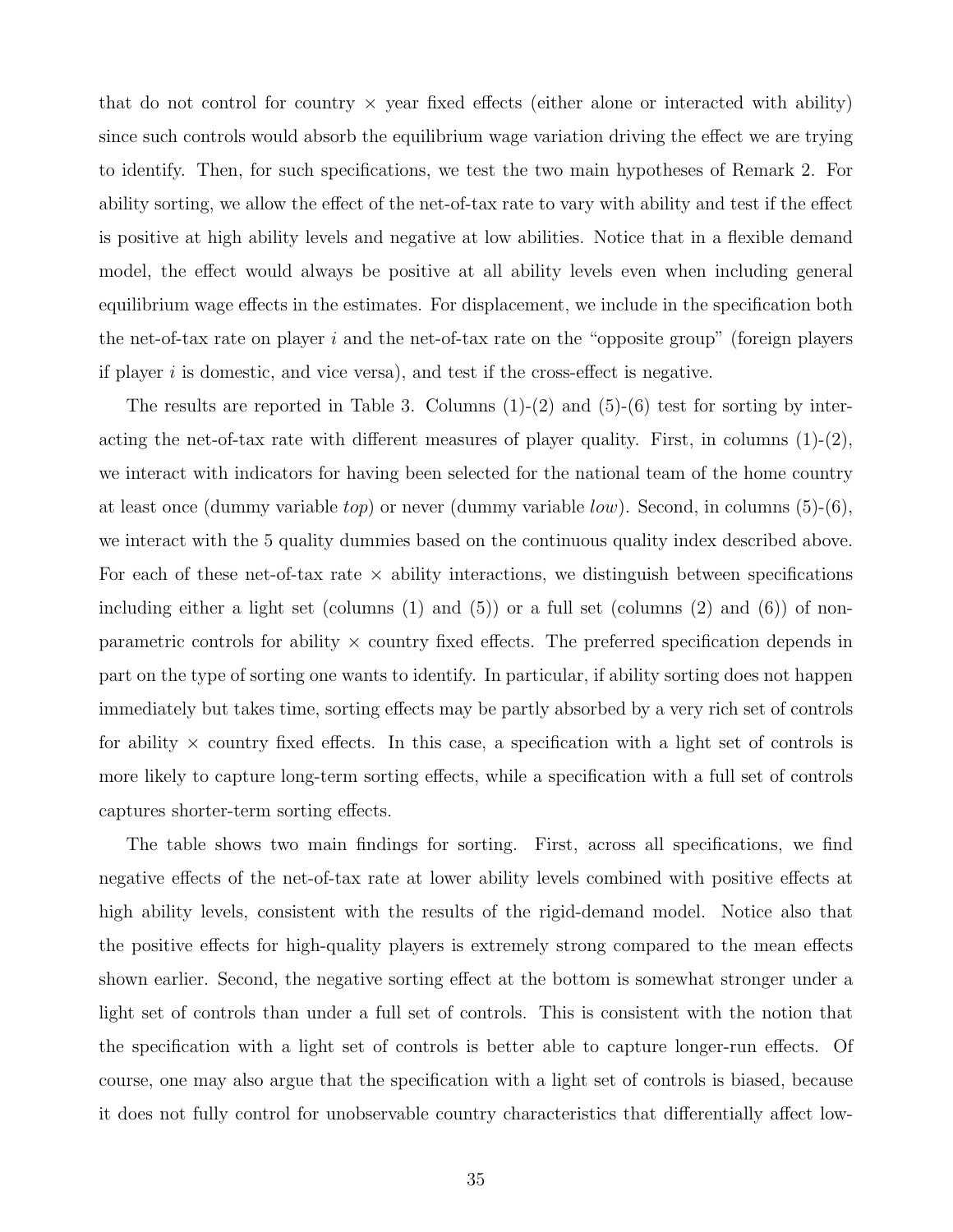and high-quality players and are correlated with tax rates. In any case, the results under the two specifications are qualitatively similar. Finally, note that we cannot properly control for selective attrition driven by lower-quality players disappearing into lower leagues or taking jobs in the regular labor market following a tax-induced reduction in salary. This implies that we may be underestimating sorting effects at the bottom.

To investigate displacement effects, columns  $(3)-(4)$  and  $(7)-(8)$  introduce in our specifications the net-of-tax rate for foreign players in their country of citizenship (log  $(1 - \tau_f) \times dom$ ) and the net-of-tax rate for domestic players in all countries where the player is not a citizen (log (1 −  $\tau_d$ ) × for). Otherwise, the four different specifications are the same as above. Consistent with the presence of displacement effects, we find negative cross-tax effects for all specifications. The coefficient on  $\log(1 - \tau_f) \times dom$  is large in absolute value and strongly significant, while the coefficient on  $\log(1 - \tau_d) \times for$  is smaller and statistically insignificant. Notice that we have much more power in the estimation of cross-effects of  $\tau_f$  than in the estimation of cross-effects of  $\tau_d$ , because the strongest variation in the data comes from special tax schemes to foreigners that reduce  $\tau_f$  without affecting  $\tau_d$ . Hence, there may also be significant displacement effects of domestic players on foreigners that we do not have sufficient power to estimate.

To conclude, our results show clearly that preferential tax schemes for foreigners have a strong positive impact on attracting (high-ability) foreign players, but at the same time have strong displacement effects on domestic players. The presence of strong displacement effects is very important for drawing policy conclusions as we shall see in the next section.

## 5.3 Tax Revenue Maximizing Laffer Rates and Policy Implications

In this section, we calibrate revenue-maximizing tax rates (Laffer rates) based on our estimated location elasticities and the theoretical framework in Section 4. Laffer rates are central to the policy implications of our study because they represent an upper bound on the optimal tax rates on football players, and corresponds to the actual optimum if policy makers puts a zero weight on the marginal consumption of (top) football players. Results are shown in Table 4 for all 14 countries in our sample. Columns  $(1)-(2)$  display the actual top earnings tax rates in 2008 on domestic and foreign players, respectively. Column (3) considers the flexible demand model and shows Laffer rates under uniform tax treatment of domestic and foreign players. These results are based on the empirical specification in column (3) of Table 1 and the theoretical result in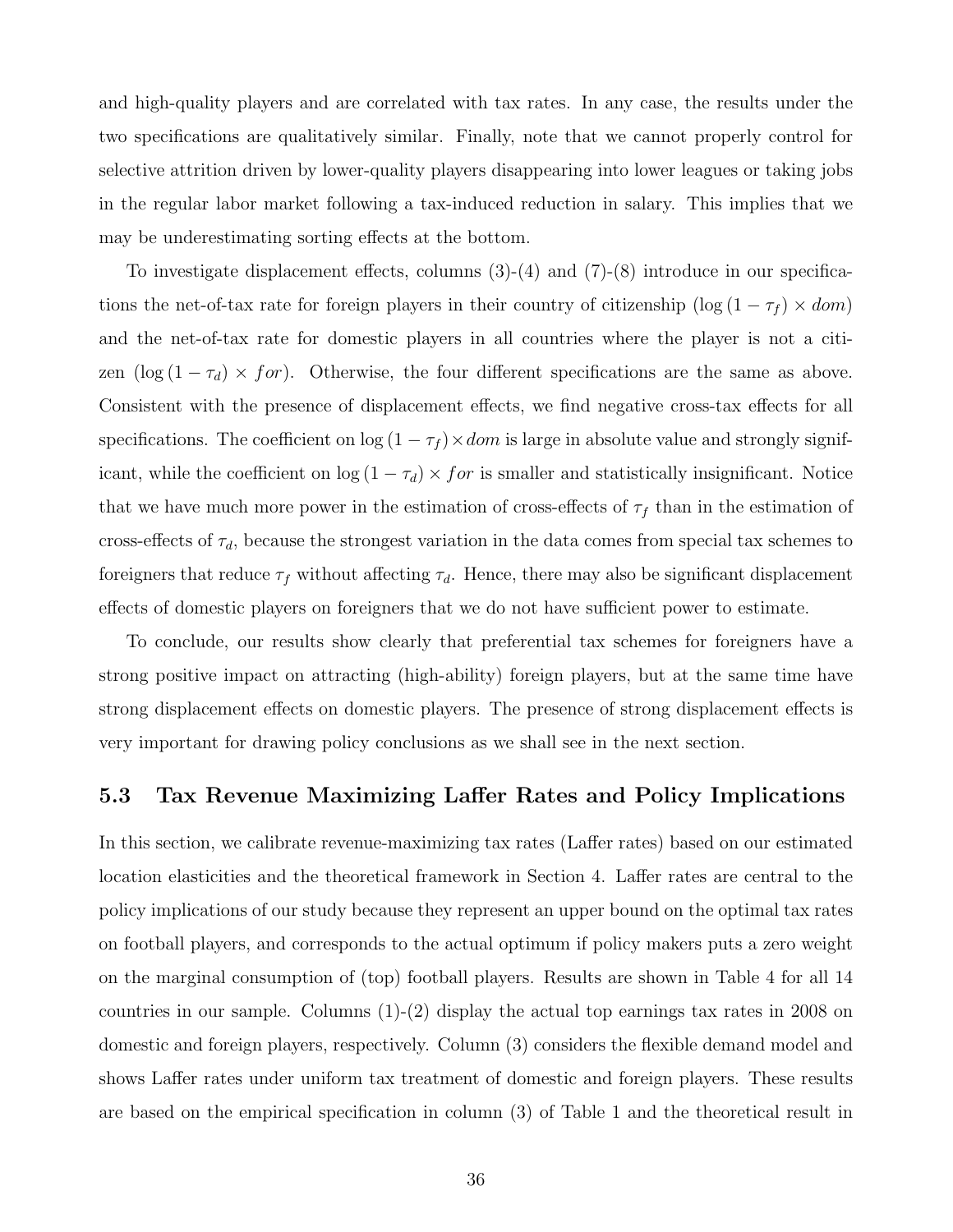Proposition 1, equation (5). Columns (4)-(5) turns to the rigid-demand model, and show Laffer rates on all players (uniform taxation) and on foreign players only (selective taxation) taking as given the tax rate on domestic players. These results are based on the empirical specification in column (7) of Table 3 and the theoretical results in Proposition 2, equations  $(7)-(8)$ .<sup>39</sup>

There are three main findings in the table. First, in the baseline model with flexible demand where the location elasticity is around 0.4 on the whole sample, the Laffer rate on all players falls in the narrow interval 75-80% across all countries. This is higher than the current top earnings tax rates on both domestic and foreign players in every country. Second, in the rigid-demand model, the Laffer rate on all players is higher than in the baseline and falls in the interval of 85-99% across most of the sample. This is driven by ability sorting: any in-migration of high-ability players comes with an offsetting out-migration of low-ability players, which reduces the ability-weighted average location elasticity in the rigid-demand setting compared to the baseline. But even under completely rigid demand, the total revenue effect of these offsetting migration responses is not zero as the in-migration and out-migration occur at different ability levels, and therefore Laffer rates are always below one. Third, the selective Laffer rate on foreign players tends to be lower than the uniform Laffer rate (sometimes significantly so), and in a few countries such as the UK and Germany the Laffer rate is in fact lower than the current top earnings tax rate on foreigners.

The difference between the uniform Laffer rate and the foreigner Laffer rate reflects a tension between ability sorting and displacement effects. On the one hand, lowering the tax rate on foreign players leads to displacement of domestic players, which raises the Laffer rate ceteris paribus. On the other hand, the ability-weighted elasticity for foreigners is higher than for the whole population for two reasons. First, foreign players tend to be of higher ability than domestic players in any country, and so the positive sorting effect at the top has much more force for foreign players. Second, the stock of foreigners is much lower than the stock of locals in any country (due to home bias), and therefore a given estimated parameter on the net-of-tax

 $39A$  technical caveat is in place here. The theoretical Laffer rate results are based on *ability-weighted* elasticities, where ability captures the value added of each player. For the exercise in this section, the continuous index of player quality that we have constructed is not sufficient to calculate these weights; we also need to know the mapping of this quality index into value added. For this purpose, we use data on earnings for all players in the Italian league in 2001 (this is the only country and year for which we have such data). Using the Italian earnings data, we can link relative positions in the distribution of player quality to relative earnings. Assuming that relative earnings correspond roughly to relative value added, we are able to construct the elasticity weights necessary for the Laffer rate calculation.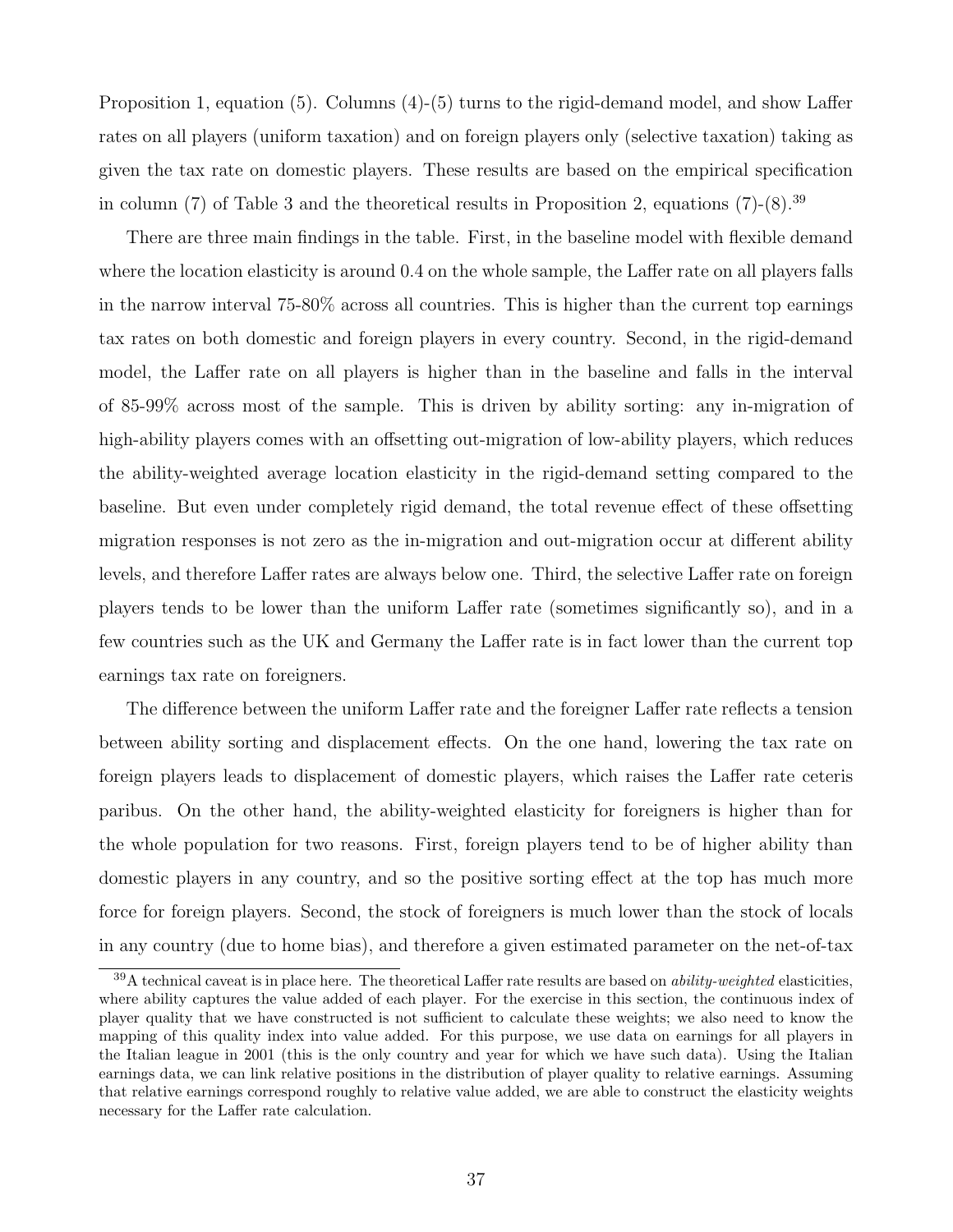rate converts into a larger elasticity for foreigners. For those two reasons, the ability-weighted location elasticity for foreigners is typically much higher than for the whole population, and this effect dominates the displacement effect in most countries and makes Laffer rates lower. This explains why the foreigner Laffer rate is particularly low in countries such as England, Germany, Italy and Spain; these are countries with an ability distribution among foreigners that is strongly skewed towards the top, and therefore the positive sorting effect at the top has a large effect in those countries.

An important caveat is that the above analysis deals with *uncoordinated* tax setting across countries. While the results provide some normative support for preferential tax schemes to foreigners within this setting, these are beggar-thy-neighbor policies that are not optimal from the global perspective. Moreover, even within the uncoordinated setting and despite the large migration responses we estimate, the Laffer rates are perhaps surprisingly high in many countries. This is due to displacement effects driven by rigid demand. On the other hand, given uncoordinated tax setting, there are a couple of factors pulling in the direction of lower tax rates than we estimate. First, we do not estimate potential productivity spillovers from high-ability foreign players to domestic players. Such externalities would make preferential tax schemes to high-income foreigners more desirable, and have indeed been part of the motivation for implementing them. Second, a realistic feature of the European football market is that those who follow the sport (which constitutes a large part of the European population) derive utility from the international standing of their national league. This is a pure public good that should be subsidized other things equal.

# 6 Conclusion

This paper analyzes the effects of top earnings tax rates on the international migration of top football players in Europe. We have constructed a panel data set of top earnings tax rates, football player careers, and club performances in the first leagues of 14 European countries since 1980. We identify the effects of top earnings tax rates on migration using a number of tax and institutional changes: the 1995 Bosman ruling which liberalized the European football market; top tax rate reforms within countries; and special tax schemes offering preferential rates to immigrant football players. These variations create compelling sources of identification of the causal impact of taxation on location choice by allowing for rich controls, including country  $\times$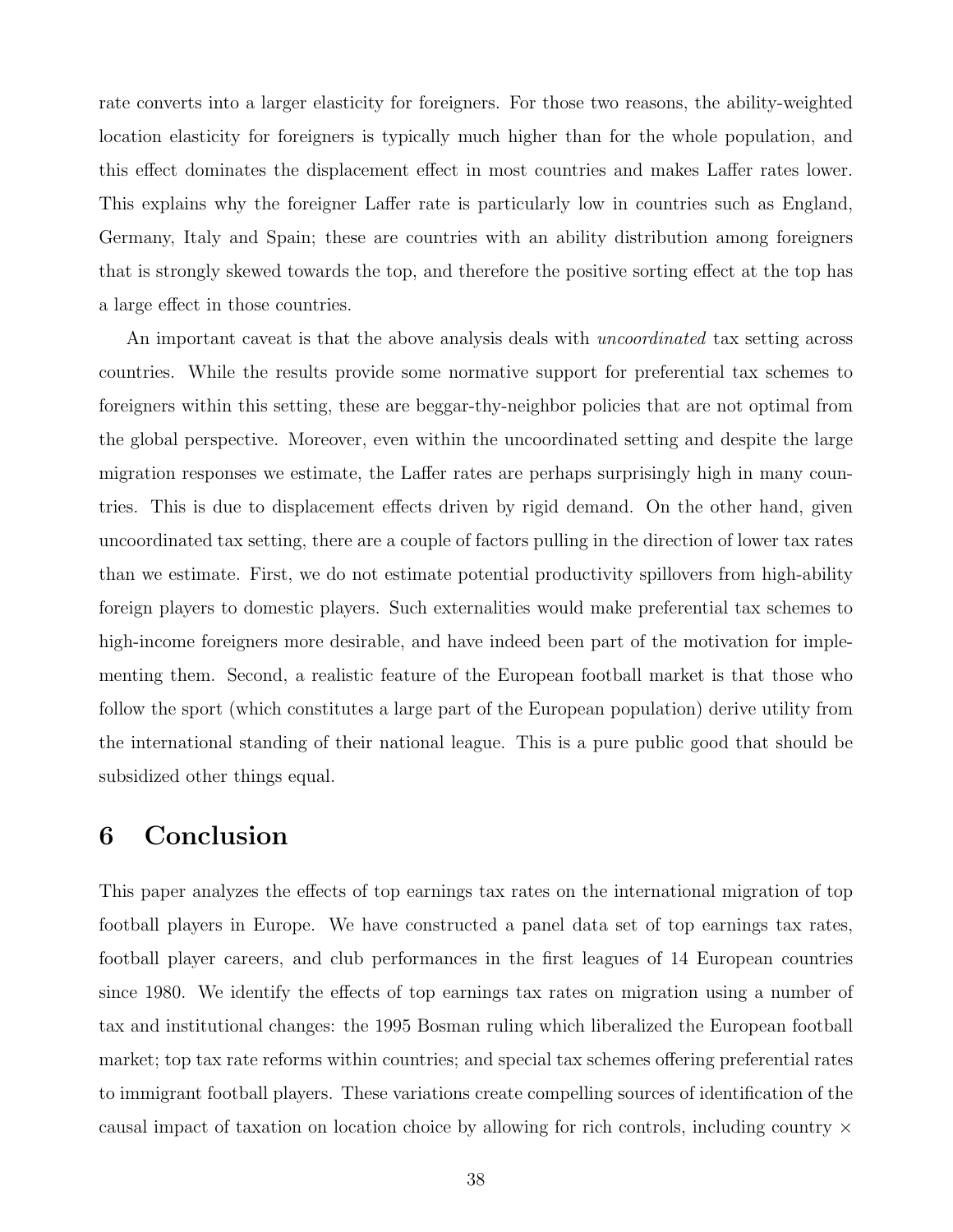year fixed effects (possibly interacted with ability). We provide reduced-form graphical evidence showing transparent and large sharp migration responses to country-specific tax reforms and labor market regulation. We set out a model of taxation and migration, which is structurally estimated using all sources of tax variation simultaneously. The structural estimation shows that (a) the overall location elasticity with respect to the net-of-tax rate is positive and large, (b) location elasticities are extremely large at the top of the ability distribution but negative at the bottom (ability sorting), and (c) cross-tax location elasticities between foreign and domestic players are negative and quite strong (displacement). Results (b) and (c) suggest that labor demand is rigid in the football market, but at the same time not completely rigid given result (a). We also estimate Laffer rates and draw policy conclusions, especially with respect to the aggressive use in several countries of preferential tax schemes to foreigners.

As far as we are aware, the paper provides for the first time compelling evidence of a link between taxation and migration. As discussed in the beginning, football players are likely to be a particularly mobile segment of the labor market, and our study therefore provides an upper bound on the migration response for the labor market as a whole. Obtaining an upper bound is important to gauge the potential importance of this policy question. It is of obvious interest to broaden the analysis to the entire labor market, and this is in fact the objective of a companion paper (Kleven et al., 2010) focusing specifically on the Danish tax scheme to foreigners and using administrative data on the universe of domestic and foreign residents in Denmark over a long time period.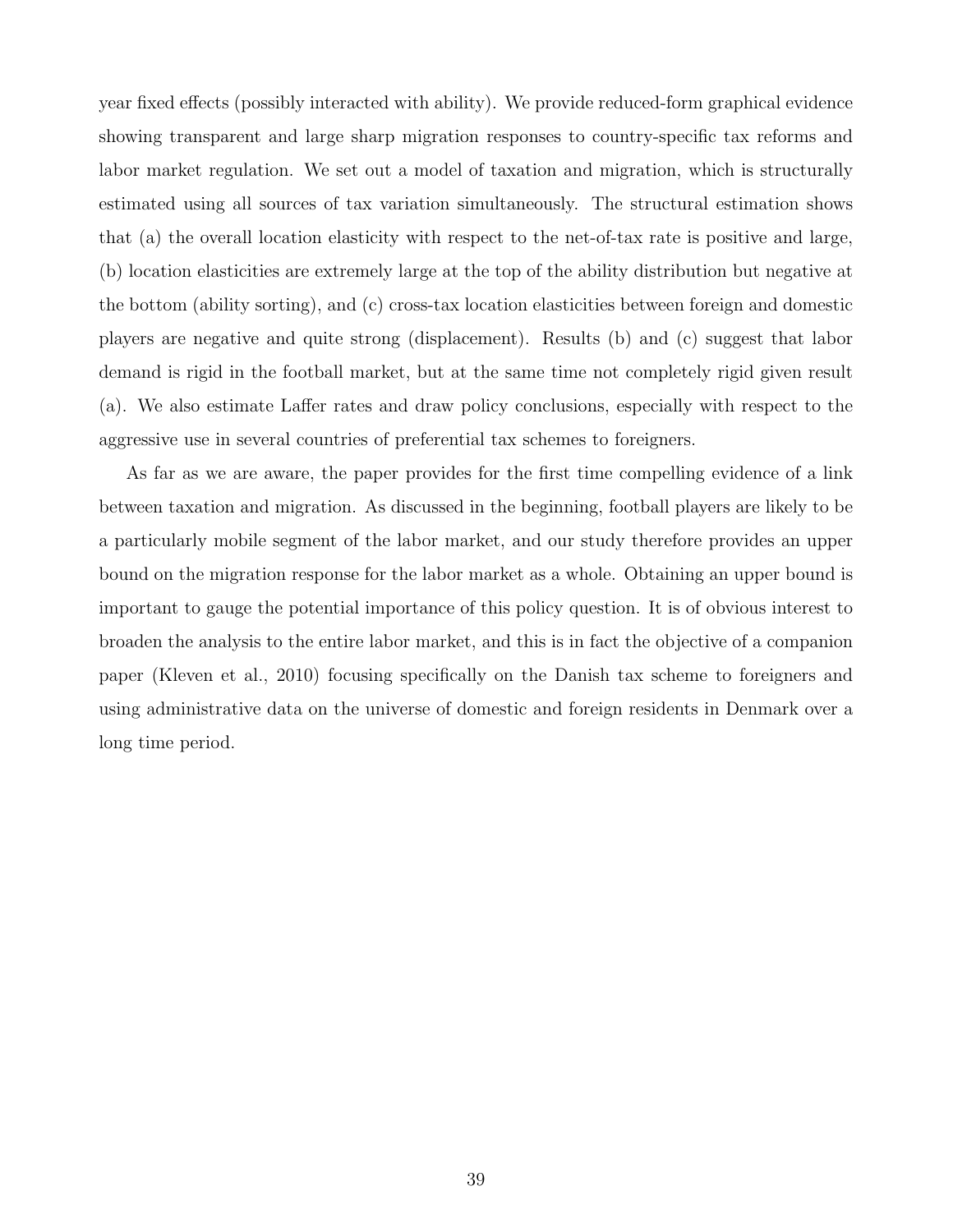# A Appendix: Proofs

### Proof of Proposition 1:

(a) Total revenue is given by

$$
R_n = \tau_n \int_0^\infty a p_{na} da,
$$

where  $p_{na} = p_{na} (a (1 - \tau_n)) \equiv p_{nda} (a (1 - \tau_n)) + p_{nfa} (a (1 - \tau_n))$ . The Laffer rate  $\tau_n^*$  satisfies

$$
\frac{dR_n}{d\tau_n} = \int_0^\infty a p_{na} da - \frac{\tau_n^*}{1 - \tau_n^*} \int_0^\infty a p_{na} \varepsilon_{na} da = 0,
$$

where  $\varepsilon_{na} \equiv \frac{\partial p_{na}}{\partial (1-\tau)}$  $\partial(1-\tau_n)$  $\frac{1-\tau_n}{n}$  $\frac{-\tau_n}{p_{na}}$ . Hence,

$$
\frac{\tau_n^*}{1 - \tau_n^*} = \frac{1}{\varepsilon_n},
$$

where  $\varepsilon_n \equiv \frac{\int_0^\infty ap_{na}\varepsilon_{na}da}{\int_0^\infty ap_{na}da}$  $\frac{up_{na}\varepsilon_{nad}}{\int_0^\infty ap_{na}da}$ . This corresponds to eq. (5).

(b) Total revenue is given by

$$
R_n = \tau_{nd} \int_0^\infty a p_{nda} da + \tau_{nf} \int_0^\infty a p_{nfa} da,
$$

where  $p_{nda} = p_{nda} (a (1 - \tau_{nd}))$  and  $p_{nfa} = p_{nfa} (a (1 - \tau_{nf}))$ . For the Laffer rate  $\tau_{nd}^*$ , we get

$$
\frac{dR_n}{d\tau_{nd}} = \int_0^\infty a p_{nda} da - \frac{\tau_{nd}^*}{1 - \tau_{nd}^*} \int_0^\infty a p_{nda} \varepsilon_{nda} da = 0,
$$

where  $\varepsilon_{nda} \equiv \frac{\partial p_{nda}}{\partial (1-\tau_{n})}$  $\partial (1-\tau_{nd})$  $1-\tau_{nd}$  $\frac{1-\tau_{nd}}{p_{nda}}$ . Hence,

$$
\frac{\tau^*_{nd}}{1-\tau^*_{nd}} = \frac{1}{\varepsilon_{nd}},
$$

where  $\varepsilon_{nd} \equiv \frac{\int_0^\infty ap_{nda} \varepsilon_{nda} da}{\int_0^\infty ap_{nda} da}$ <sup>• ap<sub>nda</sub> $\varepsilon_{nda}$  and and and the first part of eq. (6). The proof for  $\tau_{nf}^*$ </sup> follows symmetrically.  $\square$ 

#### Proof of Proposition 2:

(a) Given the presence of positive club surpluses, we have to make an assumption about the taxation of these surpluses. We assume that club surplus is taxed at the same rate as player earnings, so that the division of value added into club surplus  $s_n$  and player earnings  $a - s_n$ has no mechanical impact on government revenue (note though that changes in  $s_n$  does have a behavioral revenue effect from changed migration). Under this simplifying assumption, total tax revenue collected from the football sector is given by

$$
R_n = \tau_n \int_{s_n}^{\infty} a p_{na} da,
$$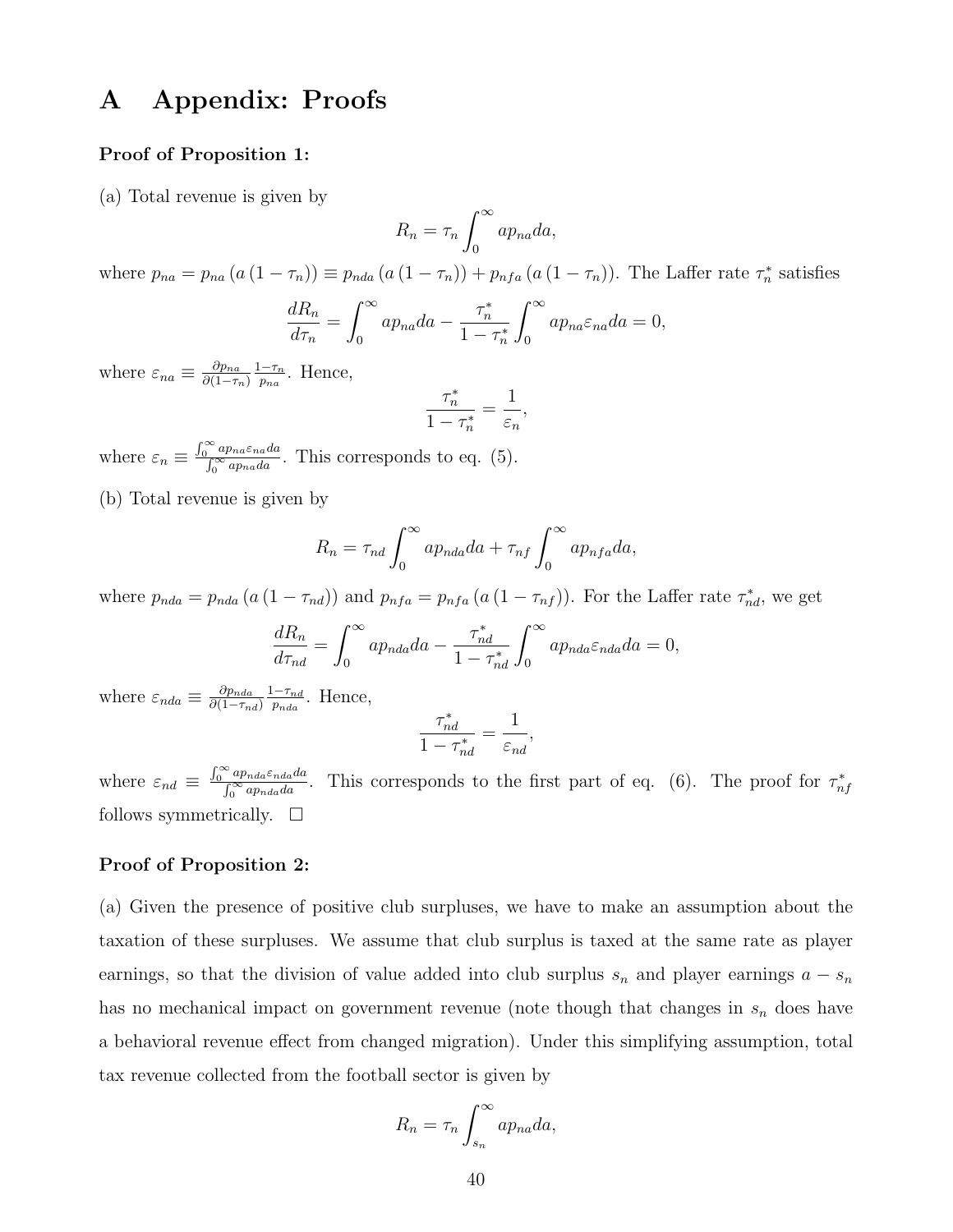where  $p_{na} = p_{na} (1 - \tau_n) = p_{nda} (1 - \tau_n) + p_{nfa} (1 - \tau_n)$ . We work with general equilibrium relationships, which is why  $s_n$  does not appear as an argument in  $p_{na}$  (.). The Laffer rate  $\tau_n^*$ satisfies

$$
\frac{dR_n}{d\tau_n} = \int_{s_n}^{\infty} a p_{na} da - \frac{\tau_n^*}{1 - \tau_n^*} \int_{s_n}^{\infty} a p_{na} \varepsilon_{na} da = 0,
$$

where  $\varepsilon_{na} \equiv \frac{\partial p_{na}}{\partial (1-\tau_a)}$  $\partial(1-\tau_n)$  $1-\tau_n$  $\frac{-\tau_n}{p_{na}}$ . Hence,

$$
\frac{\tau_n^*}{1 - \tau_n^*} = \frac{1}{\varepsilon_n}
$$

,

where  $\varepsilon_n \equiv \frac{\int_{s_n}^{\infty} a p_{na} \varepsilon_{na} da}{\int_{s_n}^{\infty} a p_{na} da}$  $\int_{\frac{R}{\delta_n}}^{\frac{np_{na}c_{na}a}{\alpha}} P_{na}d\alpha}$ . This corresponds to eq. (7).

(b) As above, we eliminate mechanical revenue effects of changes in  $s_n$  by assuming that the tax rate on club surplus corresponds to the (average) tax rate on earnings. For the case of a selective tax system  $(\tau_{nd}, \tau_{nf})$  and denoting the tax rate on club surplus by  $t_n$ , we assume  $t_n = \tau_{nd} \cdot p_{nd} + \tau_{nf} \cdot p_{nf}$ . Under this simplifying assumption, total tax revenue collected from the football sector can be written as

$$
R_n = \tau_{nd} \int_{s_n}^{\infty} a p_{nda} da + \tau_{nf} \int_{s_n}^{\infty} a p_{nfa} da,
$$

where  $p_{nda} = p_{nda} (1 - \tau_{nd}, 1 - \tau_{nf})$  and  $p_{nfa} = p_{nfa} (1 - \tau_{nd}, 1 - \tau_{nf})$ . Consider the Laffer rate on foreigners  $\tau_{nf}^*$  given the tax rate on locals  $\tau_{nd}$ . We can write the first-order condition as

$$
\int_{s_n}^{\infty} a p_{nfa} da - \frac{\tau_{nf}^*}{1 - \tau_{nf}^*} \int_{s_n}^{\infty} a p_{nfa} \varepsilon_{nfa} da - \frac{\tau_{nd}}{1 - \tau_{nf}^*} \int_{s_n}^{\infty} a p_{nda} \sigma_{nda} da = 0,
$$

where  $\varepsilon_{nfa} \equiv \frac{\partial p_{nfa}}{\partial (1-\tau_n)}$  $\partial (1{-}\tau_{nf})$  $1-\tau_{nf}$  $\frac{1-\tau_{nf}}{p_{nfa}} \geq 0$  and  $\sigma_{nda} \equiv \frac{\partial p_{nda}}{\partial (1-\tau_{nfa})}$  $\partial (1-\tau_{nf})$  $1-\tau_{nf}$  $\frac{-\tau_{nf}}{p_{nda}} \leq 0$ . Defining ability-weighted average elasticities

$$
\varepsilon_{nf} \equiv \frac{\int_{s_n}^{\infty} a p_{nf a} \varepsilon_{nf a} da}{\int_{s_n}^{\infty} a p_{nf a} da}, \quad \sigma_{nd} \equiv \frac{\int_{s_n}^{\infty} a p_{nd a} \sigma_{nd a} da}{\int_{s_n}^{\infty} a p_{nd a} da},
$$

as well as total value-added generated by domestic and foreign players

$$
z_{nd} \equiv \int_{s_n}^{\infty} ap_{nda} da, \quad z_{nf} \equiv \int_{s_n}^{\infty} ap_{nfa} da,
$$

we obtain the following expression

$$
1 - \frac{\tau_{nf}^*}{1 - \tau_{nf}^*} \varepsilon_{nf} - \frac{\tau_{nd}}{1 - \tau_{nf}^*} \frac{z_{nd}}{z_{nf}} \sigma_{nd} = 0,
$$

which can be rewritten to

$$
\tau_{nf}^* = \frac{1}{1 + \varepsilon_{nf}} \left\{ 1 - \tau_{nd} \sigma_{nd} \left( \frac{z_{nd}}{z_{nf}} \right) \right\},\,
$$

as in eq. (8). The proof for  $\tau_{nd}^*$  follows symmetrically.  $\Box$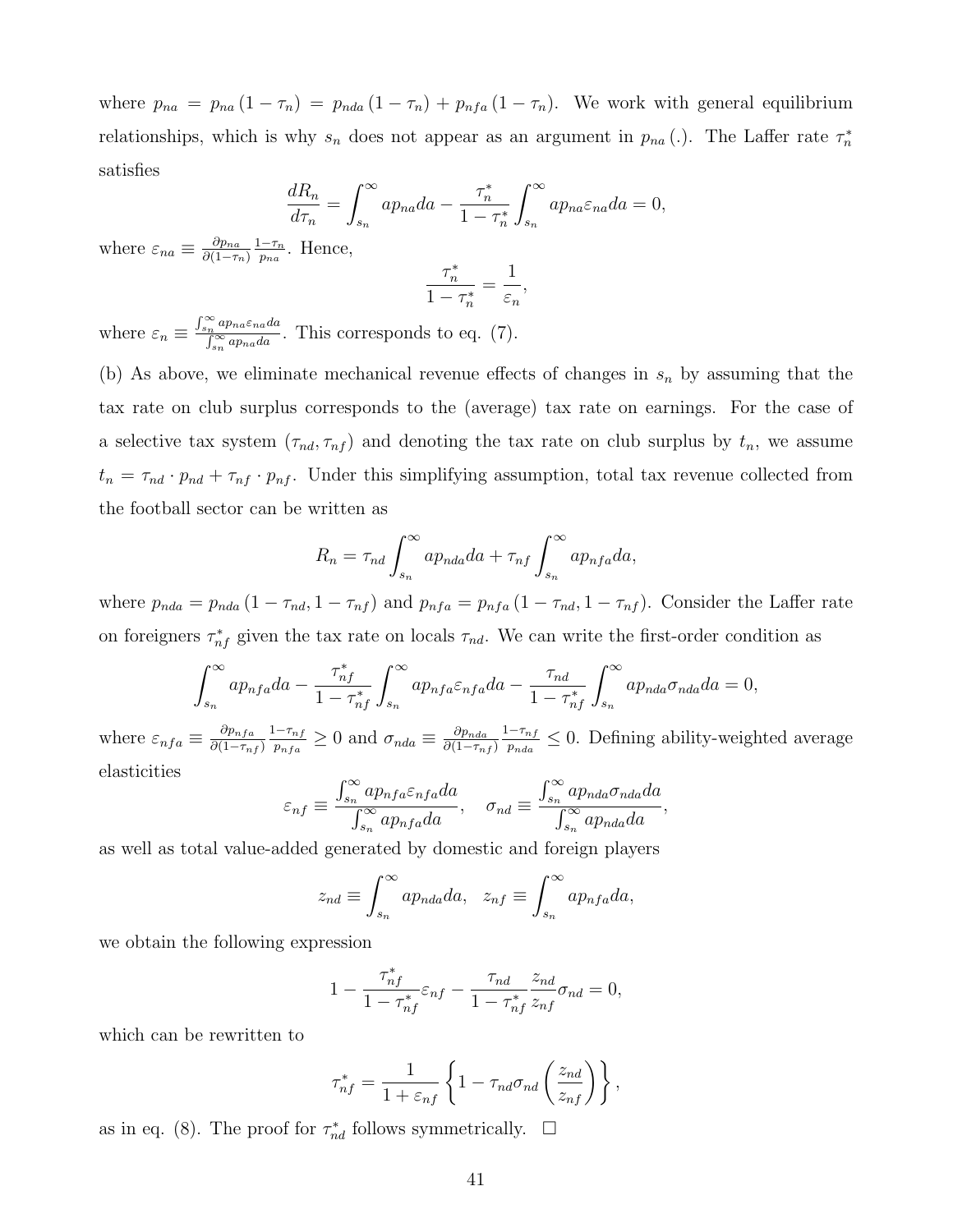# References

Antonioni, P. and Cubbin, J. (2000). "The Bosman ruling and the emergence of a single market in soccer talent" *European Journal of Law and Economics* 9, 157-173.

Bhagwati, J. and J. D. Wilson, eds., (1989). Income Taxation and International Mobility, MIT Press, Cambridge.

Blundell, R. and T. MaCurdy (1999). "Labor Supply: A Review of Alternative Approaches," in O. Ashenfelter and D. Card (eds.), Handbook of Labor Economics, Volume 3A, North-Holland, Amsterdam.

Borjas, G. J. (1999). "Immigration and Welfare Magnets", Journal of Labor Economics 17(4), Part 1, 607-637

Cremer, H., V. Fourgeaud, M. Leite-Monteiro, M. Marchand, and P. Pestieau (1996). "Mobility and Redistribution: A Survey." Public Finance 51, 325-352.

European Commission (2009). Taux de TVA appliqués dans les Etats membres de la Communauté européenne.

Feess, E. and G. Muehlheusser (2003). "Transfer fee regulations in European football." European Economic Review 47, 645-668.

Feldstein, M. and M. V. Wrobel (1998). "Can state taxes redistribute income?" Journal of Public Economics 68, 369-396.

Frick, B. (2007). "The football players' labour market: empirical evidence from the major European leagues." Scottish Journal of Political Economy 54, 422-446.

Gordon, R. H. and J. R. Hines (2002). "International taxation," in A. Auerbach and M. Feldstein (eds.), Handbook of Public Economics, Volume 4, North-Holland, Amsterdam.

International Bureau of Fiscal Documentation (2008). The International Guide to the Taxation of Sportsmen and Sportswomen.

Kirchgassner, G, and W. W. Pommerehne (1996). "Tax harmonization and tax competition in the European Union: Lessons from Switzerland," Journal of Public Economics 60, 351-371.

Kleven, H. J., C. Landais, E. Saez, and E. A. Schultz (2010). "Taxation and International Migration: Evidence from a Special Tax Scheme to Foreigners in Denmark." Preliminary Working Draft.

Meyer, B. "Do the Poor Move to Receive Higher Welfare Benefits?", Working Paper, Septem-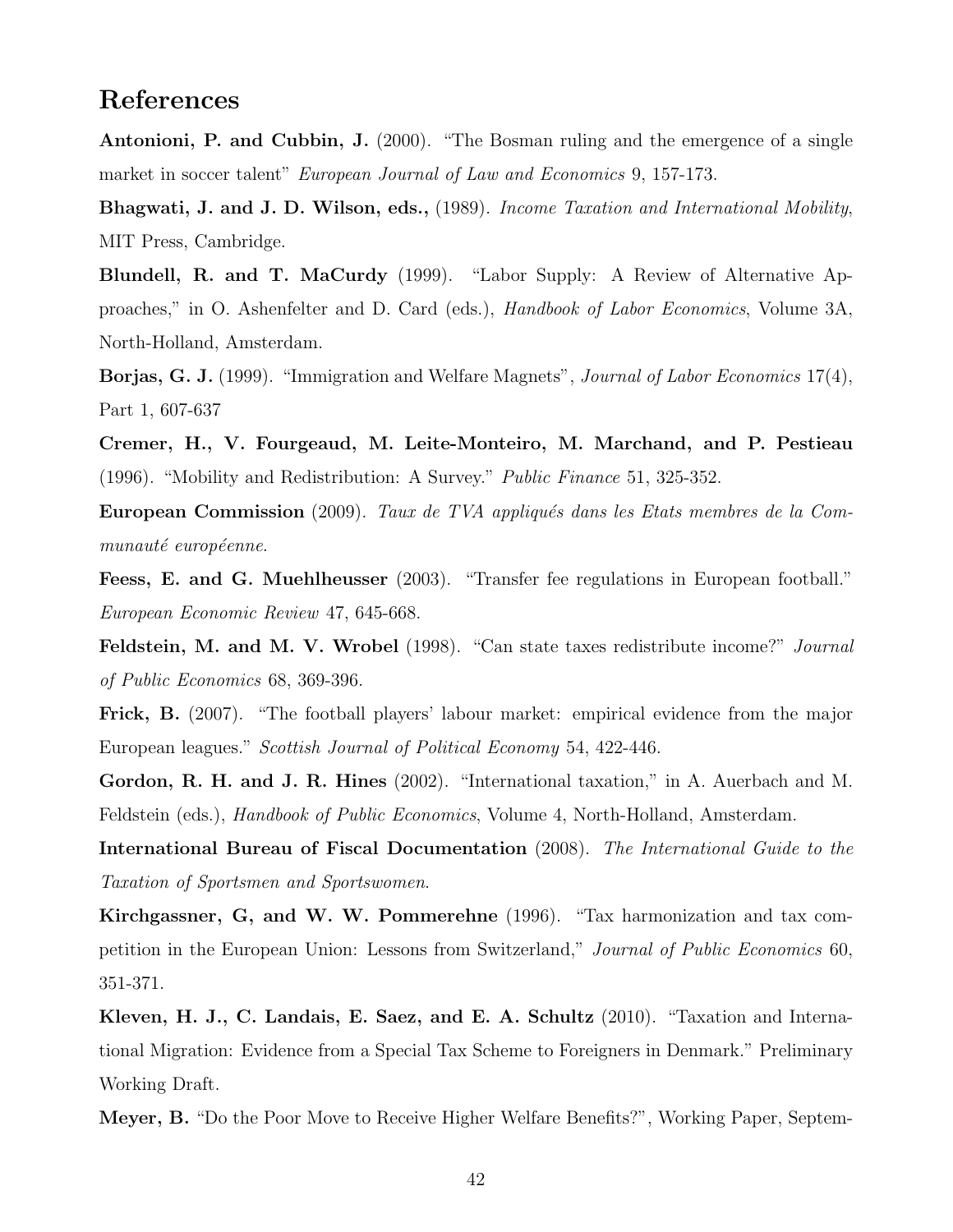ber 2000.

Mirrlees, J. A. (1982). "Migration and Optimal Income Taxes." *Journal of Public Economics* 18, 319-41.

MISSOC (annual). La protection sociale dans les etats membres de l'union europeenne.

OECD (annual). Taxing wages, OECD, Paris.

OECD (1986). Personal income tax systems, OECD, Paris.

PriceWaterhouseCoopers (annual). Worldwide Tax Summaries.

Saez, E., M. Matsaganis, and P. Tsakloglou (2009). "Earnings Determination and Taxes: Evidence from a Cohort Based Payroll Tax Reform in Greece." NBER Working Paper 15745, February 2010.

Saez, E., J. Slemrod, and S. Giertz (2009). "The Elasticity of Taxable Income with Respect to Marginal Tax Rates: A Critical Review." NBER Working Paper 15012, May 2009. Forthcoming Journal of Economic Literature.

**Tervio, M.** (2006). "Transfer fee regulation and player development." *Journal of the European* Economic Association 4, 957-987.

Verbon, H. A. A. (2007). "Migrating football players, Transfer fees and migration controls." CESifo Working Paper No. 2004, May 2007.

Wildasin, D. (1998). "Factor Mobility and Redistributive Policy: Local and International Perspectives," in P. B. Sørensen (ed.), *Public Finance in a Changing World*, MacMillan, London.

Wildasin, D. (2006). "Fiscal Competition," in B. Weingast and D. Wittman (eds.), *Handbook* of Political Economy, Oxford University Press, Oxford.

Wilson, J. D. (1995). "Mobile Labor, Multiple Tax Instruments, and Tax Competition." Journal of Urban Economics 38, 333-356.

Wilson, J. D. (1999). "Theories of tax competition." National Tax Journal 52, 269-304.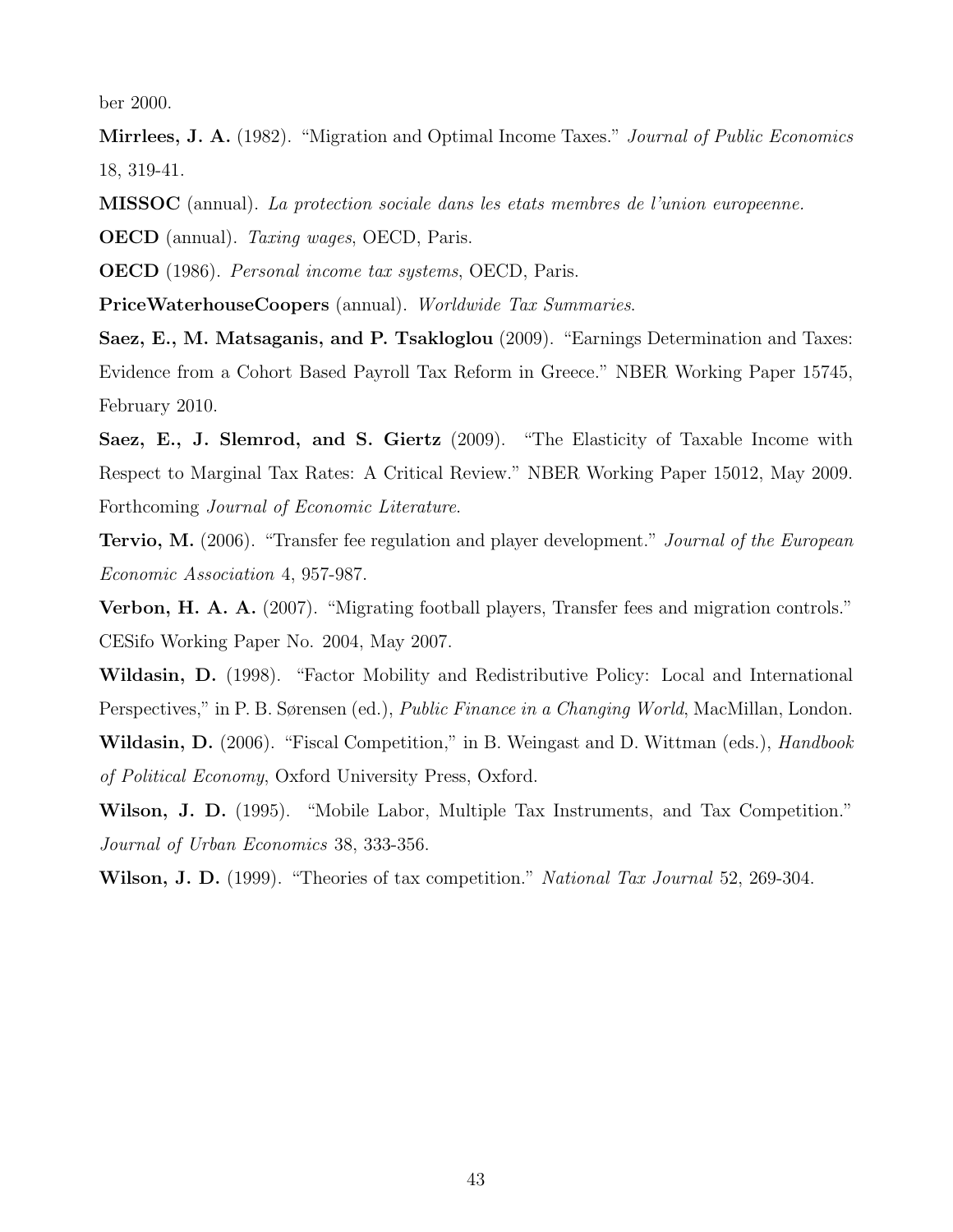

Figure 1: Fraction of Foreign Players and Top Earnings Tax Rates A. Before the Bosman Ruling, 1985-1995

B. After the Bosman Ruling, 1996-2008



NOTE: Each dot stands for one country and represents the average top earnings tax rate for foreign players and the average fraction of foreign players in the total number of players playing in the first league of the country for years 1985 to 1995 (panel A) and years 1996 to 2008 (panel B). The red line displays the regression fit. In countries where top earnings tax rate may differ across individuals for a given year (because of special tax regimes, see text for details), the top earnings tax rate is a weighted average of the different top earnings tax rate faced by the individuals.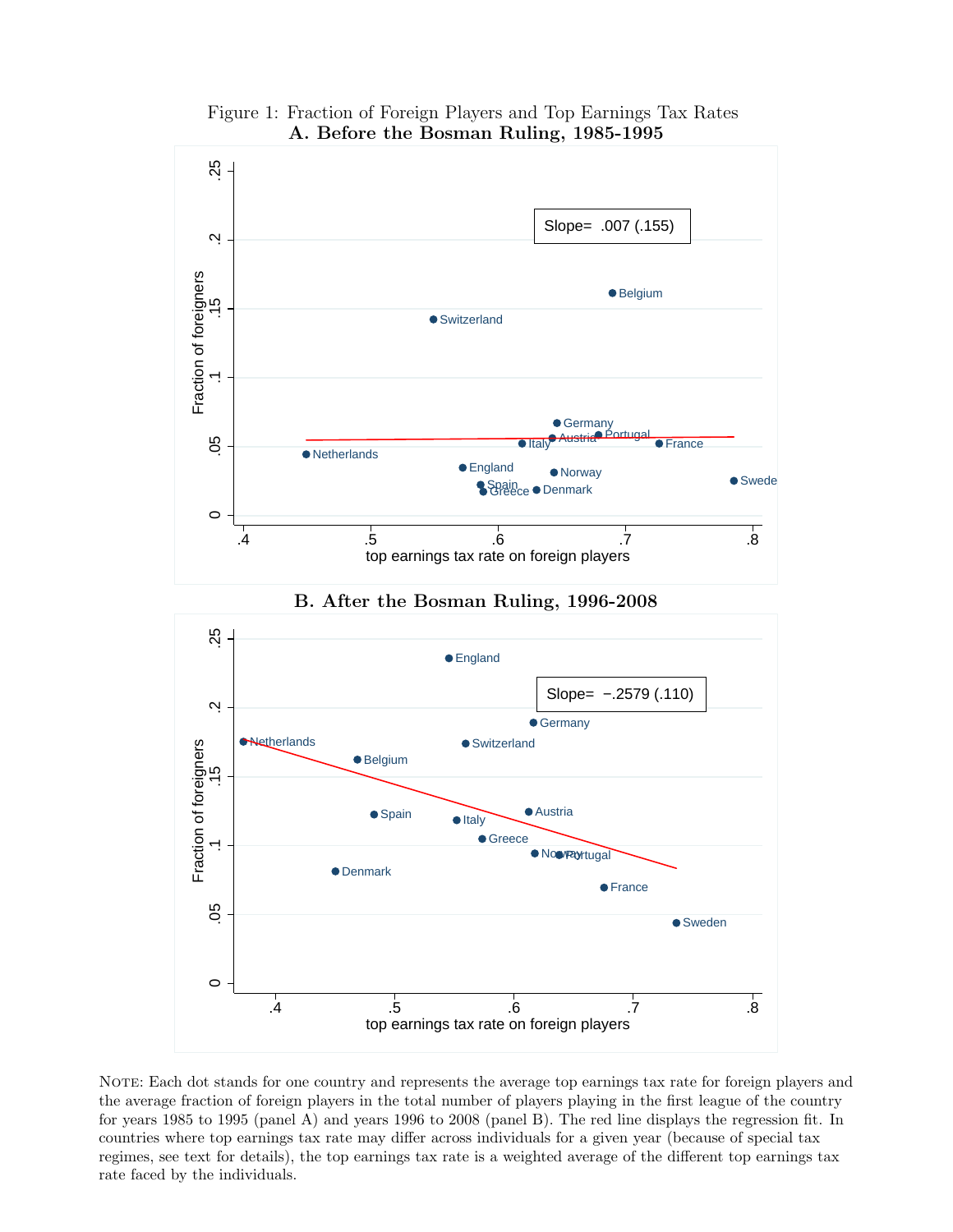

Figure 2: Fraction Playing Home and Top Earnings Tax Rates A. Before the Bosman Ruling, 1985-1995



B. After the Bosman Ruling, 1996-2008

NOTE: The dot for country  $c$  and depicts the average top earnings tax rate for domestic players playing in country c and the average fraction of players nationals of country c playing in the first league of their home country c among all players nationals of country  $c$  playing in the first league of one of the 14 European countries analyzed, for years 1985 to 1995 (panel A) and years 1996 to 2008 (panel B). The red line displays the regression fit. In countries where top earnings tax rate may differ across individuals for a given year (because of special tax regimes, see text for details), the top earnings tax rate is a weighted average of the different top earnings tax rate faced by the individuals.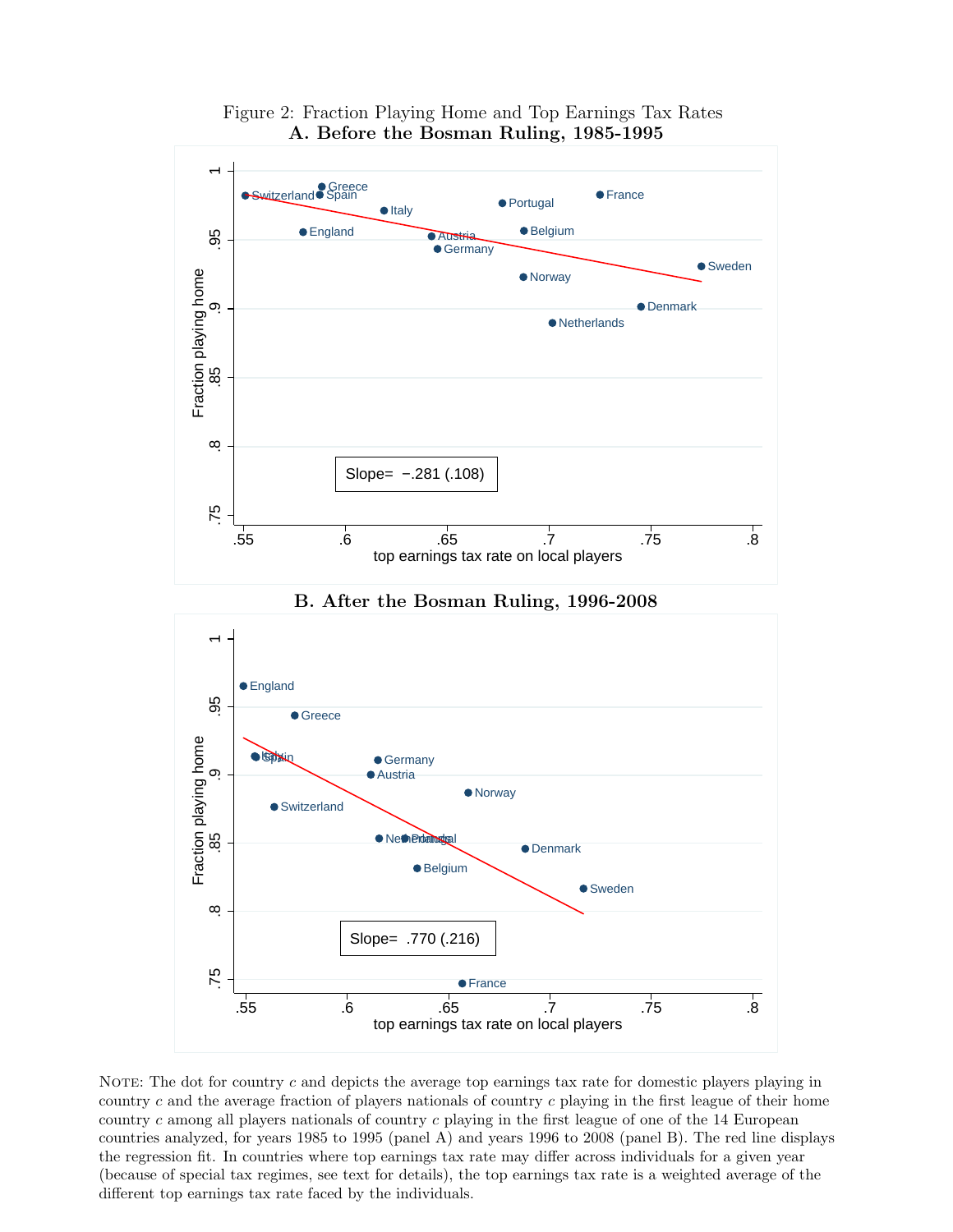

Figure 3: Club Performance and Top Earnings Tax Rates A. Before the Bosman Ruling, 1985-1995

NOTE: For each time period, the figure plots the total number of points earned by all clubs in a given country in all European competitions (Champions league, UEFA Cup, and Cup Winners Cup) against the top earnings tax rate (for local players) in that country averaged over years 1985-1995 (Panel A) and 1996-2008 (Panel B). The top earnings tax rate is the rate that applies to local players. Total points are calculated according to UEFA's formula (see text for details). The red line displays the regression fit.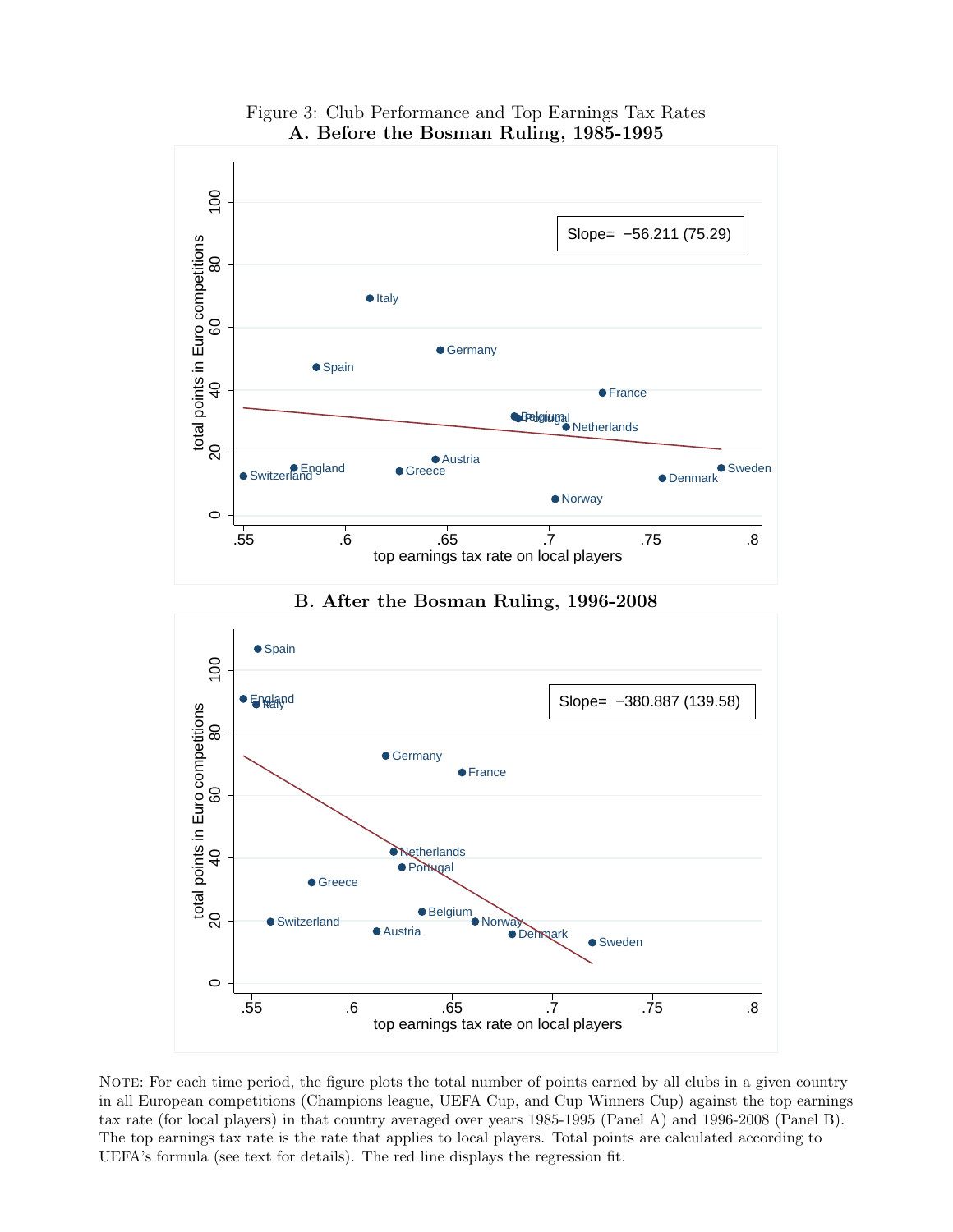







NOTE: The dataset is restricted to all players from our 14 countries of interest. A 2004 tax reform ("Beckham" law"), depicted by a vertical line, introduced a preferential tax treatment for foreign players in Spain. The Bosman ruling is also denoted by a vertical line. Year  $t$  is for season running from September year  $t$  to July year  $t + 1$ . Panel A displays the fraction of top foreign (non-Spanish) players in the first league in Spain and the fraction of top foreign (non-Italian) players in the first league in Italy (which did not implement a preferential tax regime for foreign players and is used as a control country). A top player is defined as a player having played at least once in his career in the national team of his home country. Panel B displays the fraction of non-top foreign players playing in the first leagues of Spain and Italy (respectively). Top earnings tax rate differential between Spain and Italy (defined as  $\tau_{Spin}/\tau_{Italy} - 1$ ) is reported on right y-axis.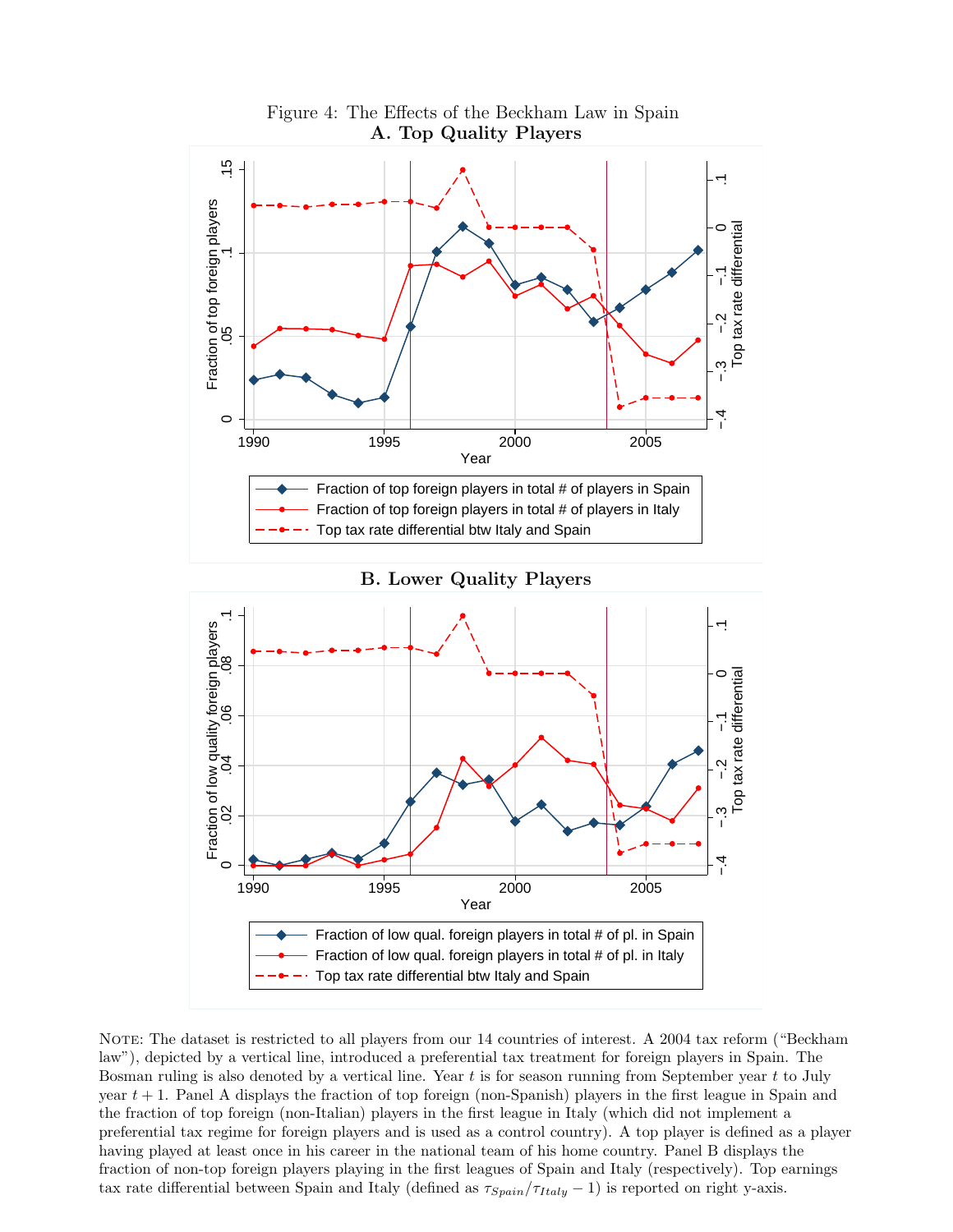







NOTE: A 2004 tax reform ("Beckham law"), depicted by a vertical line, introduced a preferential tax treatment for foreign players in Spain. The Bosman ruling is also denoted by a vertical line. Panel A focuses on non-Spanish players having played in Spain (resp. non-Italians having played in Italy) at any point in the window 10 to 5 years before the current year  $t$ , and therefore not eligible for the Beckham tax regime in Spain after 2004. We plot the fraction of these players playing in Spain (resp. Italy) in year  $t$  and the differential in top tax rates between Spain and Italy expressed as a percentage of the Italian top tax rate. Panel B focuses on non-Spanish players who never played in Spain (resp. non-Italians who never played in Italy) before year t and therefore eligible for the Beckham tax regime after 2004.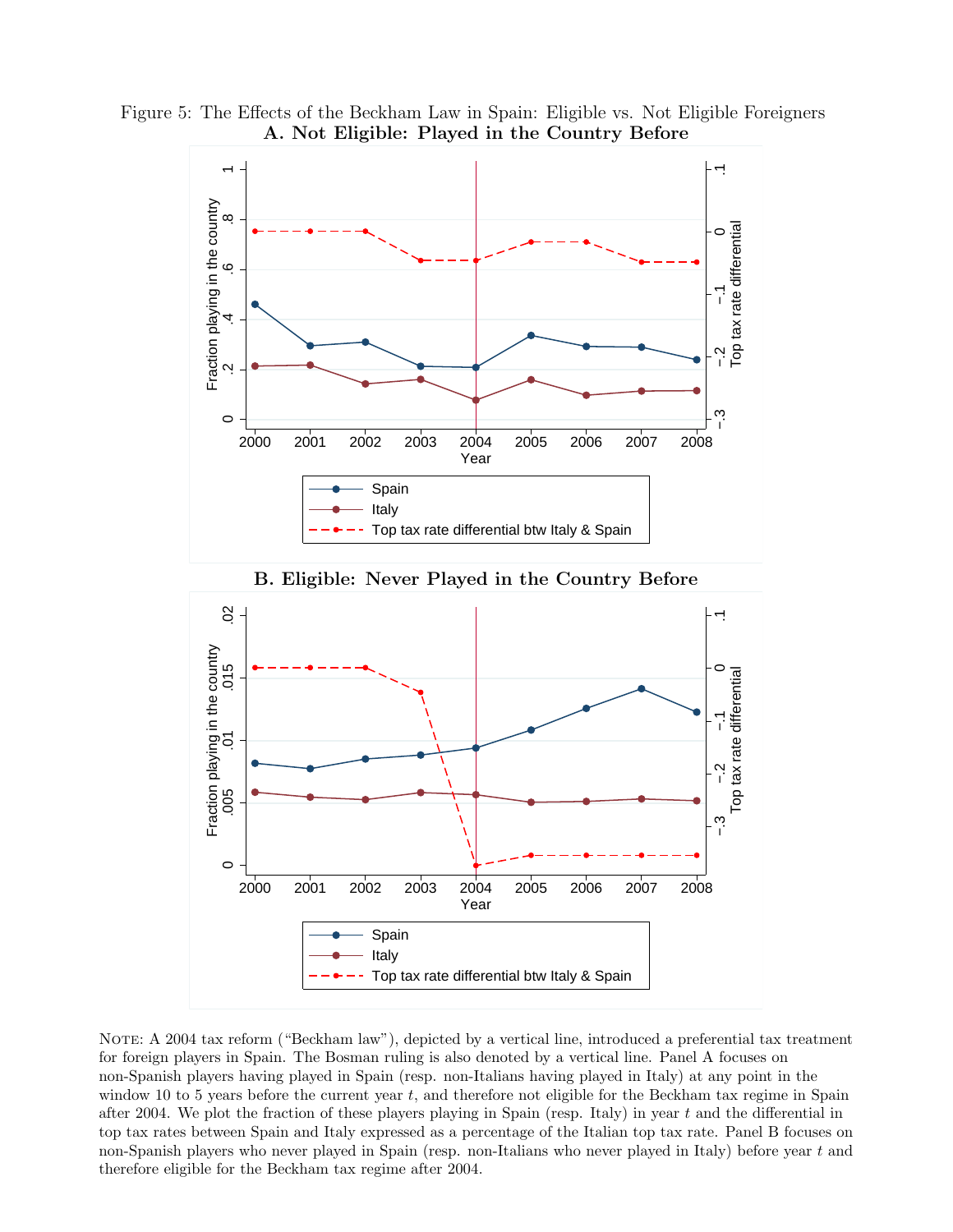

NOTE: The dataset is restricted to all players from our 14 countries of interest. A 2004 tax reform ("Beckham law"), depicted by a vertical line, introduced a preferential tax treatment for foreign players in Spain. The Bosman ruling is also denoted by a vertical line. Year  $t$  is for season running from September year  $t$  to July year  $t + 1$ . The graph displays the total number of local players who play in the first league of Spain and also the total number of foreign players (from the 14 European countries of interest) playing in the first league in Spain. Consistent with the existence of labor demand rigidity creating displacement effects, the total number of Spanish players decreases after the Bosman ruling, and then after the introduction of the Beckham Law in 2004, while the total number of foreign player increases. The Bosman Ruling and the Beckham Law have attracted foreign players who have partially crowded-out local players.

In 1995 and 1996, the Spanish League had 22 teams instead of the traditional 20 teams. To control for this variation in the size of the League, we removed from the sample the 2 lowest ranked teams in Spain in 1995 and 1996, that would not have been part of the League had the number of teams remained the same.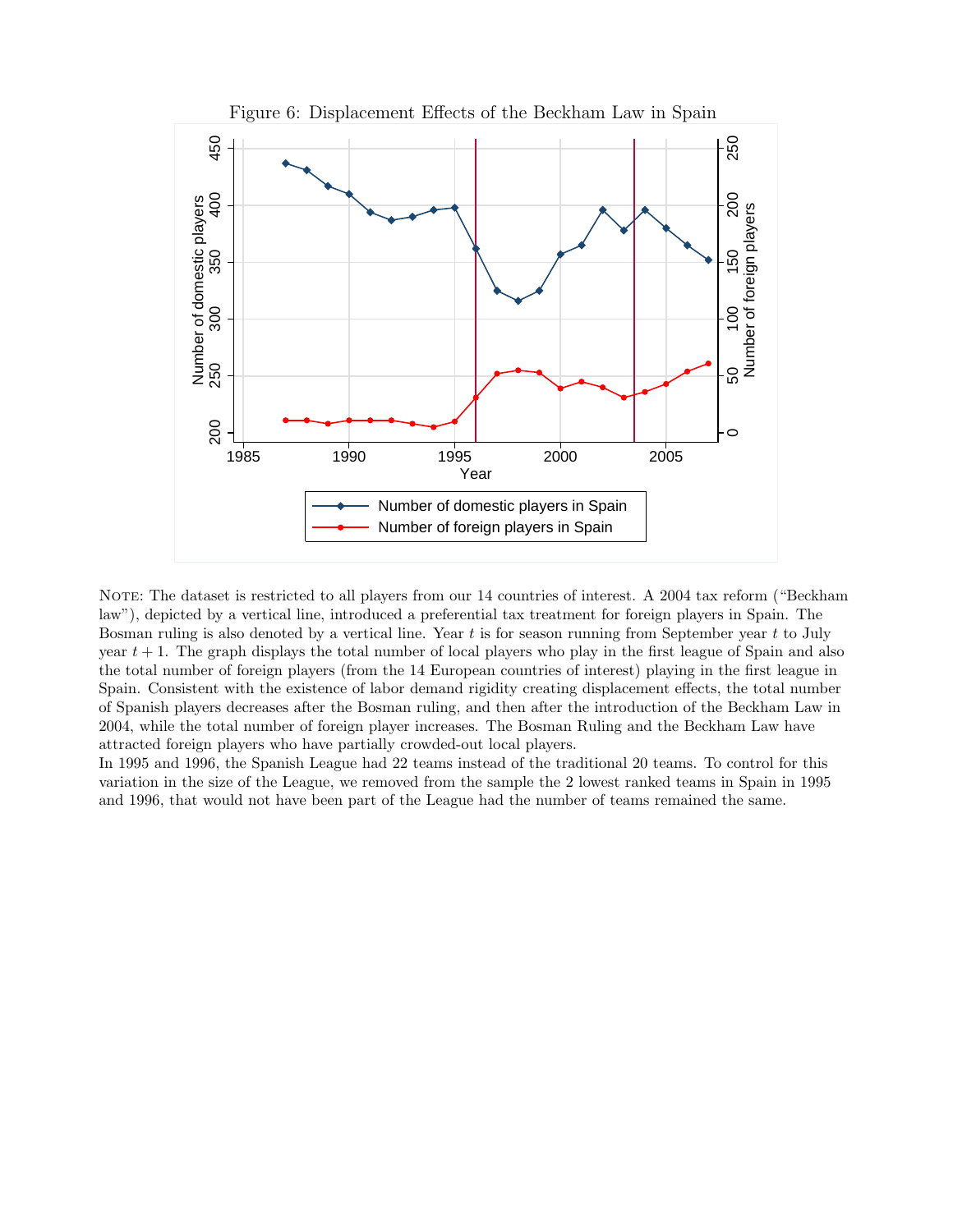

Figure 7: The Effects of the Special Foreigner's Tax Scheme in Denmark A. Top Quality Players



B. Lower Quality Players

NOTE: A 1991 Danish tax reform, depicted by a vertical line, introduced a preferential tax treatment for foreign players in Denmark. The Bosman ruling is also denoted by a vertical line. Panel A displays the fraction of top foreign (non-Danish) players who play in the first league of Denmark and the fraction of top foreign (non-Swedish) players who play in the first league of Sweden (which did not implement a preferential tax regime for foreign players and is used as a control country). We also report the top tax rate differential between Denmark and Sweden, expressed as a percentage of the Swedish top earnings tax rate. A top player is defined as a player having played at least once in the national team of his home country. Panel B displays the fraction of non-top foreign players playing in Denmark and in Sweden.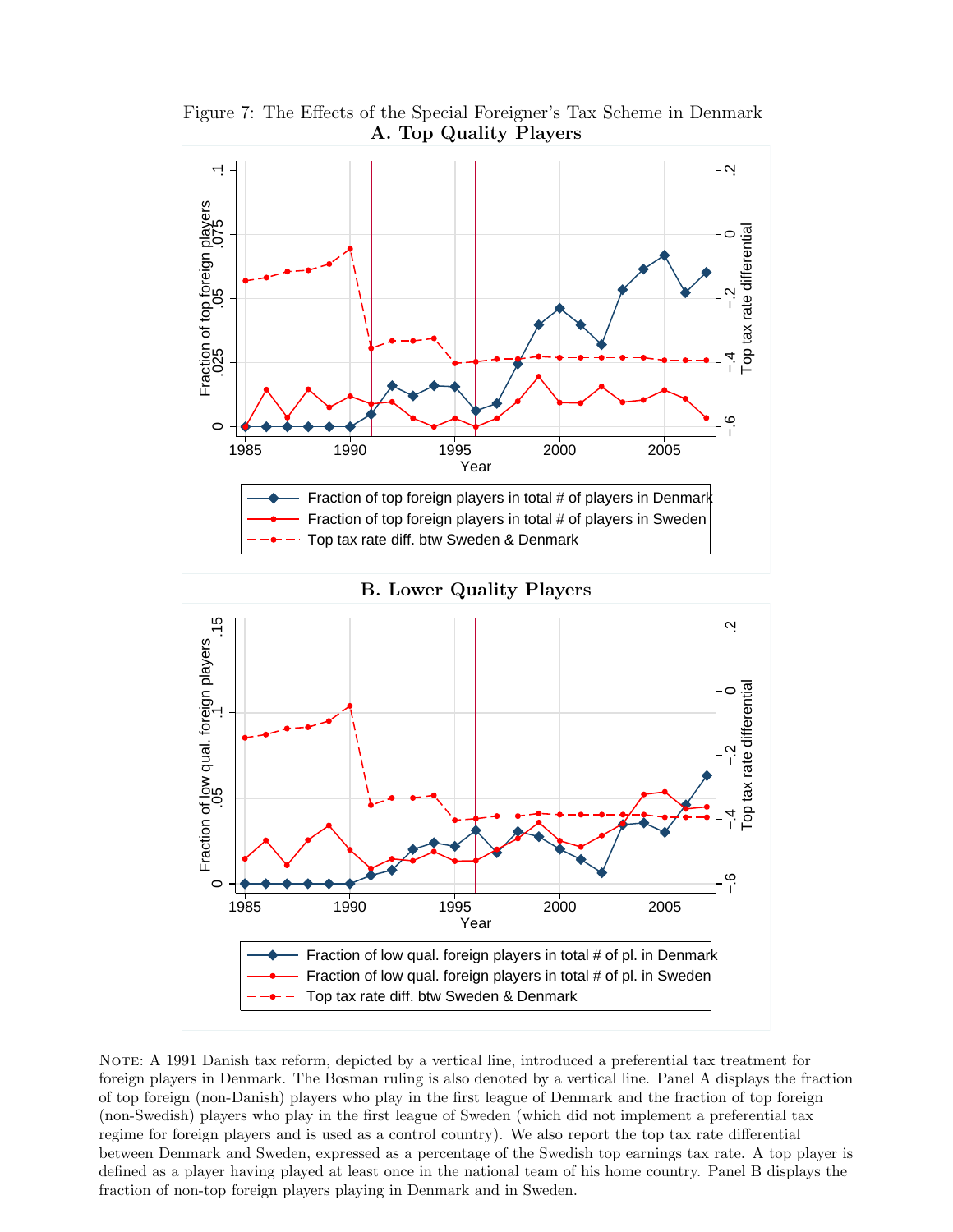

Figure 8: Duration of Stay for Foreign Players in Nordic Countries

NOTE: Sample is all foreign players who arrived in one of these countries for the first time after June 1991 and before January 1996. In Denmark, foreign players receive a special favorable tax treatment for the first 3 years, after which their tax rate jumps back to the regular progressive Danish tax schedule. Norway and Sweden do not have special schemes for foreigners.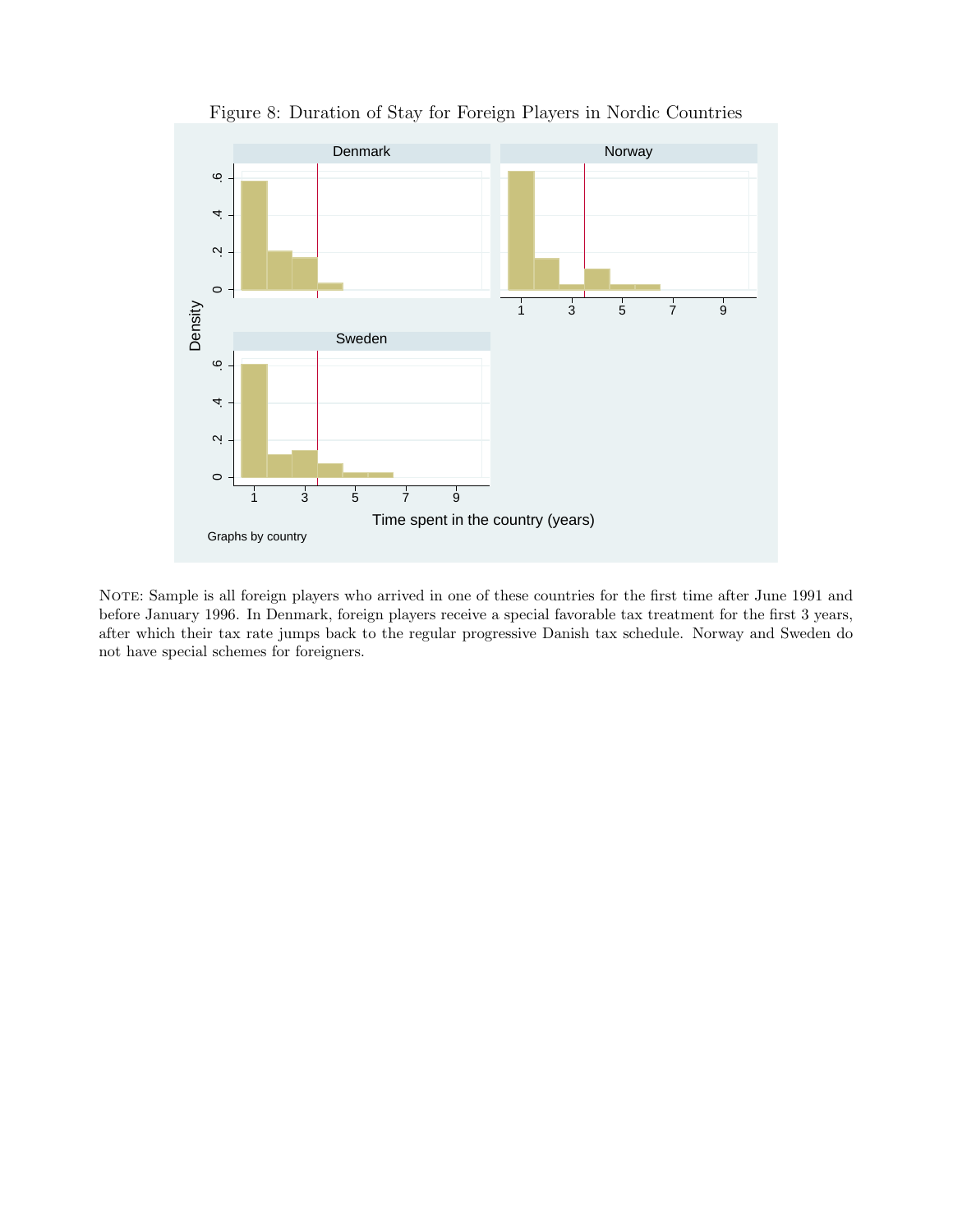

Figure 9: The Effects of the Special Foreigner's Tax Scheme in Belgium

NOTE: Dataset is restricted to all players from our 14 countries of interest. A 2002 tax reform, depicted by a vertical line, introduced a preferential tax treatment for foreign players in Belgium. The Bosman ruling is also denoted by a vertical line. Year t is for season running from September year t to July year  $t + 1$ . The graph displays the fraction of foreign (non-Belgian) players in the total number of players who play in the first league in Belgium and the fraction of foreign (non-Austrian) players in the total number of players who play in the first league in Austria. Austria did not implement a preferential tax regime for foreign players and is used as a control country. We also report the top tax rate differential between Belgium and Austria, expressed as a percentage of the Austrian top earnings tax rate.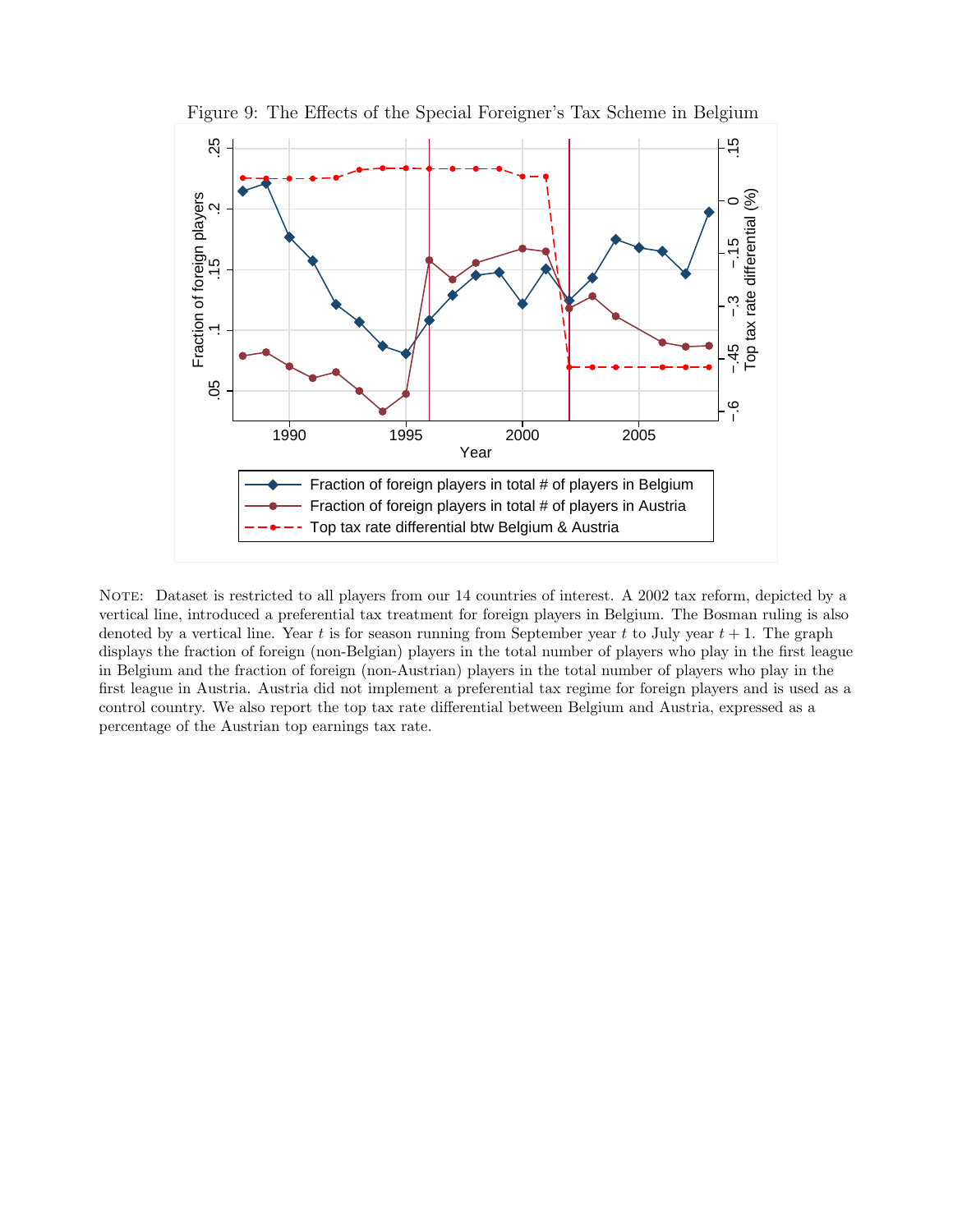

Figure 10: The Effects of Cohort Based Payroll Tax Caps in Greece A. Greece

NOTE : Panel A (resp. panel B) displays the fraction of Greek players (resp. Portuguese) playing abroad by seniority for three cohorts: players starting their professional football career in 1990-92, 1993-95, and 1996-98. Seniority is defined as number of years since starting the professional career. In Greece, cohort 1990-92 faces lower top earnings tax rates because of a payroll tax cap and cohort 1993-95 faces a much higher top earnings tax rates because the payroll tax cap was removed from 1993 to 2003 for workers starting their career after 1992. In 2004, a cap was re-introduced so that the cohort 1996-98 faces again lower top earnings tax rates after 6-8 years of seniority. In Portugal (used as a control group), no differences in tax rates exist across cohorts. The 1996-98 cohort faces an extra incentive to play abroad after 6 years of seniority because of the Beckham Law in neighboring Spain enacted in 2004.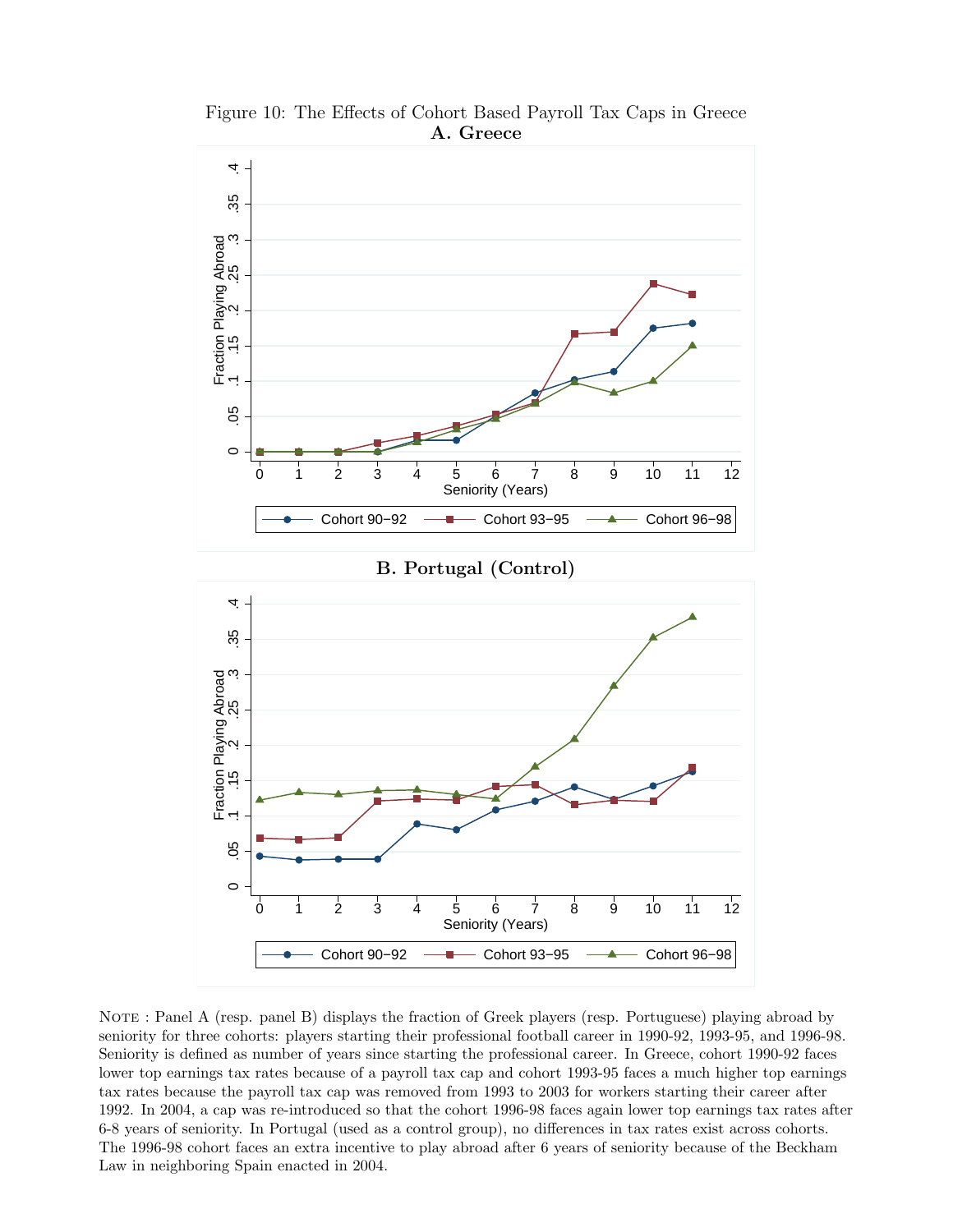

Figure 11: Decreasing Labor Demand for Football Players A. Average Number of Players per Team and Top Earnings Tax Rates

B. Average Number of Teams per League and Top Earnings Tax Rates



NOTE: Panel A: Each dot shows the average number of players per team and the weighted average of top earnings tax rate for local and foreign players for years 1995 to 2009.

Panel B: Each dot shows the average number of teams per League and the weighted average of top earnings tax rate for local and foreign players for years 1995 to 2009. The red line displays the regression fit.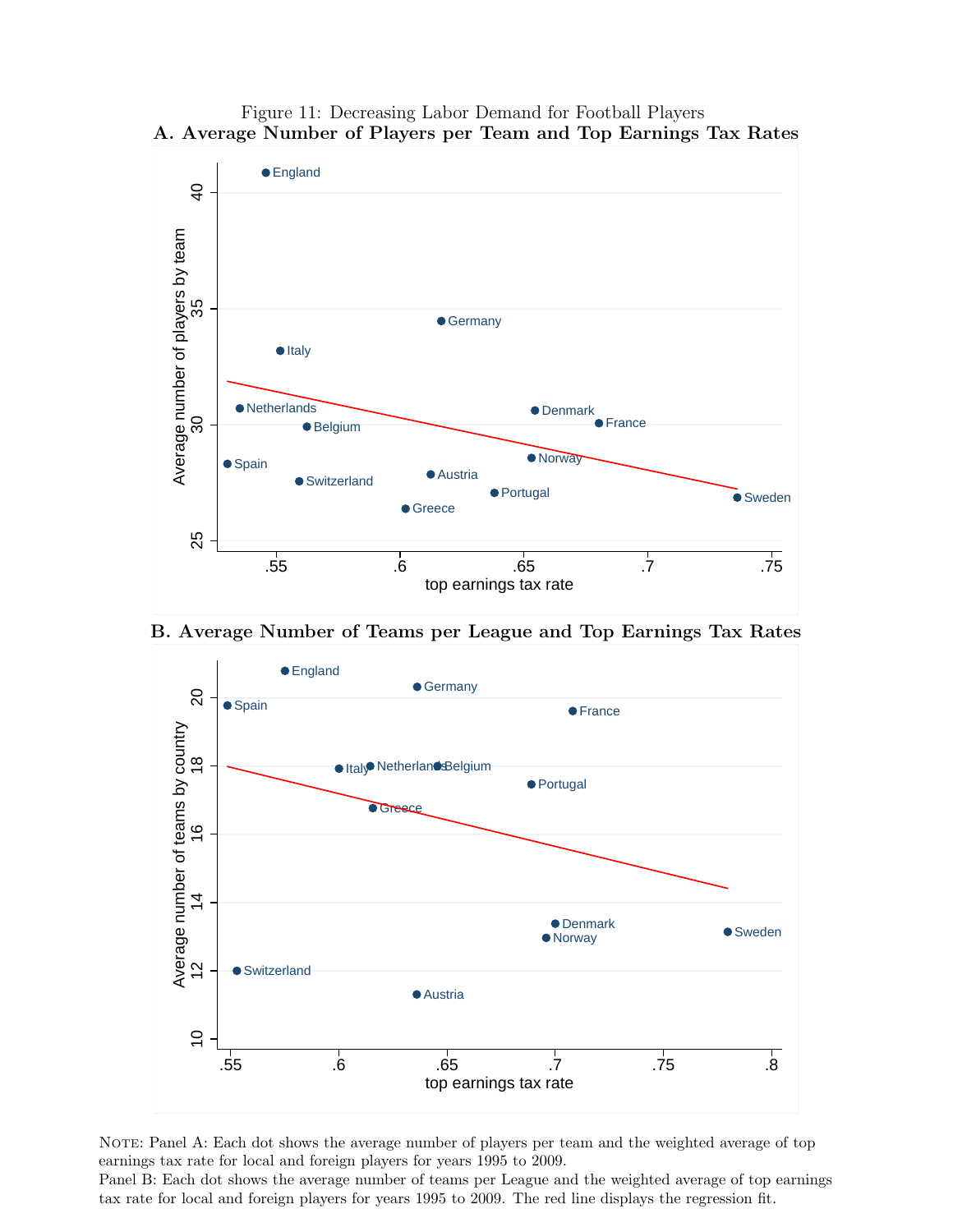|                                                                                           | (1)                    | (2)                   | (3)                   |
|-------------------------------------------------------------------------------------------|------------------------|-----------------------|-----------------------|
| $log(1-\tau)$                                                                             | $1.209***$<br>(0.0686) | $0.356***$<br>(0.108) | $0.395**$<br>(0.152)  |
| Home                                                                                      | $4.630***$<br>(0.027)  | $4.875***$<br>(0.032) | $4.842***$<br>(0.034) |
| Country F-E                                                                               | NO.                    | <b>YES</b>            | YES                   |
| Age, Age squared,<br>Exp., Top<br>and 5 quality dummies<br>interacted with<br>country F-E | NO.                    | YES                   | YES                   |
| Year*country F-E                                                                          | NO.                    | NO                    | YES                   |
| <b>Observations</b>                                                                       | 61806                  | 61806                 | 61806                 |

Table 1: Multinomial Logit Estimates (1996-2008)

NOTE 1: The data include players in 14 countries: Austria, Belgium, Denmark, England, France, Germany, Greece, Italy, Portugal, Netherlands, Norway, Sweden, Spain, and Switzerland, from 1996 to 2008 Player clustered robust s.e. in parentheses.  $*$   $p < 0.05$ ,  $**$   $p < 0.01$ ,  $***$   $p < 0.001$ 

Top player: player having played at least once in the A national team of his home country. NOTE 2: Specification in column (1) refers to the identification strategy with no country fixed-effect exemplified in figures 1 and 2.

Specification in column (2) refers to the identification with country fixed-effects. This Difference-in-Differences strategy is exemplified in figures 7, 4 and 9.

Specification in column (3) refers to the identification with year\*country fixed-effects and therefore exploits within country\*year variation in tax rates. This strategy is exemplified in figures 8, 5 and 10.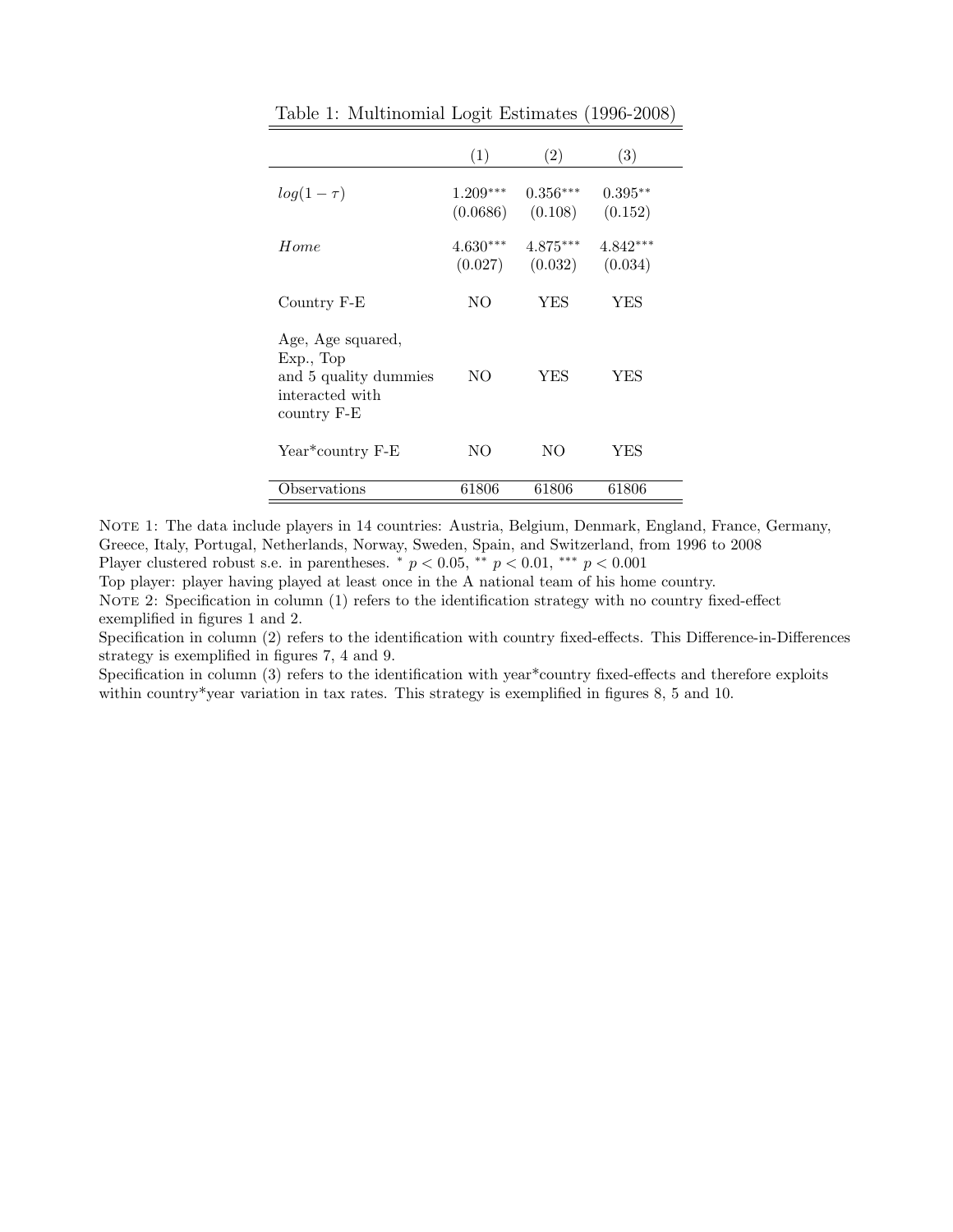|                                                                                           | <b>Baseline</b>       | Alternate<br>Quality<br>Index | Varying<br>Distribution<br>of Wages | Dynamics              | Random<br>Parameter<br>Logit |
|-------------------------------------------------------------------------------------------|-----------------------|-------------------------------|-------------------------------------|-----------------------|------------------------------|
|                                                                                           | $\overline{(0)}$      | (1)                           | $\overline{(2)}$                    | $\overline{(3)}$      | (4)                          |
| $log(1-\tau)$                                                                             | $0.395**$<br>(0.152)  | $0.302*$<br>(0.147)           | $0.438***$<br>(0.151)               | $0.352**$<br>(0.140)  | $0.255***$<br>(0.064)        |
| Home                                                                                      | $4.842***$<br>(0.034) | $4.888***$<br>(0.0290)        | $4.904***$<br>(0.0338)              | $2.912***$<br>(0.028) | $4.718***$<br>(0.031)        |
| $Country_{t-1}$                                                                           |                       |                               |                                     | $3.110***$<br>(0.032) |                              |
| SD $log(1-\tau)$                                                                          |                       |                               |                                     |                       | 0.092<br>(0.380)             |
| Country F-E                                                                               | <b>YES</b>            | <b>YES</b>                    | <b>YES</b>                          | <b>YES</b>            | <b>YES</b>                   |
| Age, Age squared,<br>Exp., Top<br>and 5 quality dummies<br>interacted with<br>country F-E | <b>YES</b>            | <b>YES</b>                    | ${\rm YES}$                         | <b>YES</b>            | <b>YES</b>                   |
| Year*country F-E                                                                          | <b>YES</b>            | <b>YES</b>                    | <b>YES</b>                          | <b>YES</b>            | <b>YES</b>                   |
| Age, Age squared,<br>Exp., Top<br>interacted with<br>year*country F-E                     | NO                    | N <sub>O</sub>                | <b>YES</b>                          | N <sub>O</sub>        | N <sub>O</sub>               |
| <b>Observations</b>                                                                       | 61806                 | 61806                         | 61806                               | 61806                 | 61806                        |

Table 2: Robustness Checks

Player-clustered robust s.e. in parentheses:  $* p < 0.05$ ,  $* p < 0.01$ ,  $** p < 0.001$ 

*Note:* Column  $(0)$  is the baseline estimate (i.e. column  $(5)$  of table 1). Column  $(1)$  uses another quality index to non-parametrically control for player's ability. The index used in column (1) is based on the average quality of the clubs in which the player has played in the past 3 seasons, while we used all preceding seasons for the quality index in the baseline estimates. Column (2) introduces interaction terms between the ability proxies and year\*country fixed effects, to account for possible variations in the shape of the wage distribution by country over time. Column (3) introduces an indicator variable equal to 1 if the player played in that country the preceding season ( $Country_{t-1}$ ). Column (4) estimates a random parameter logit where we relax the assumption of irrelevance of independent alternatives (see text for details).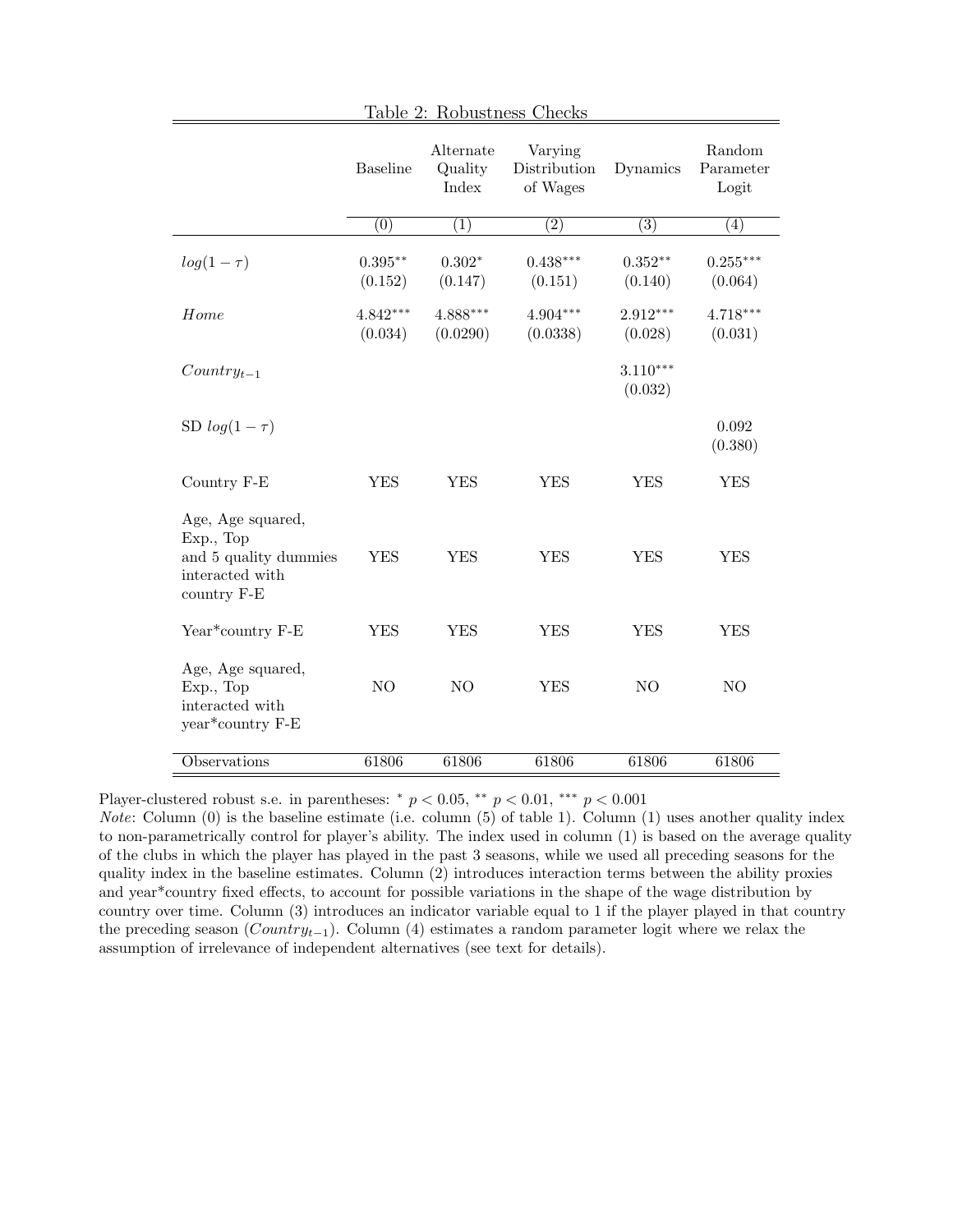|                                                     | Sorting                |                        | Sorting<br>$+$ Displacement |                        | Sorting                |                        | Sorting<br>$+$ Displacement |                        |
|-----------------------------------------------------|------------------------|------------------------|-----------------------------|------------------------|------------------------|------------------------|-----------------------------|------------------------|
|                                                     | Long                   | Short                  | Long                        | Short                  | Long                   | Short                  | Long                        | Short                  |
|                                                     | term                   | term                   | term                        | term                   | term                   | term                   | term                        | term                   |
|                                                     | $\overline{(1)}$       | $\overline{(2)}$       | $\overline{(3)}$            | $\overline{(4)}$       | (5)                    | (6)                    | $\overline{(7)}$            | $\overline{(8)}$       |
| $log(1-\tau) * low$                                 | $-0.342**$<br>(0.124)  | $-0.251*$<br>(0.123)   | $-0.394**$<br>(0.120)       | $-0.285*$<br>(0.119)   |                        |                        |                             |                        |
| $log(1-\tau) * top$                                 | $1.539***$<br>(0.182)  | $1.293***$<br>(0.179)  | $1.409***$<br>(0.179)       | $1.209***$<br>(0.177)  |                        |                        |                             |                        |
| $log(1 - \tau) * Qual_{0-25}$                       |                        |                        |                             |                        | $-0.233$<br>(0.126)    | $-0.791***$<br>(0.144) | $-0.329**$<br>(0.126)       | $-0.811***$<br>(0.138) |
| $log(1 - \tau) * Qual_{25-50}$                      |                        |                        |                             |                        | $-0.609***$<br>(0.163) | $0.215\,$<br>(0.171)   | $-0.722***$<br>(0.163)      | $0.116\,$<br>(0.172)   |
| $log(1-\tau) * Qual_{50-75}$                        |                        |                        |                             |                        | $0.453**$<br>(0.171)   | $0.785***$<br>(0.184)  | $0.332*$<br>(0.169)         | $0.699***$<br>(0.179)  |
| $log(1 - \tau) * Qual_{75-95}$                      |                        |                        |                             |                        | $1.911***$<br>(0.160)  | $1.356***$<br>(0.256)  | $1.852***$<br>(0.158)       | $1.379***$<br>(0.247)  |
| $log(1-\tau) * Qual_{95-100}$                       |                        |                        |                             |                        | $2.275***$<br>(0.335)  | 0.307<br>(0.754)       | $2.229***$<br>(0.329)       | 0.487<br>(0.713)       |
| $log(1 - \tau^{foreign}) * domestic$                |                        |                        | $-0.875***$<br>(0.128)      | $-0.819***$<br>(0.127) |                        |                        | $-0.956***$<br>(0.127)      | $-0.869***$<br>(0.128) |
| $log(1 - \tau^{domestic}) * foreign$                |                        |                        | $-0.0447$<br>(0.177)        | $-0.0291$<br>(0.176)   |                        |                        | $-0.144$<br>(0.174)         | $-0.136$<br>(0.180)    |
| Home                                                | $4.868***$<br>(0.0316) | $4.792***$<br>(0.0320) | $4.172***$<br>(0.173)       | $4.127***$<br>(0.176)  | $4.872***$<br>(0.0317) | $4.798***$<br>(0.0322) | $4.206***$<br>(0.172)       | $4.196***$<br>(0.177)  |
| Age, Age squared,<br>Exp., Top<br>interacted with   | <b>YES</b>             | <b>YES</b>             | <b>YES</b>                  | <b>YES</b>             | <b>YES</b>             | <b>YES</b>             | <b>YES</b>                  | <b>YES</b>             |
| country F-E                                         |                        |                        |                             |                        |                        |                        |                             |                        |
| 5 quality dummies<br>interacted with<br>country F-E | NO                     | ${\rm YES}$            | $\rm NO$                    | <b>YES</b>             | $\rm NO$               | <b>YES</b>             | NO                          | <b>YES</b>             |
| Observations                                        | 61806                  | 61806                  | 61806                       | 61806                  | 61806                  | 61806                  | 61806                       | 61806                  |

Table 3: Multinomial Logit Estimates Including Sorting Effects and Displacement Effects

Player-clustered robust s.e. in parentheses: \*  $p < 0.05$ , \*\*  $p < 0.01$ , \*\*\*  $p < 0.001$ 

top is an indicator variable for having played at least once in the home country national team (proxy for being a top quality player). Conversely low is defined as non-top.  $Qual_{0-25}$ : Players with quality index below the 25th percentile of the quality index that given year, etc. The quality index is defined in the text in detail. The interaction between quality and  $log(1 - \tau)$  captures the sorting effects.

For the country c where the individual is currently playing,  $\tau^{foreign}$  is the tax rate that applies in country c to foreign players and  $\tau^{domestic}$  is the tax rate on local players in country c. domestic (resp. foreign) is an indicator variable for being a domestic (resp. foreign) player. Those variables capture the displacement effects that arise in the rigid labor demand model.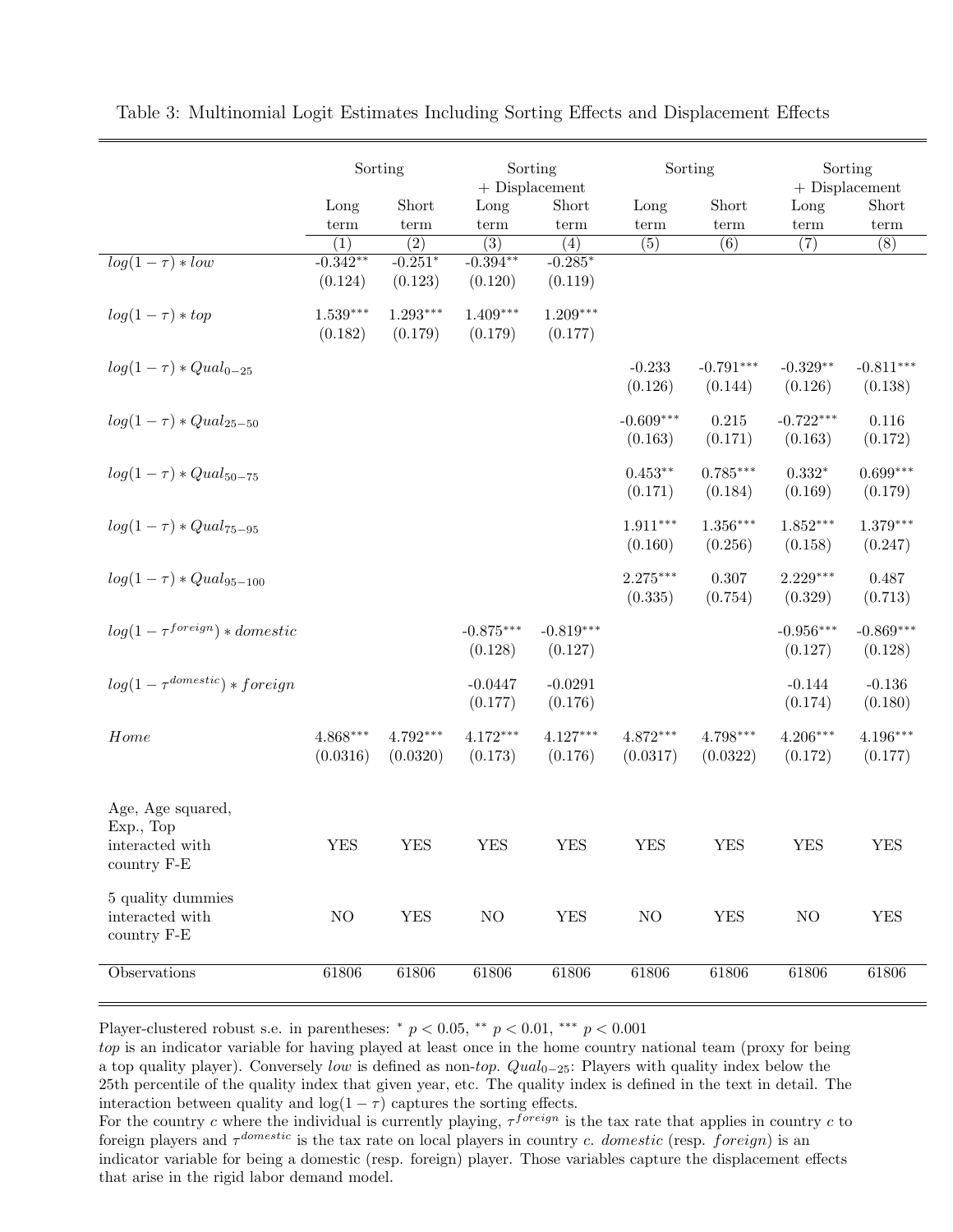|             | Top Earnings<br>Tax Rates<br>(2008) |         | Revenue Maximizing<br>Tax Rates |          |            |  |
|-------------|-------------------------------------|---------|---------------------------------|----------|------------|--|
|             |                                     |         | Flexible                        | Rigid    |            |  |
|             |                                     |         | Labor                           |          | Labor      |  |
|             |                                     |         | Demand                          |          | Demand     |  |
|             | Domestic                            | Foreign | $\tau^*$                        | $\tau^*$ | $\tau_f^*$ |  |
|             | (1)                                 | (2)     | (3)                             | (4)      | (5)        |  |
|             |                                     |         |                                 |          |            |  |
| Austria     | 0.612                               | 0.612   | 0.764                           | 0.843    | 0.799      |  |
| Belgium     | 0.616                               | 0.322   | 0.769                           | 0.888    | 0.516      |  |
| Denmark     | 0.698                               | 0.448   | 0.768                           | 0.791    | 0.667      |  |
| UK          | 0.552                               | 0.552   | 0.817                           | 0.949    | 0.430      |  |
| France      | 0.611                               | 0.524   | 0.769                           | 0.860    | 0.999      |  |
| Germany     | 0.593                               | 0.593   | 0.773                           | 0.934    | 0.539      |  |
| Greece      | 0.496                               | 0.496   | 0.761                           | 0.995    | 0.486      |  |
| Italy       | 0.534                               | 0.534   | 0.776                           | 0.951    | 0.568      |  |
| Netherlands | 0.597                               | 0.466   | 0.769                           | 0.888    | 0.545      |  |
| Norway      | 0.608                               | 0.582   | 0.768                           | 0.856    | 0.722      |  |
| Portugal    | 0.654                               | 0.654   | 0.761                           | 0.838    | 0.989      |  |
| Spain       | 0.509                               | 0.345   | 0.801                           | 0.941    | 0.560      |  |
| Sweden      | 0.738                               | 0.738   | 0.771                           | 0.989    | 0.999      |  |
| Switzerland | 0.561                               | 0.561   | 0.767                           | 0.896    | 0.535      |  |

Table 4: Revenue Maximizing Tax Rates on Football Players

Notes: Columns (1) and (2) report the top earnings tax rate in each country in 2008 that apply to domestic and foreign players respectively. Column (3) computes the revenue maximizing tax rate on all football players (where both domestic and foreign players face the same tax rate) in the case of perfectly elastic labor demand. In this case, as shown in Proposition 1, the standard inverse supply elasticity rule applies. We compute the wage weighted supply elasticity according to our baseline estimates in column (3) of table 1. Wage weights for each quality group are computed using data on all wages in the Italian League for the 2001 season. We would like to thank Pr. Lucifora for sharing these data with us. The aggregate elasticity is the weighted average of the elasticity for the different quality groups.

Column (4) computes the revenue maximizing tax rate on all football players (where both domestic and foreign players face the same tax rate) taking into account displacement and sorting effects, following the formula presented in Proposition 2. The aggregate elasticity is the wage weighted average of the elasticity of foreigners and domestic players taking into account sorting effects and displacement effect estimates of column (7) of table 3.

Column (5) computes the revenue maximizing tax rate on foreign players specifically (and assuming that the tax rate on domestic players stays the same as it is in 2008 in each country) taking into account displacement and sorting effects, following the formula presented in Proposition 2. The elasticities of foreign and domestic players w.r.t foreigner tax rates are also wage weighted, and computed according to estimates of column (7) of table 3.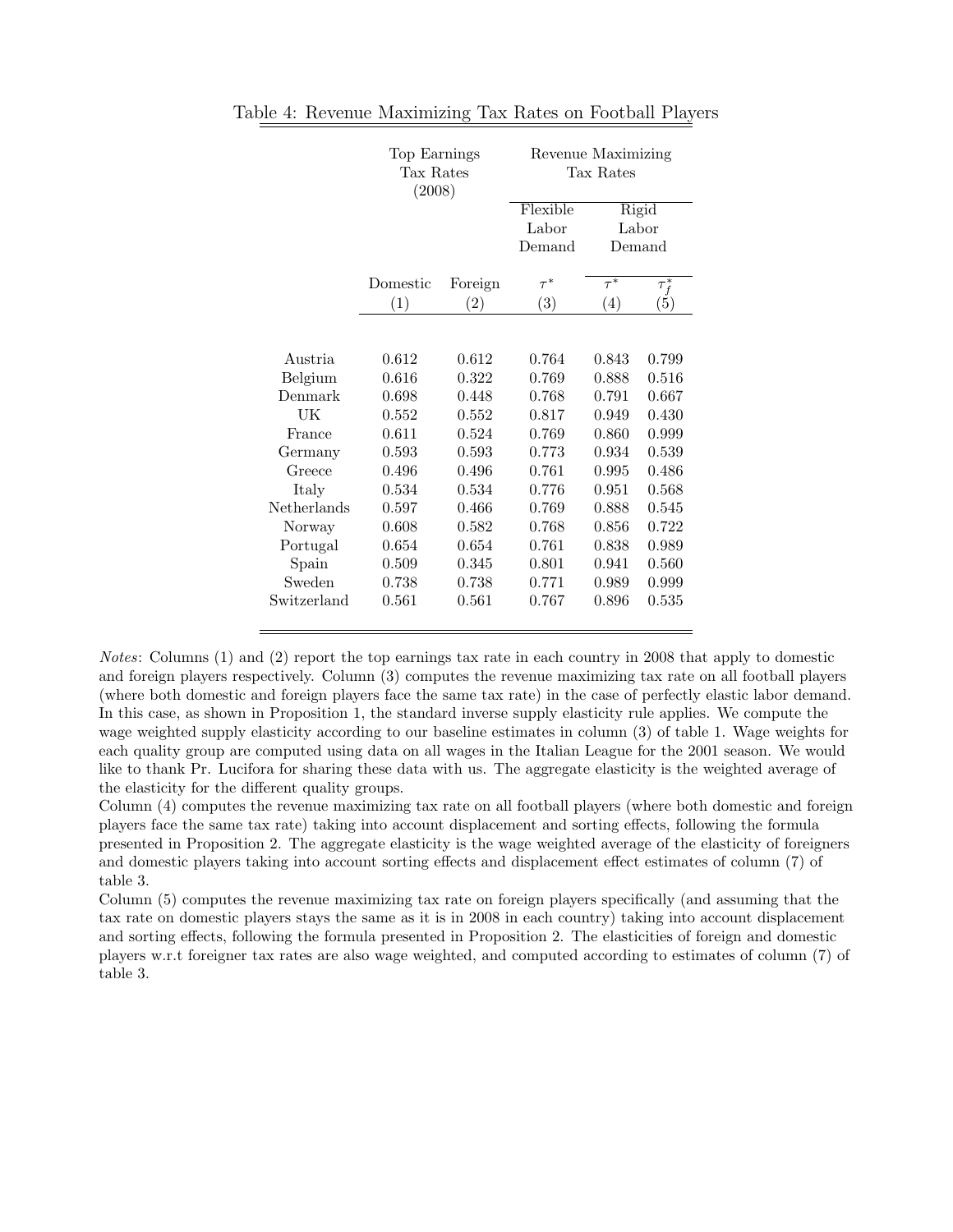

year t. Top tax rates include central and local individual income taxes, all payroll taxes (both employer and employee contributions), and the Value Added Tax (normal rate). When preferential tax regimes apply for foreign players, the statutory rate is the rate for a foreigner who is eligible to the preferential tax treatment.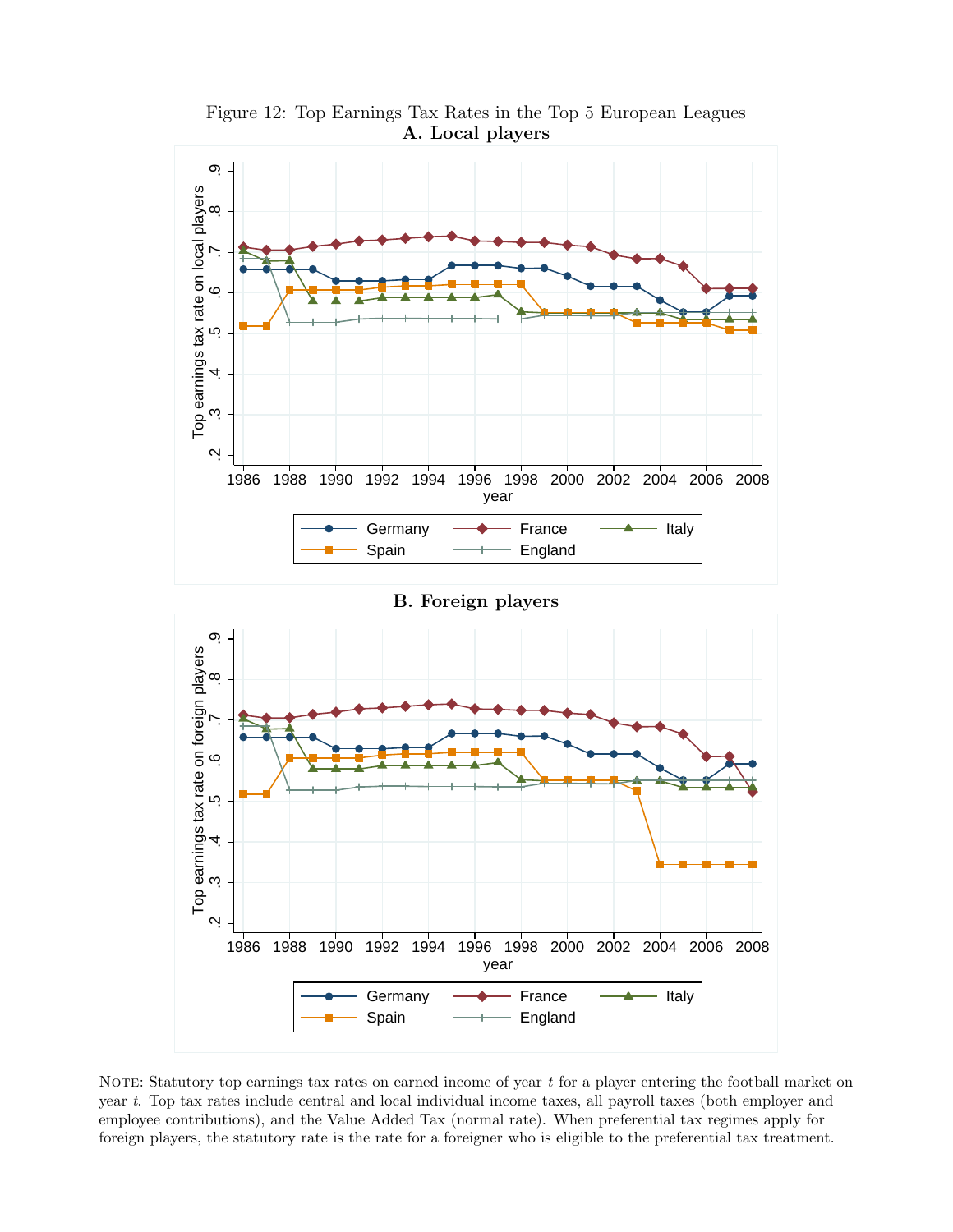

NOTE: Statutory top earnings tax rates on earned income of year  $t$  for a player entering the football market on year t. Top tax rates include central and local individual income taxes, all payroll taxes (both employer and employee contributions), and the Value Added Tax (normal rate). When preferential tax regimes apply for foreign players, the statutory rate is the rate for a foreigner who is eligible to the preferential tax treatment.